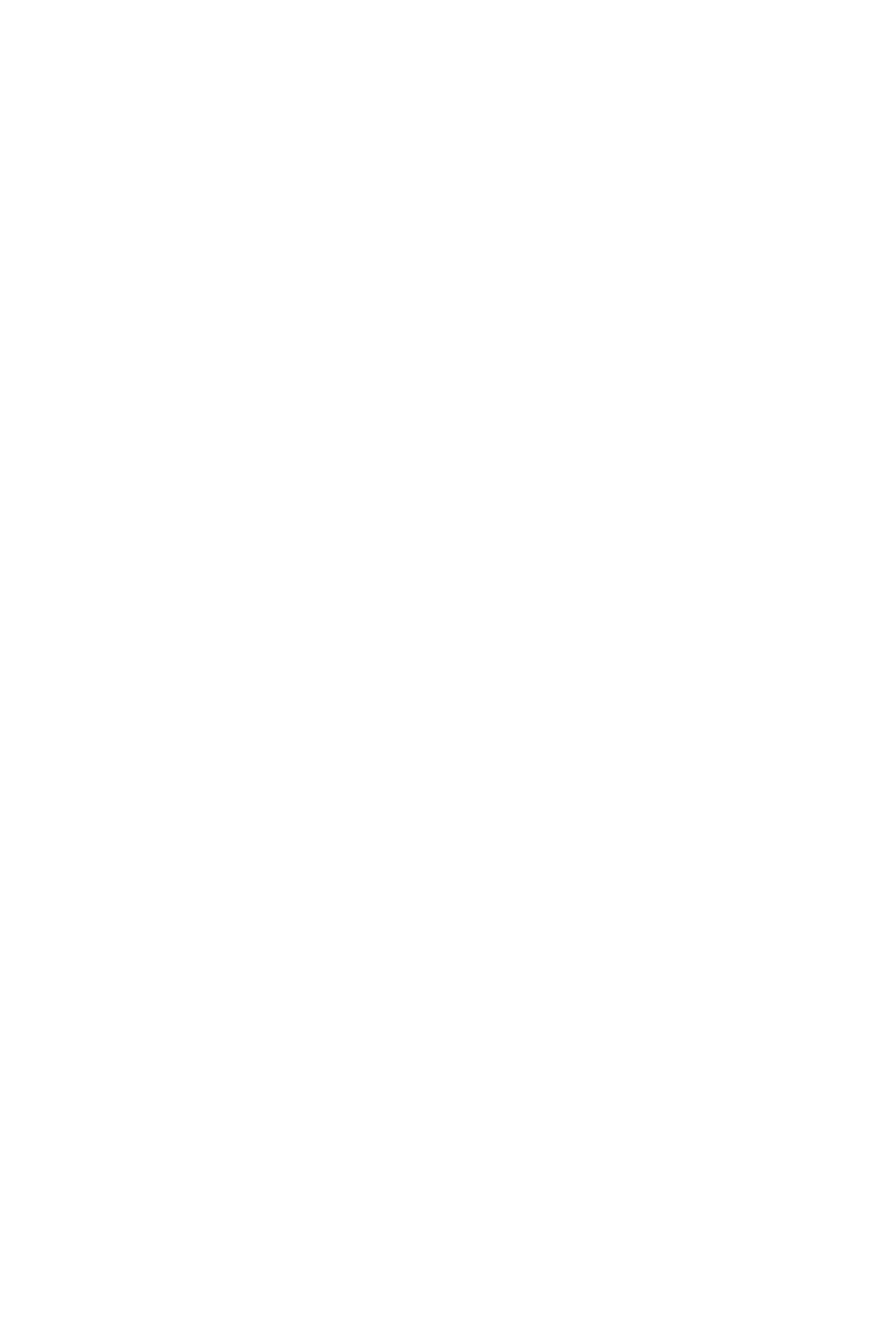SAMUDRA Monograph

# **Small-scale Fishing in Central American Indigenous People: Governance, Tenure and Sustainable Management of Marine Resources1**

With the support of:



# **International Collective in Support of Fishworkers** www.icsf.net

<sup>1</sup> This research has been coordinated by Coope SoliDar R.L (Vivienne Solís Rivera y Marvin Fonseca Borrás) with the support of ICSF (Sebastian Mathew and Ramya Rajagopalan) the technical support of Alejandro Muñoz Rivera. Central American researchers and institutions have participated in it: Costa Rica: Rigoberto Carrera Santiago. Panamá: Martha Machazeck. Nicaragua: María Luisa Acosta. Honduras: Gerardo Yanes.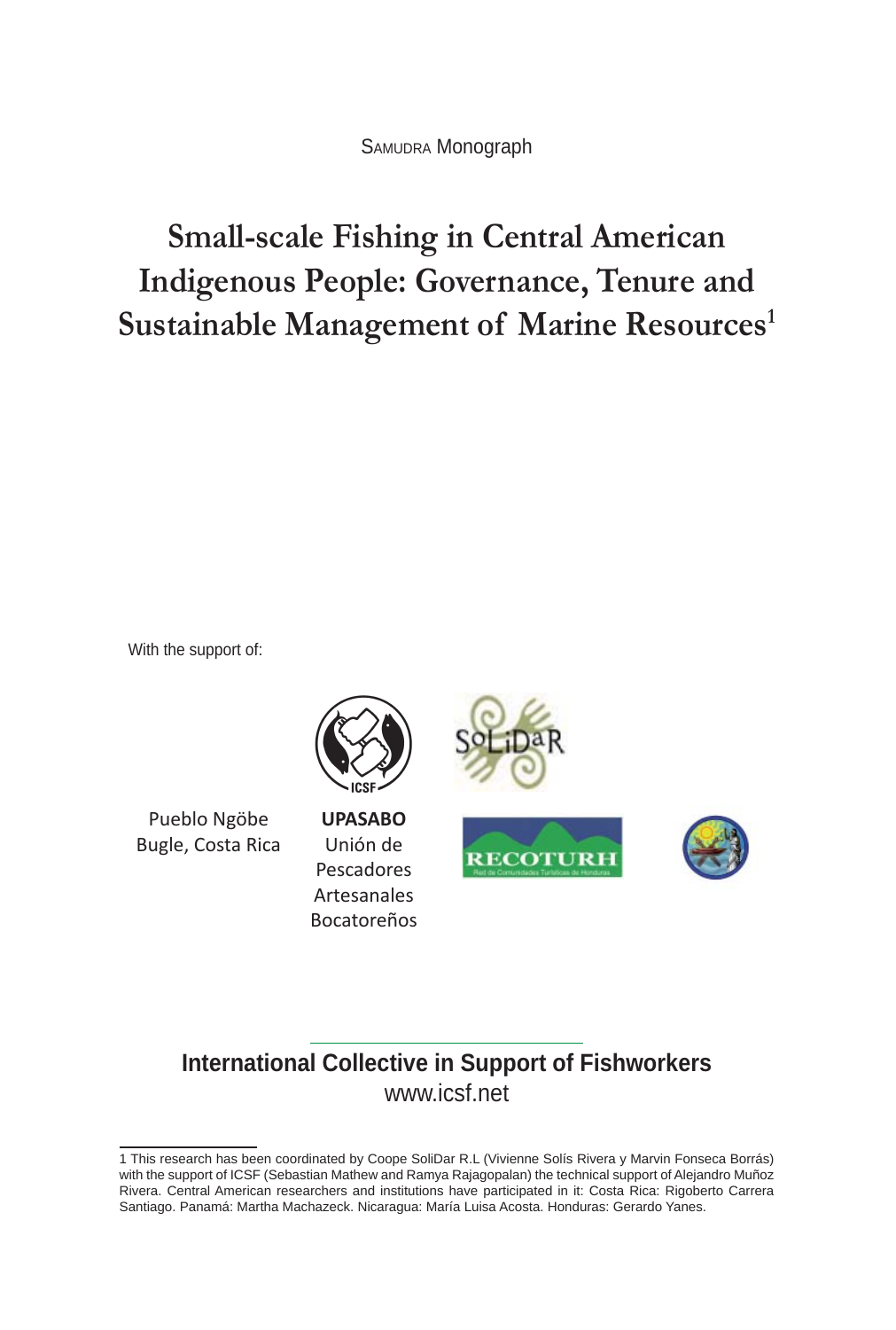#### **SAMUDRA Monograph**

Small-scale Fishing in Central American Indigenous People: Governance, Tenure and Sustainable Management of Marine Resources

2016

#### **Edited by**

Ishita Basu

**Layout by** P Sivasakthivel

#### **Published by**

International Collective in Support of Fishworkers 27 College Road, Chennai 600 006, India Tel: +91 44 2827 5303 Fax: +91 44 2825 4457 Email: icsf@icsf.net www.icsf.net

Copyright © ICSF 2016

ISBN 978 93 80802 54 1

While ICSF reserves all rights for this publication, any portion of it may be freely copied and distributed, provided appropriate credit is given. Any commercial use of this material is prohibited without prior permission. ICSF would appreciate receiving a copy of any publication that uses this publication as a source.

The opinions and positions expressed in this publication are those of the authors concerned and do not necessarily represent the official views of ICSF.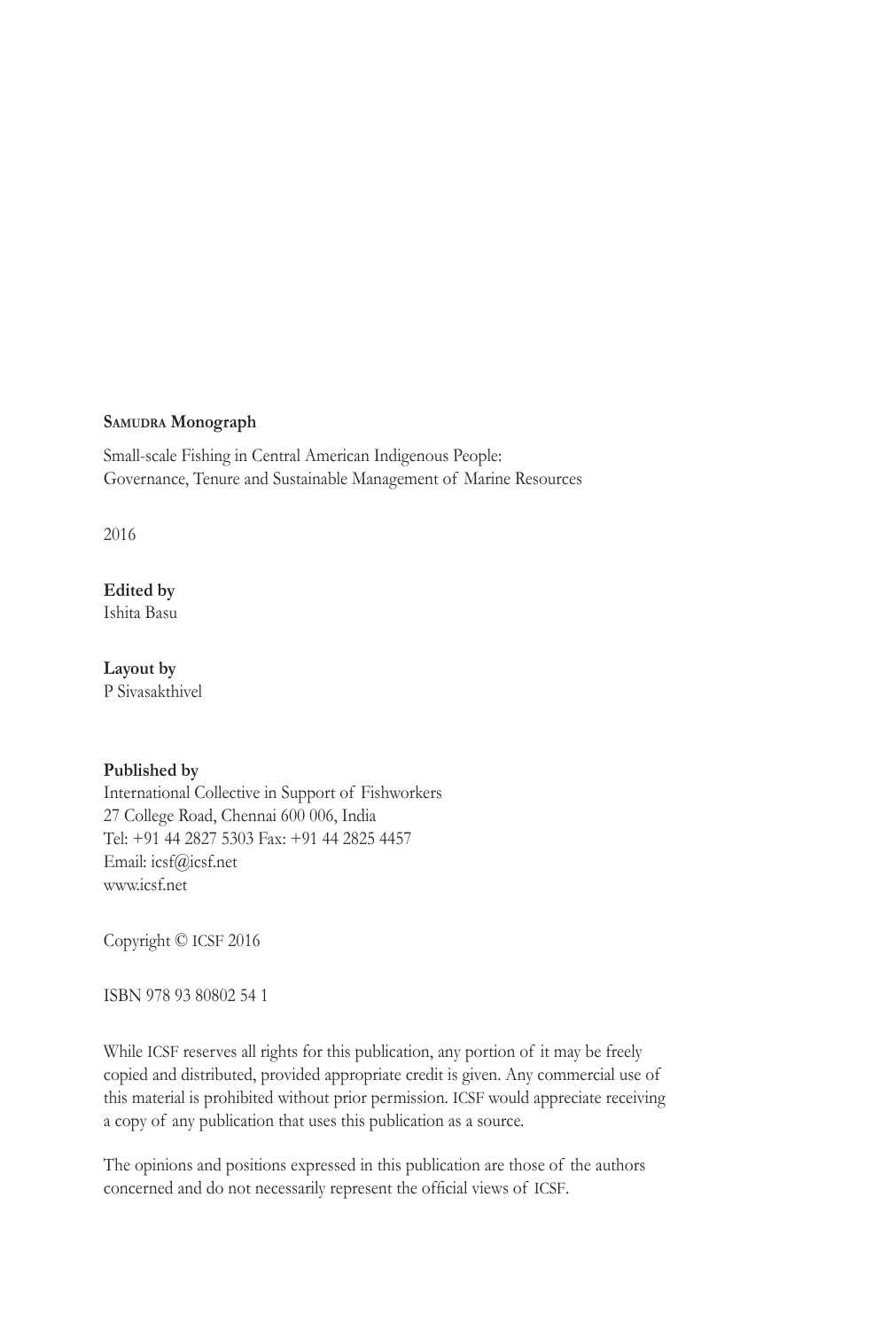|                                                   |                                                                                             | $\mathbf{V}$   |
|---------------------------------------------------|---------------------------------------------------------------------------------------------|----------------|
|                                                   |                                                                                             |                |
|                                                   |                                                                                             |                |
|                                                   | GUIDELINES THAT TAKE INTO CONSIDERATION<br>SMALL-SCALE FISHING AND ITS DIFFERENTIATED NEEDS | 1              |
| Central America and its indigenous people fishers |                                                                                             | $\overline{3}$ |
|                                                   |                                                                                             | 5              |
|                                                   |                                                                                             | 6              |
|                                                   |                                                                                             | 6              |
|                                                   |                                                                                             | 7              |
|                                                   |                                                                                             | 8              |
|                                                   |                                                                                             | 8              |
|                                                   |                                                                                             | 10             |
|                                                   | Considerations for learning concerning the                                                  | 10             |
| A.                                                | Governance of Central America Small-scale fisheries:                                        | 10             |
| <i>B</i> .                                        | Access rights of indigenous people and local                                                | 11             |
| $C_{\cdot}$                                       | Gender, traditional knowledge and small-scale                                               | 15             |
| D.                                                | Linking traditional and scientific knowledge                                                | 18             |
| E.                                                | Climate Change Adaptation and Small-scale                                                   | 21             |
| LESSONS LEARNED SUMMARIZED FROM                   |                                                                                             | 24             |
|                                                   | COSTA RICA: Ngöbe Bugle/Conte Burica<br><b>CONTEXT SUMMARY:</b>                             | 24             |

# **Contents**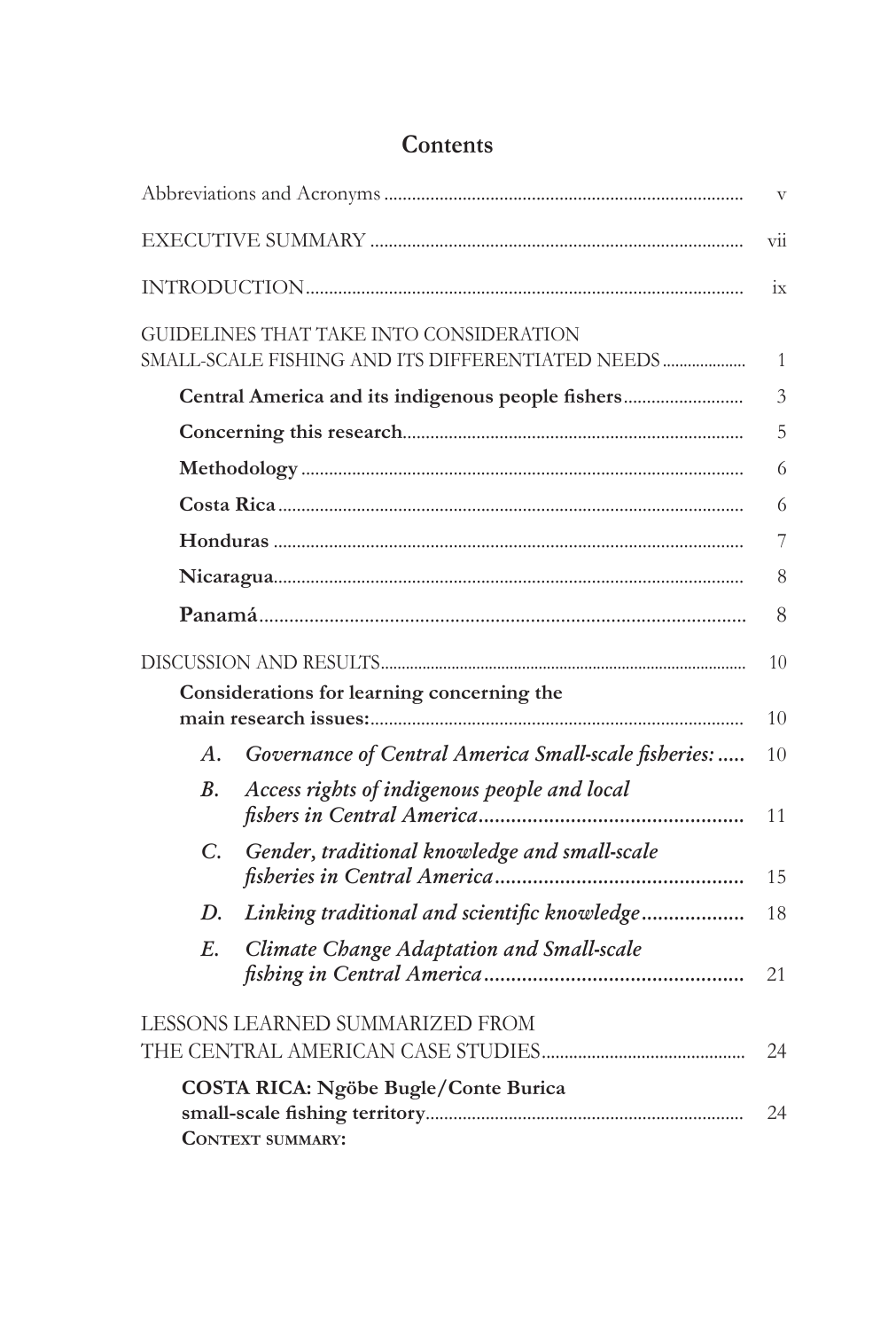| HONDURAS: Garífuna People, Puerto de Nueva Armenia<br><b>CONTEXT SUMMARY:</b> | 28 |
|-------------------------------------------------------------------------------|----|
| PANAMA: Ngöbe-Bugle People, Cayo de Agua y<br><b>CONTEXT SUMMARY:</b>         |    |
| NICARAGUA Caribbean : Rama de Rama Cay<br><b>CONTEXT SUMMARY:</b>             | 38 |
|                                                                               | 40 |
|                                                                               |    |
|                                                                               | 43 |
|                                                                               | 45 |

#### **List of Boxes**

| Box 1: Prior informed consent agreements with the Ngöbe |    |
|---------------------------------------------------------|----|
|                                                         | 7  |
|                                                         |    |
|                                                         | 32 |
|                                                         |    |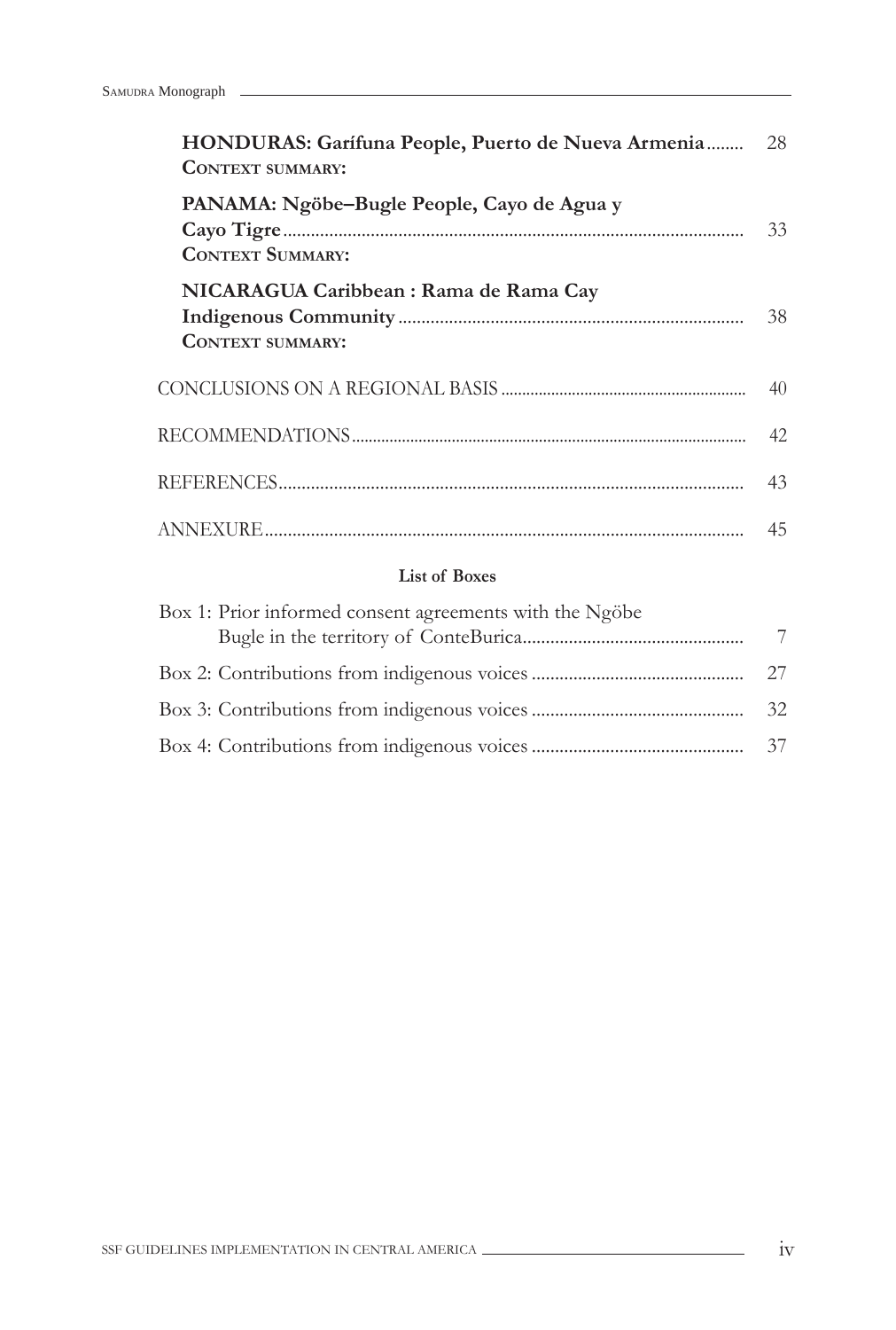# **Acronyms and Abbreviations**

| <b>CEDAW</b>     | Convention on the Elimination of all Forms of<br>Discrimination Against Women            |
|------------------|------------------------------------------------------------------------------------------|
| FAO              | Food and Agricultural Organisation of the United Nations                                 |
| <b>FUDNAND</b>   | Fundacion Parque Nacional Nombre de Dios                                                 |
| <b>GCIN</b>      | Grand Canal of Nicaragua Interoceanic                                                    |
| <b>HKND</b>      | Hong Kong Nicaragua Development                                                          |
| <b>ICSF</b>      | International Collective in Support of Fishworkers                                       |
| <b>INCOPESCA</b> | Instituto Costarricense de Pesca y Acuacultura                                           |
| <b>MPA</b>       | Marine Protected Area                                                                    |
| ODECO            | Ethnic Community Development Organization                                                |
| <b>OFRADEH</b>   | Organizacion Fraternal Negra Hondureña                                                   |
| <b>OSPESCA</b>   | Organization of the Fisheries and Aquaculture Sector of<br>Central America               |
| <b>RACS</b>      | La Región Autónoma del Caribe Sur                                                        |
| <b>RECOTURH</b>  | La Red de Comunidades Turísticas de Honduras                                             |
| <b>TIICAS</b>    | Consortium Territories of Indigenous Peoples and<br>Conservation Areas local communities |
| <b>UN</b>        | <b>United Nations</b>                                                                    |
| <b>UNDIRP</b>    | United Nations Declaration on the Rights of Indigenous<br>Peoples                        |
| <b>UPASABO</b>   | Union of Fishermen Bocatoreños                                                           |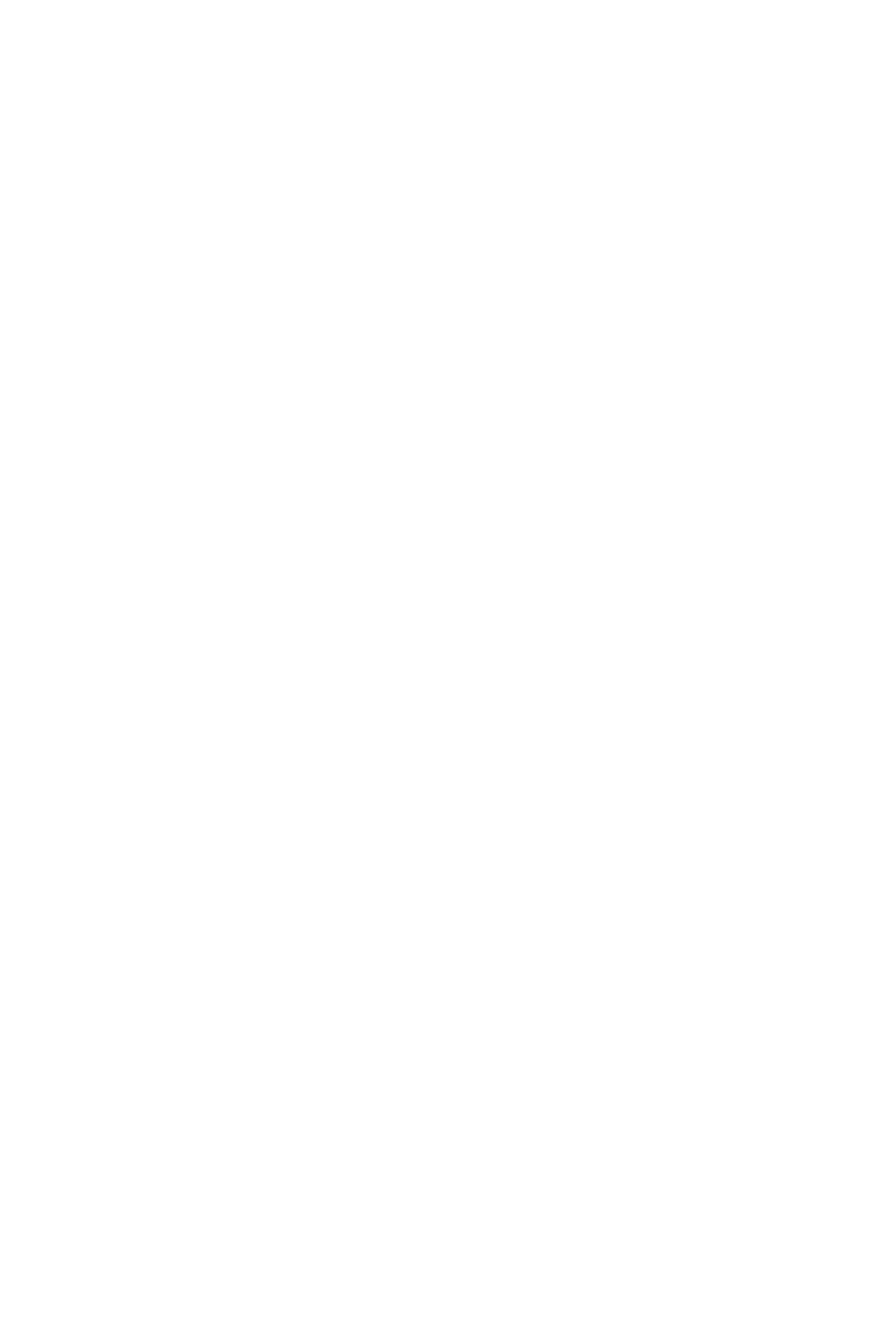# **EXECUTIVE SUMMARY**

This research develops four case studies on small-scale fisheries in Central America located within indigenous territories. The Ngöbe Bugle Conte Burica Territory in the south of Costa Rica, the Garífuna territory in Nueva Armenia Honduras, the Rama territory in Nicaragua and the Ngöbe Bugle territory in Bocas del Toro, Panamá.

The cases are a first approach to discussing and analyzing relevant social and human rights issues related to conservation of marine resources and fisheries management in these territories. The cases discussed between other issues of interest, the relationships between marine protected areas under different governance models and issues related to the strengthening of the small-scale fisheries of these indigenous populations and marine fishing territories. They highlight sustainability, governance, land tenure and access to fishing resources, gender, traditional knowledge importance and new challenges as climate change.

Each case was developed with a particular methodology according to the researcher's proposal and the experience of their organizations with this indigenous fishing population.

We promoted a methodology based on respect to the traditional decisionmaking bodies in each case and the previous informed consent. Prior informed consent was requested in Honduras, Costa Rica and Panamá and there was an agreed link established with local organizations in each country to define a clear working route for the research approach and possible follow up.

The Nicaraguan case study was based on secondary sources and previous research done by the researcher in charge, since she was part of the team for the Rama territorial rights defense.

The information shows a great diversity and socio-cultural richness in the Central American region related to indigenous peoples and small-scale fisheries; also the importance of small-scale fisheries in the survival of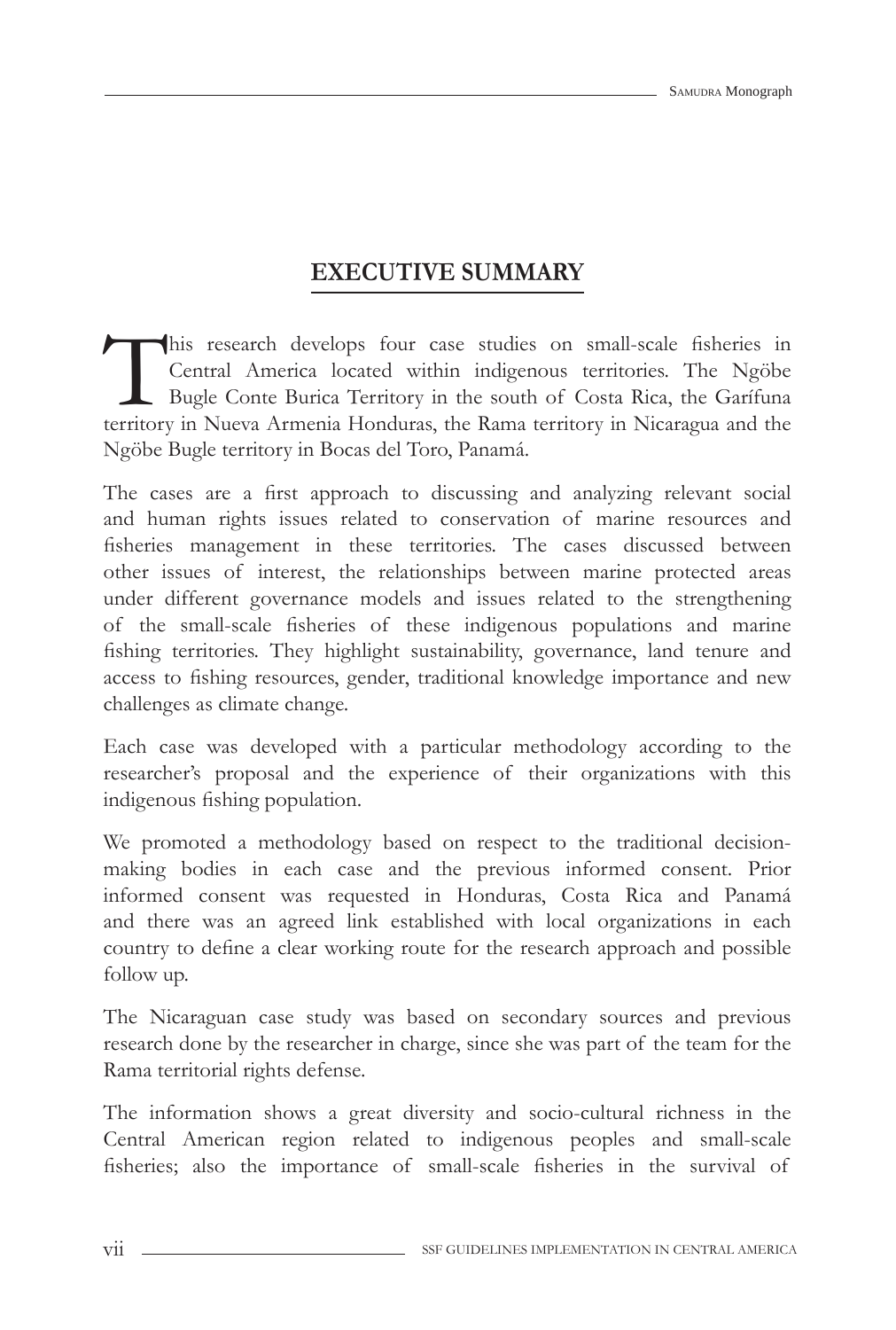these communities and their cultural identity. Cultural identity is linked to the sea and the coast which makes the human rights integral approach the only way to follow towards social and environmental sustainability of these communities.

Organizational limitations are a great obstacle to the improvement of the living conditions of these communities; this issue becomes complex in the context of the existence of consuetudinary policies and norms, which should be respected by States.

Women and youth roles are of great importance in these communities especially on issues related to food security and knowledge transfer and education.

Urgent issues related to tenure and access to the sea and land, access to health and basic services, remain unresolved, and make these indigenous fishers highly vulnerable. Together with geographic isolation, communication and education weaknesses, health issues associated to fishing, and diet suggest that they are indeed the most vulnerable and marginable groups of all in this region.

In the context of the Voluntary Guidelines for Securing Sustainable Smallscale Fisheries in the context of Food Security and Poverty Eradication (SSF Guidelines), the extremely high vulnerability of these communities to climate change makes the governmental support to these indigenous fishing communities for adaptation strategies urgent and highly needed.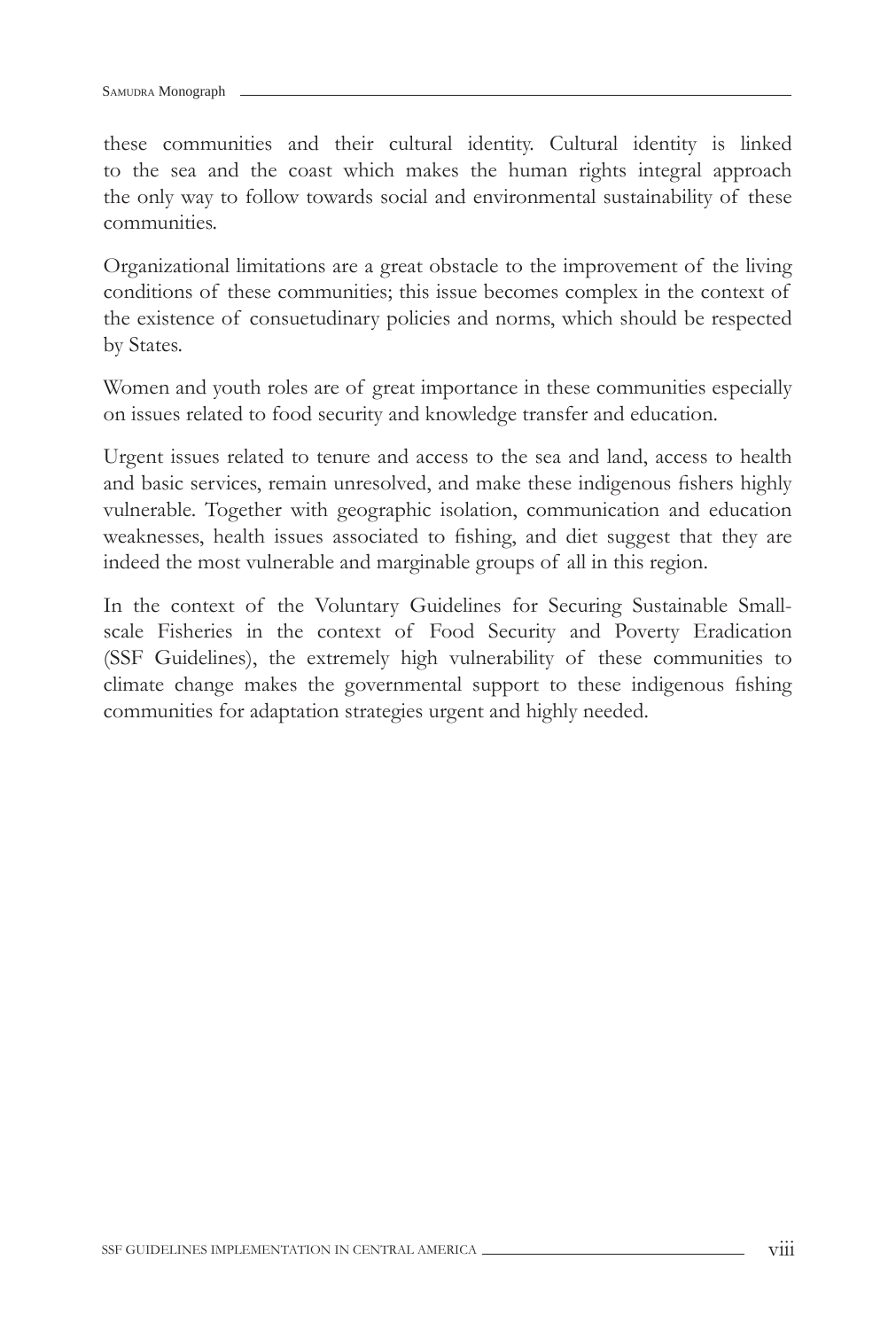# **INTRODUCTION**

S<sub>Biodi</sub> mall-scale fisheries include traditional, artisanal and subsistence fishing, using mechanization as well. They generally tend to use manual and traditional arts of fishing and small nets, traps, lines of hooks and spears. Biodiversity of the catches in this type of fishery may be high and includes a greater and higher variety of species than large-scale fishing; also a greater variety of small populations of fish or other marine organisms distributed in numerous management units. Fishing activities of the small-scale fleet tend to predominate in developing countries; however, they are also common in the coastal areas of developed countries, such as the Atlantic coast of the United States and Canada (Berkes, 2003).

The small-scale fisheries are essential for economic vitality and food security of many coastal developing countries; it is reported to have offered employment at least to 50 million fishers worldwide (Allison and Ellis 2001, Berkes *et al.,* 2001). As pointed out by to Food and Agriculture Organization of the United Nations (FAO), the resources on which these fisheries depend are often threatened. Moreover, most small-scale fishing communities must deal with various problems such as human population growth, migratory movement and increased competition with industrial fishing on a large scale leaving many fishermen with few or no alternative employment (FAO, 2005).

Small-scale fisheries are often characterized as "an occupation of last resort" and fishermen as "the poorest of the poor" (Pauly *et al.*, 1997). The proposed solutions to the problems of poverty and resource degradation have focused on the need for making small-scale fishing a more economically efficient activity, while research is done to promote the conservation of marine resources through a combination of management to regulate access to resources, policies and incentives for current actors in the activity to abandon fisheries. These policies have generally been based on an analysis of the fisheries sector that has not addressed the broader role of fisheries in the coastal economy. Such policies and studies have also been based on a vision of "balance" of fishery resources where fishing capacity corresponds to the productive capacity of resources; with the aim of achieving maximum sustainable yield (Allison & Ellis 2001).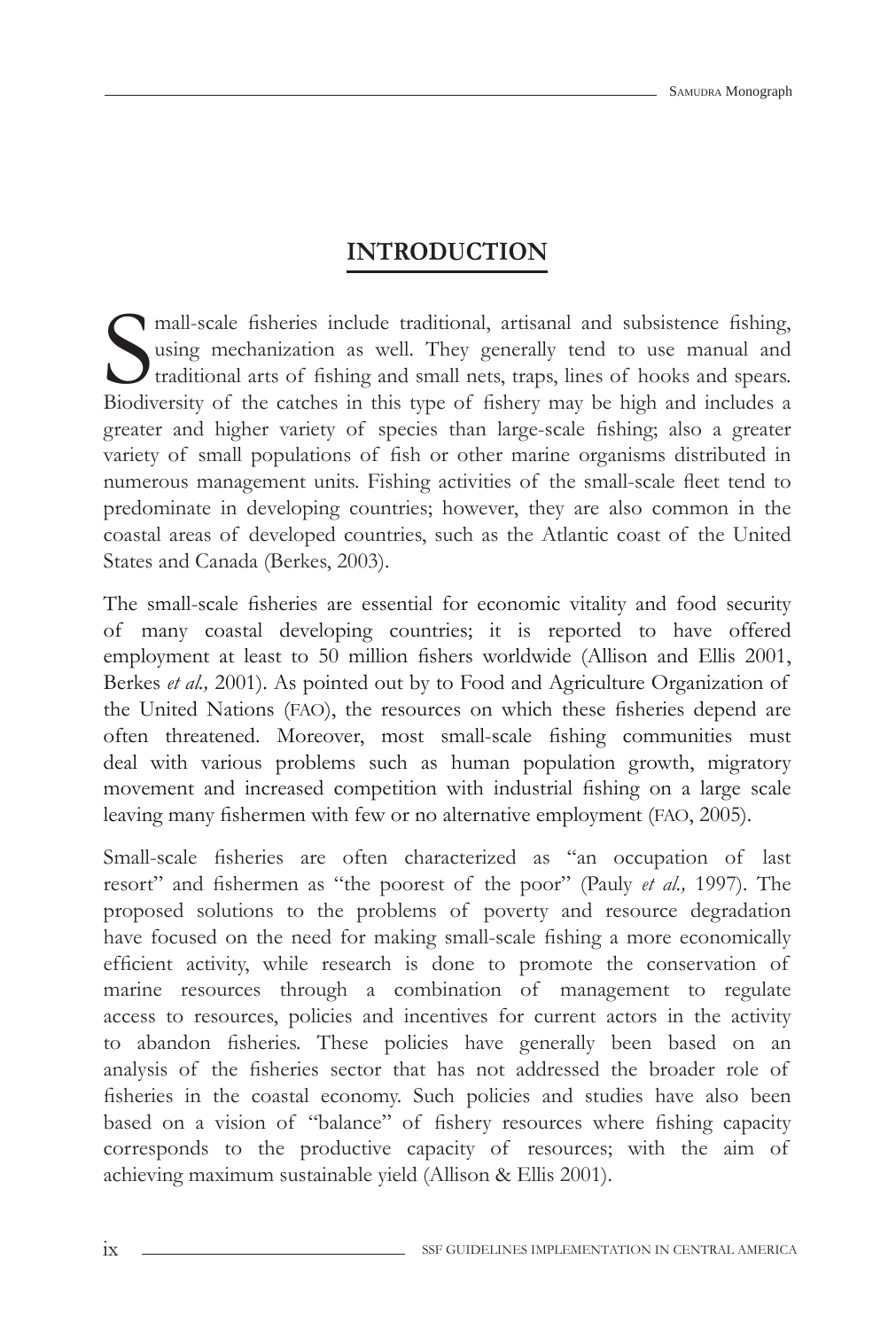Attempts for capture capability to match resource productivity through a combination of production and technical measures imposed by the state have a high failure rate. This can be attributed in part to the high degree of short-term variability of fish stocks, making this an unpredictable behavior. Management tools made "top-down" (i.e. from the authorities to users) tend not to be sufficiently sensitive to trends and the ups and downs experienced by fisheries (Allison and Ellis 2001).

In the fisheries sector, the 1995 FAO Code of Conduct for Responsible Fisheries, and more recently, the Voluntary Guidelines for Sustainability Sustainable Small-scale fisheries in the context of Food Security and Poverty Eradication with its provisions to protect the livelihoods of small-scale fishermen, provide the necessary actions for the maintenance or expansion of the framework of action of this sector.

Despite these, small-scale fisheries have been largely neglected during the development of policies and approaches to environmental and economic management worldwide. Part of this behavior has its roots in the lack of basic and reliable information, both on technical issues of fisheries (ex. landings, fishing effort, the spatial distribution of fishing activities, etc.); as well as cultural and social issues (identity, language, etc.) required for the formulation of successful guidelines for management (Berkes *et al.*, 2001).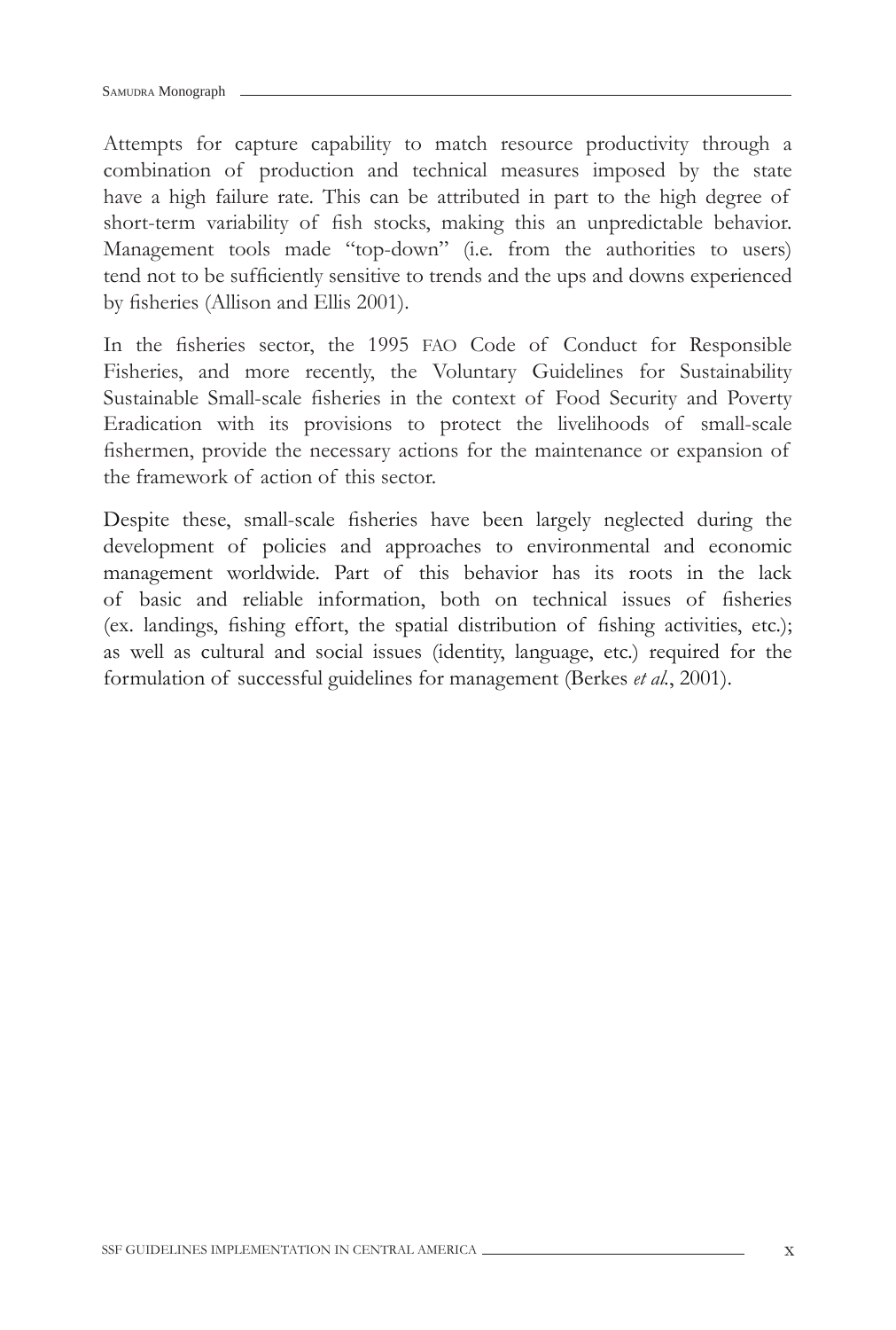# GUIDELINES THAT TAKE INTO CONSIDERATION SMALL-SCALE FISHING AND ITS DIFFERENTIATED NEEDS

The Voluntary Guidelines for Securing Sustainable Small-scale Fisheries in the Context of Food Security and Poverty Eradication (SSF Guidelines) are the first international instrument dedicated specifically to small-scale fisheries and represent a global consensus on steps needed to improve small-scale fisheries governance and development. They were developed through a participatory process that included fishing organizations and other civil society actors.

It represents a global consensus on steps to improve governance and development of small-scale fisheries from an integral perspective, promoting actions, from diverse sectors, always based on respect for human rights principles.

The strong and active participation of all stakeholders is urgent for its effective implementation by governments, since this is an instrument of voluntary compliance. It is also critical to generate information evidencing that we mostly work with the most vulnerable and marginalized sector of small-scale fisheries. In this regard, countries in Central America, through the Organization of the Fisheries and Aquaculture Sector of Central America (OSPESCA), took the agreement to initiate a regional process to promote and implement these guidelines (OSPESCA, 2012).

Throughout the entire Guidelines document the importance of small-scale sector is recognized and so is the need to address with special attention the marginalized and vulnerable groups. As it is mentioned in the preamble of the document of the Voluntary Guidelines to ensure the sustainability of small-scale fisheries in the context of food security and poverty eradication: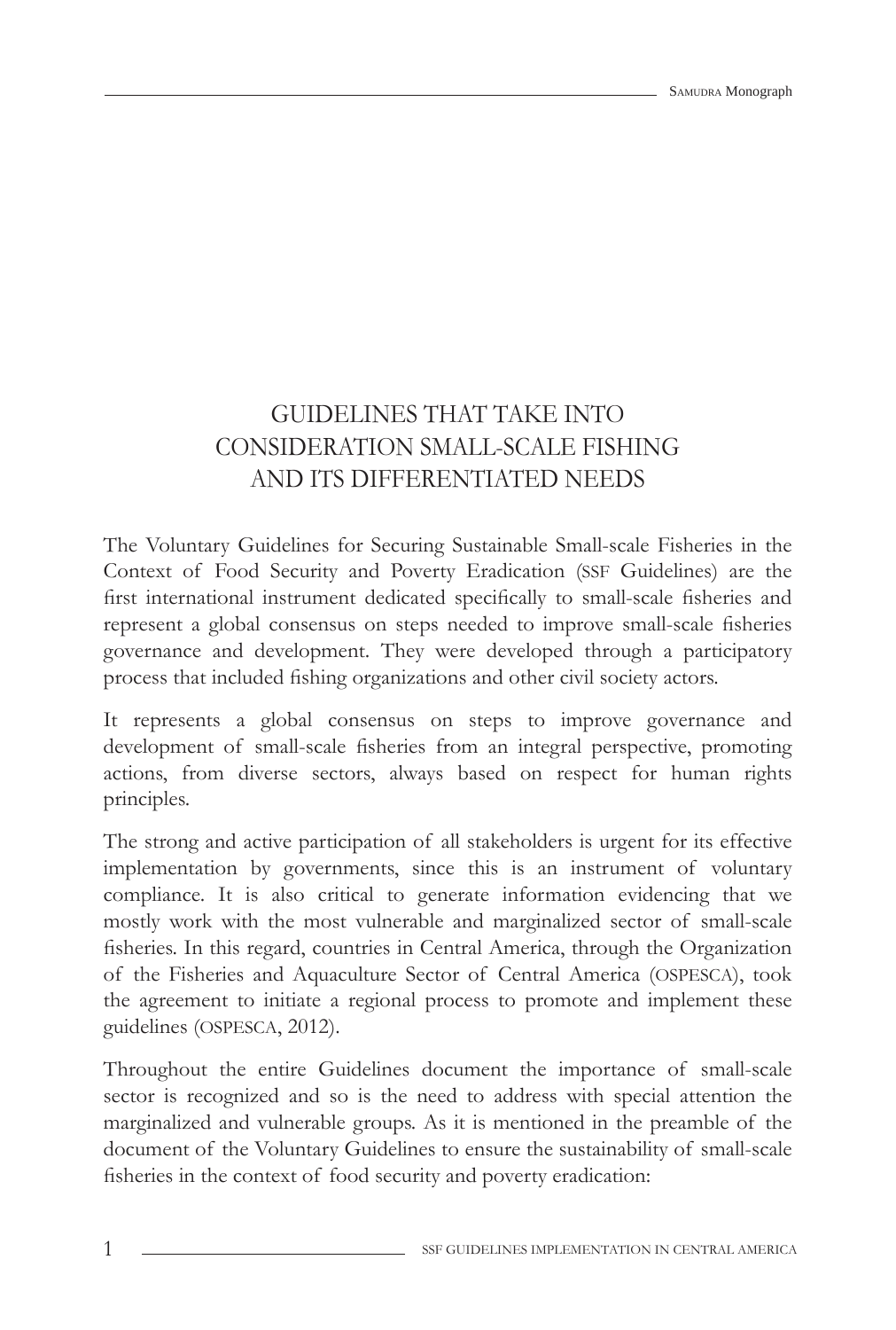*"Small-scale fi sheries represent a diverse and dynamic subsector, often characterized by seasonal migration. The precise characteristics of the subsector vary depending on the location; indeed,*  small-scale fisheries tend to be strongly anchored in local communities, reflecting often historic links to adjacent fishery resources, traditions and values, and supporting social cohesion. For many small-scale fishers and fish workers, fisheries represent a way of life and the subsector embodies a diverse and cultural richness that is of global significance. Many small*scale fi shers, fi shworkers and their communities—including vulnerable and marginalized groups—are directly dependent on access to fi shery resources and land. Tenure rights to land*  in the coastal/waterfront area are critical for ensuring and facilitating access to thefishery, *for accessory activities (including processing and marketing), and for housing and other livelihood support. … Where poverty exists in small-scale fi shing communities, it is of a multidimensional nature and is not only caused by low incomes but also due to factors that impede full enjoyment of human rights including civil, political, economic, social and cultural rights" ( FAO, 2015)* 

In addition to the above, in paragraph 1.2 of the Guidelines it emphasizes the needs of developing countries and the need to ensure adequate distribution and benefits to vulnerable and marginalized groups who develop this productive activity in which priority sectors are indigenous peoples who develop fishing. This point is taken up in the guiding principles 2 and 6 of the document:

**2:** *"Respect of cultures: recognizing and respecting existing forms of organizations, traditional and local knowledge and practices of small-scale fi shing communities, including indigenous peoples and ethnic minorities encouraging women leadership and taking into account Art. 5 of the Convention for the Elimination of all forms of discrimination against women. (CEDAW). (FAO,2015)*

*6: "Consultation and participation: ensuring active, free, effective, meaningful and informed participation of small-scale fi shing communities, including indigenous peoples, taking*  into account the UN Declaration on the Rights of Indigenous Peoples (UNDIRP) in the whole decision-making process related to fishery resources and areas where small-scale fisheries *operate as well as adjacent land areas, and taking existing power imbalances between different parties into consideration. This should include feedback and support from those*  who could be affected by decisions prior to these being taken, and responding to their *contributions. (FAO, 2015)"*

The theme aimed at favoring the application of these Guidelines to marginalized and vulnerable groups, are also taken up in the following points adopted by governments in 2012 document:

5.4. "States, in accordance with their legislation, and all other parties should recognize, respect and protect all forms of legitimate tenure rights, taking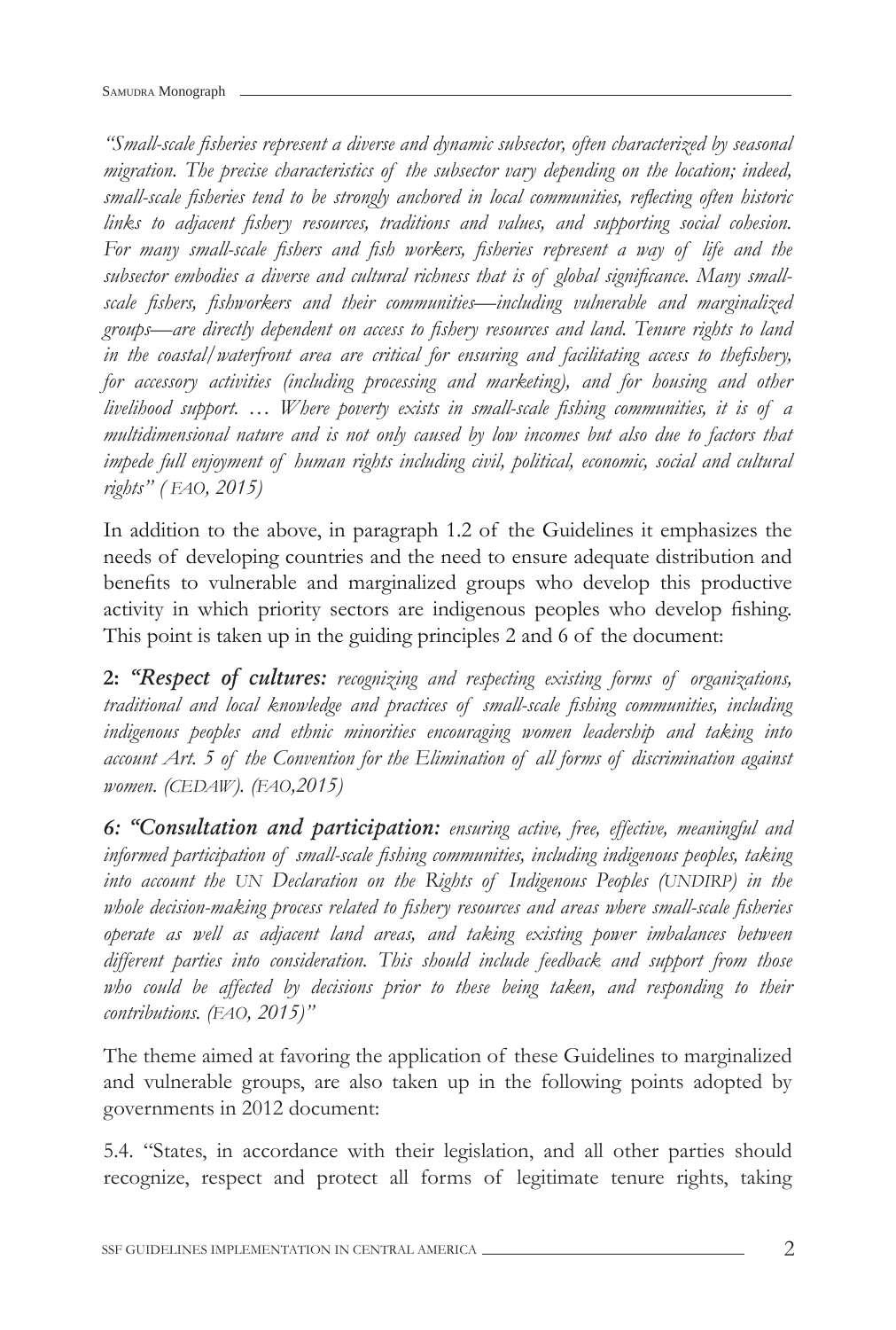into account, where appropriate, customary rights to aquatic resources and land and small-scale fishing areas enjoyed by small-scale fishing communities. When necessary, in order to protect various forms of legitimate tenure rights, legislation to this effect should be provided. States should take appropriate measures to identify, record and respect legitimate tenure right holders and their rights. Local norms and practices, as well as customary or otherwise preferential access to fishery resources and land by small-scale fishing communities influencing indigenous peoples and ethnic minorities, should be recognized, respected and protected in ways that are consistent with international human rights law. The UNDRIP and the Declaration on the Rights of Persons Belonging to National or Ethnic, Religious and Linguistic Minorities should be taken into account, as appropriate." (FAO 2015)

*5.5. "States should recognize the role of small-scale fi shing communities and indigenous peoples to restore, conserve, protect and co-manage local aquatic and coastal ecosystems." (FAO 2015).* 

# **Central America and its indigenous people fishers**

In the case of Latin America and especially in Central America, artisanal fishermen have managed to feed a segment of the human population that otherwise would have been difficult to think had managed to survive. In this Latin part of the American continent, often-negative judgments and prejudices that are oriented towards fishermen are based on ignorance about their culture, life and activity. These prejudices have made this group vulnerable and marginalized from the rest of the society (Alcalá Gabriela, 2011).

In Central America (including the Republics of Belize, Guatemala, El Salvador, Honduras, Nicaragua, Costa Rica and Panama) artisanal fishermen move in a diverse and changing territory based on traditional knowledge—also called ecological knowledge, which has allowed them through history, to develop their productive activity effectively and efficiently. Artisanal fishermen in Central America develop the activity in the sea, lakes and rivers. Tenacious women, men and young along the entire production chain practise artisanal fishing. The sector has achieved a relationship with their environment that goes beyond survival, to address issues of the future such as: conservation, sustainable use and climate change adaptation (CoopeSoliDar R.L, INCOPESCA and Procasur, 2015).

Yet many of the fishermen in the Central American region have been left out of institutional formality, generation and impact of public policy, which would have allowed them to contribute and guide those legal instruments towards environmental, social and economic sustainability necessary to guarantee the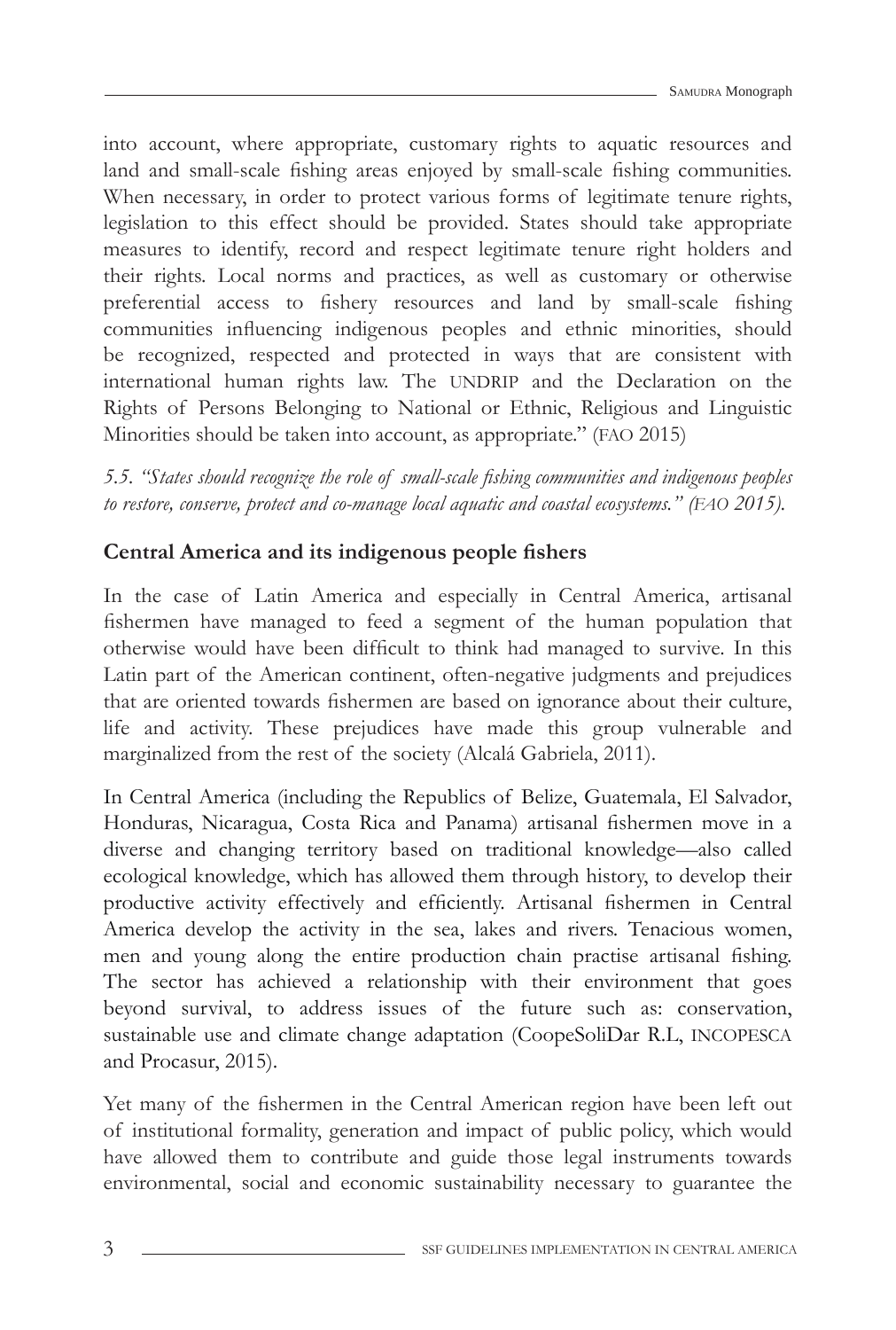exercise of their human rights. A majority of artisanal fishermen in the region practice their fishing activity in an informal way, so they become unfairly illegal fishermen and are active daily at high risk of being caught by the authorities, giving rise to anxiety and despair in families that depend on this activity to survive.

The latest structural survey of artisanal fisheries and aquaculture in Central America (2009-2011) concludes that there are 135,400 fisherfolk in Central America, 3003 farmers and 307 state actors, universities and secondary education centers all as part of a fisheries sector important for the region. Artisanal fisheries in Central America are fundamentally oriented to marine fishing with almost 80 per cent fishermen fishing in the Pacific and Caribbean region, and another 20 per cent fishing in inland waters. (OSPESCA, 2012).

This survey does not differentiate between fishers of coastal populations and indigenous peoples, however, this information is important to understand the percentage of artisanal fishers who are also indigenous peoples. This productive activity is important in the livelihoods of these communities that have important cultural diversity in the region.

Concerning this issue, in the Central American Workshop "Towards a regional action plan for the implementation of the Voluntary Guidelines to achieve sustainability of small-scale fisheries in the context of food security and poverty eradication", held in Puntarenas, Costa Rica (December 2015), CoopeSoliDar R.L., ICSF: Rigoberto Carrera, representative of Costa Rican indigenous peoples mentioned how in different spaces the indigenous peoples have been invisible:

"Our indigenous communities are also fishermen and we need the marine resources to survive. We hope that we are taken into account in these processes that is now discussing fisheries. Although Costa Rica has 24 indigenous territories, it is just I at this meeting. We all have the right to be taken into account. Union and strength are important to achieve results" (CoopeSoliDar R.L. - ICSF 2015).

The studies presented in this summary, are the first effort to document the situation of indigenous peoples in Central America, especially those involved in artisanal fisheries. The study provides an analysis of issues of governance, tenure and access to resources, gender, use of traditional knowledge and sustainable management.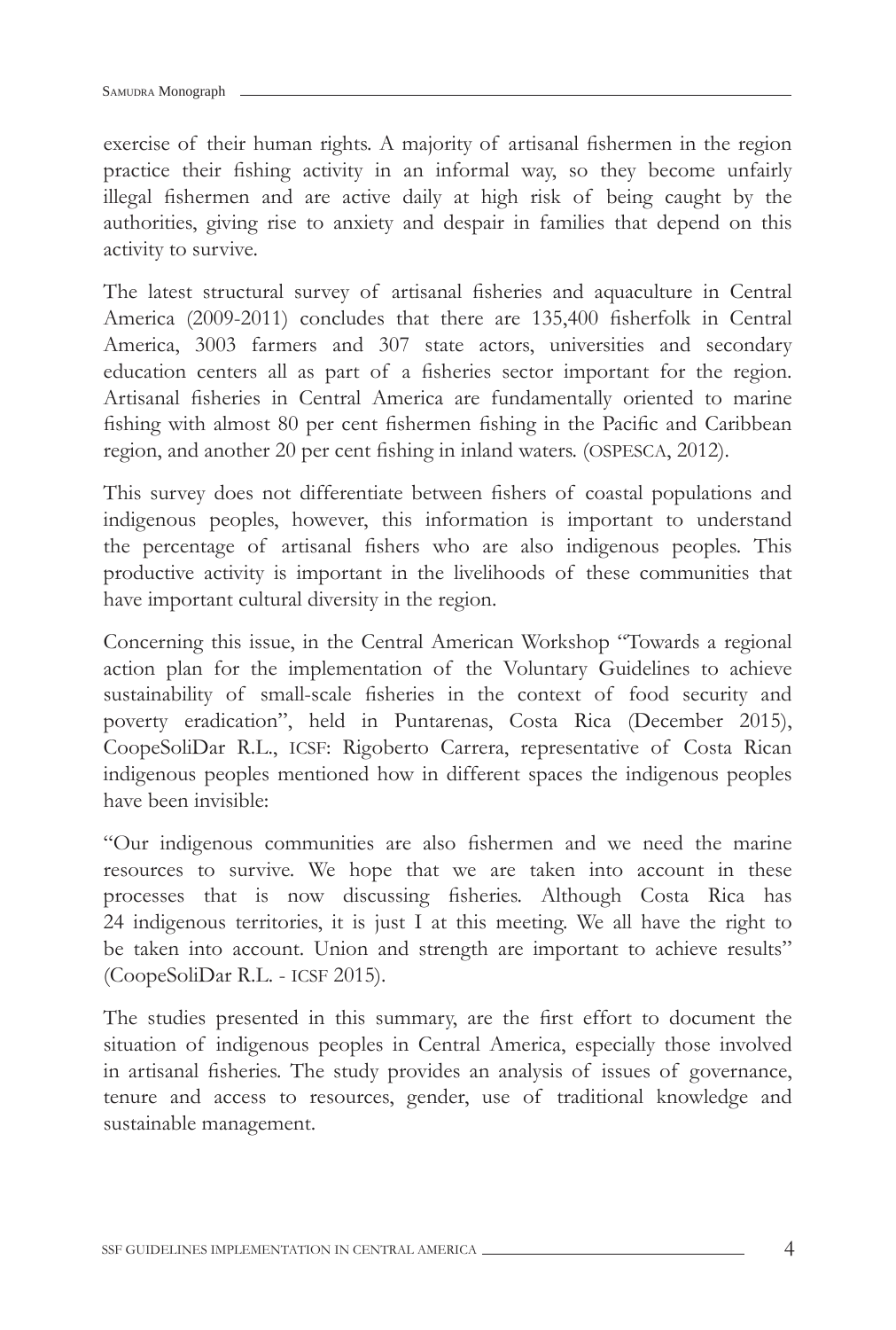### **Concerning this research**

This study develops four case studies of small-scale fisheries developed by indigenous peoples in Central America: Honduras, Nicaragua, Costa Rica and Panama. Each of the cases selected analyzes issues of social relevance and human rights for the management and conservation of marine fishery resources. Addressed, in some cases, are the situation and relationships experienced between marine protected areas under different models of governance and fundamental issues for the continuity and strengthening of small-scale fisheries of these indigenous peoples both in mainland and marine fisheries. The studies provide information on issues of marine spatial planning, governance, tenure, gender equality, health, education, sustainable management, traditional knowledge and adaptation to climate change between others.

It is expected that this study will contribute to a better understanding of these fisheries and provide inputs to the political, technical, public institutions and non-governmental organizations involved in fisheries issues on the importance of incorporating the needs of indigenous peoples, involved in artisanal fisheries when discussing governance, fisheries management and ways towards sustainable use of continental and marine resources, especially within the framework of the SSF Guidelines.

The analysis has as an objective to share lessons learned to support the importance of a vision based on human rights for the sustainable use, conservation and management of marine and coastal resources in fishing communities in Central America, where the rights of vulnerable marginalized indigenous peoples and local fishing communities are recognized.

The study demonstrates the importance of a participatory research approach for action, planning and conservation of coastal marine resources, which has promoted the input and recognition of traditional knowledge; as well as other customary actions towards conservation and management of coastal marine resources that have been legally recognized in different countries.

The cases analyzed provide specific concerns geared to deal with and adapt to climate change and natural impacts on indigenous or ladino fishing communities and the importance of the development of fishing public policies that address those issues related to risk management, mitigation and adaptation to the impacts of climate change, in strict consultation to the bases, respect for cultural and social differences of these peoples.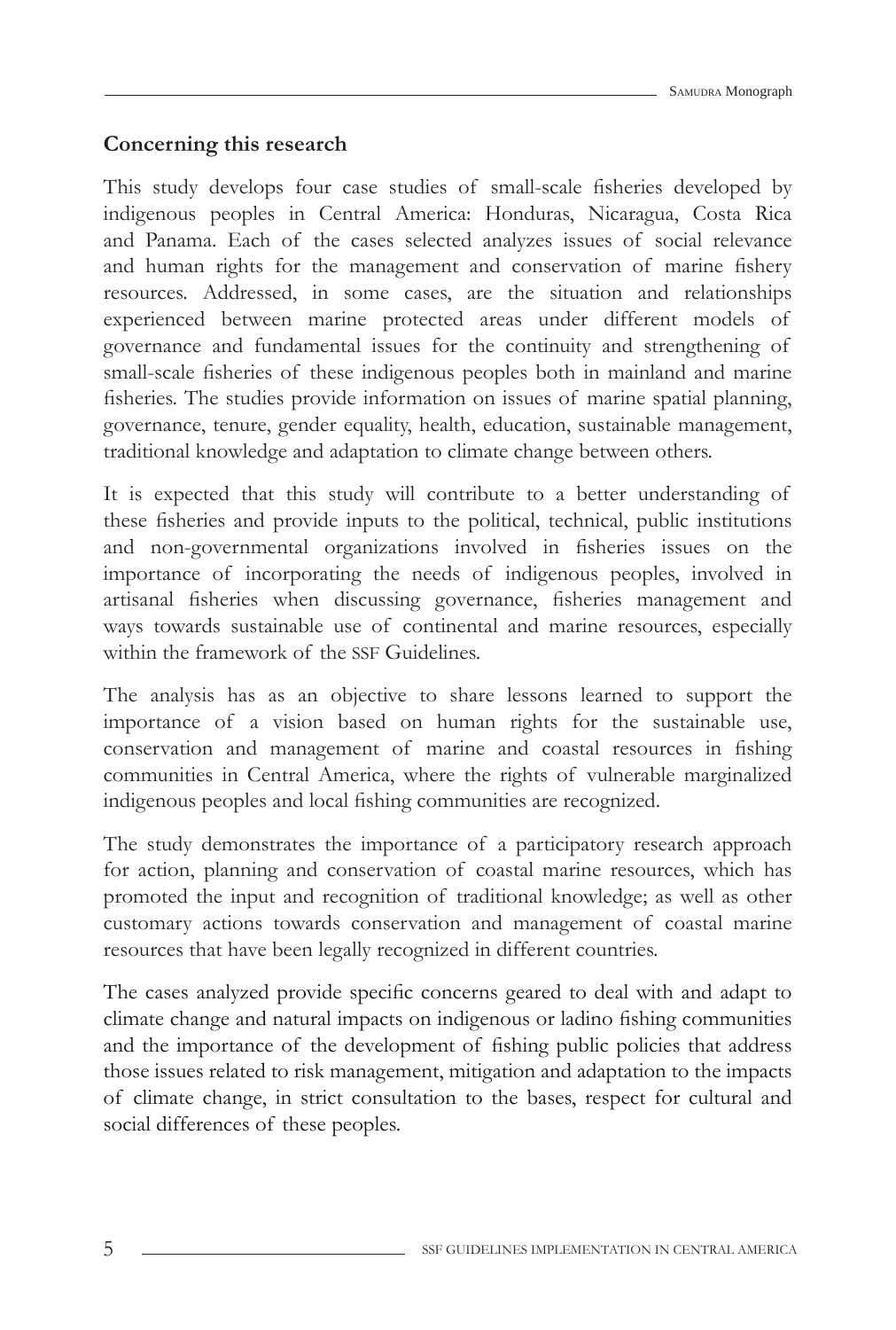## **Methodology**

Each of the cases in the four countries developed a differentiated and flexible methodology according to the experience and vision of researchers and their organizations. In each case, a respectful code of conduct based on traditional needs was developed, and, where necessary, the methodology had prior informed consent of and also consultation with the decision-making bodies of indigenous peoples.

In the case of Honduras, Costa Rica and Panama, prior informed consent was requested and the establishment of an initial contact between local organizations and organizations that supported researchers was established as a starting point. In each case, a clear roadmap of work on the scope of the research was developed.

In the case study of Nicaragua, the document was drawn from secondary sources and research previously conducted by the researcher, who has extensive knowledge of the territory and the struggles and needs of the indigenous community analyzed. The information is ordered based on the subjects of interest in the regional study.

The present review was complemented in most cases with practical and field information through field visits to the area and group interviews, which allowed addressing issues of particular local and regional interest.

As mentioned, each case developed an adaptive methodology that responded to the specific conditions in the area. All cases are linked methodologically by research subjects requested by ICSF—human rights for the management and conservation of fishery marine resources, marine spatial planning, tenure governance, gender equality, health, education, sustainable management, traditional knowledge and adaptation to climate change.

The final document in the annexes incorporated the main findings and lessons learned from each case study and each document. We now describe briefly how each country methodologically developed the case:

### **Costa Rica**

This study began with an exercise of prior and informed consent in the territory of indigenous Ngöbe Bugle Conte Burica in the Costa Rican South. It was organized and developed by a young Ngöbe Bugleresearcher who carried out the research study. The methodology was developed in three stages:

1. Prior informed consent exercise with traditional authorities and local government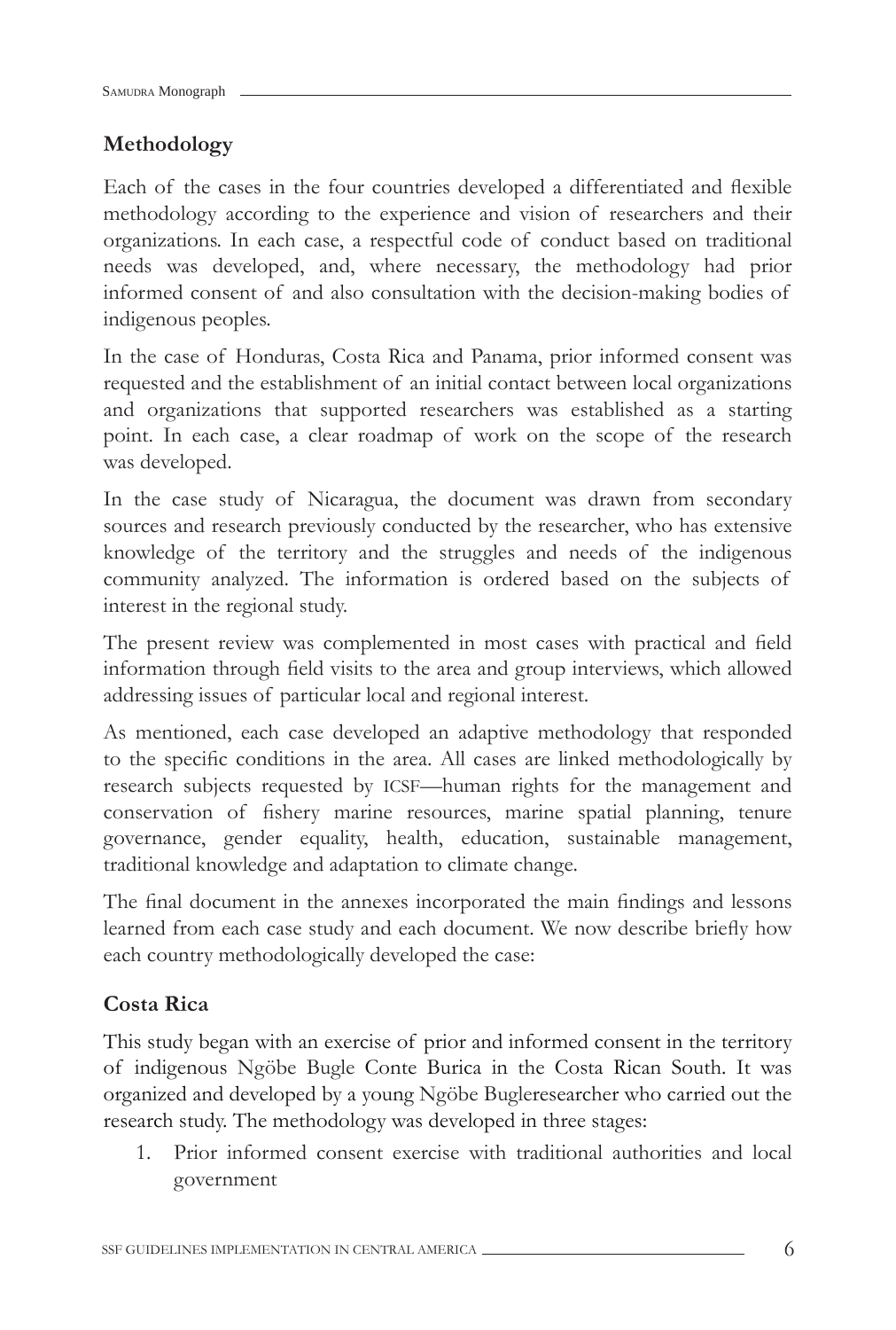- 2. Information was collected and key leaders and organizations to be interviewed were identified.
- 3. Document preparation
- 4. Devolution of information and research to the community

The Council of elders of the Ngöbe people defined the procedure for conducting interviews and the contents of the interviews. Interviews were done to suggested people of the coastal and river nearby communities (see Box 1).

### **Box 1: Prior informed consent agreements with the Ngöbe Bugle in the territory of ConteBurica:**

- 1. That the process is accompanied by the organizations
- 2. The study would bring in the issue of indigenous worldview and use of continental and marine territory
- 3. To learn about ongoing initiatives and raise a position from the Council
- 4. A longer process
- 5. It should be a valuable study
- 6. Return of the information to the community
- 7. That the study even if small will have a broad approach
- 8. Let the people of Punta Burica and other leaders be involved.

#### **Honduras**

In the case of Honduras the representatives of CoopeSoliDar R.L. and RECOTURH, which defined the methodological approach, conducted a field visit to the research site.

The following methodological steps were performed:

- 1. Recovery of information and documentation concerning the territory of the Garifuna village of Nueva Armenia
- 2. Development of a semi-structured interview that responded to the main research questions
- 3. Realization of the interview to the executives and members of the Association of Fishermen of the Garifuna Community of Nueva Armenia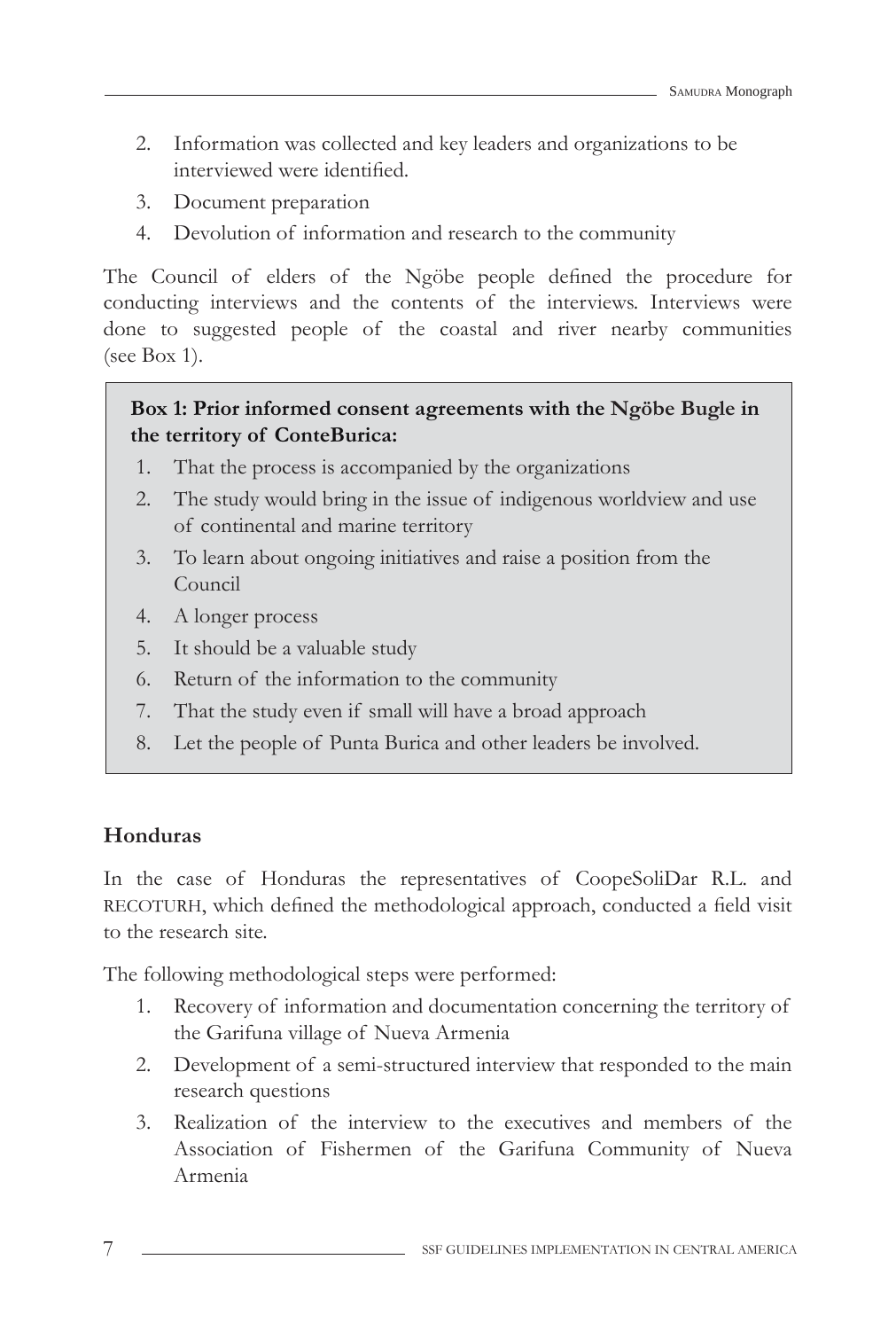- 4. Interviews were conducted to: key organizations and institutions related to fisheries in New Armenia, comanagement Foundations of the Protected Areas: Parque Nacional Nombre de Dios FUDNAND and the Cayos Cochinos Marine Reserve -the Cayos Cochinos Cayos Cochinos Foundation; Municipal Environmental Unit of the Local Government of Jutiapa, Atlantis and other key stakeholders
- 5. Preparation of the final document of the case study

As part of the specific actions taken during the interview process with the fishermen of New Armenia, they were invited to participate in the Regional Workshop of the FAO Voluntary Guidelines in Costa Rica, Puntarenas 2015.

#### **Nicaragua**

The Nicaraguan case study was prepared as follows:

- 1. Summary of bibliographical information on the area analyzed.
- 2. Previous research done on the legal issues of territory and human rights reviewed.
- 3. Analysis and field observations derived from the experience of the researcher and author.
- 4. Preparation of the case study

Lead researcher has worked in the past 23 years with indigenous peoples and afrodescendents on the Caribbean coast of Nicaragua, and specifically with the Rama Indigenous People for the last 18 years.

Her experience was derived from the process of demarcation and titling of Rama and Kriol Territory conducted from 2004 to 2009. During this period, the author traveled throughout the country as part of a multidisciplinary team that investigated all social, economic and geographical aspects of Rama indigenous people, including communal fishing activity in Rama Cay.

The experience of the author culminated in the diagnosis of the territory Rama and Kriol, based on obtaining the title of Rama Indigenous People and Afro-descendant communities in their traditional territory. The previous field diagnosis has been the cornerstone on which this research is based.

#### **Panamá**

The development of the Panamanian case is based on previous work developed by CoopeSoliDar R.L., with the Union of Fishermen Bocatoreños (UPASABO), and the desire that the issue of indigenous peoples and their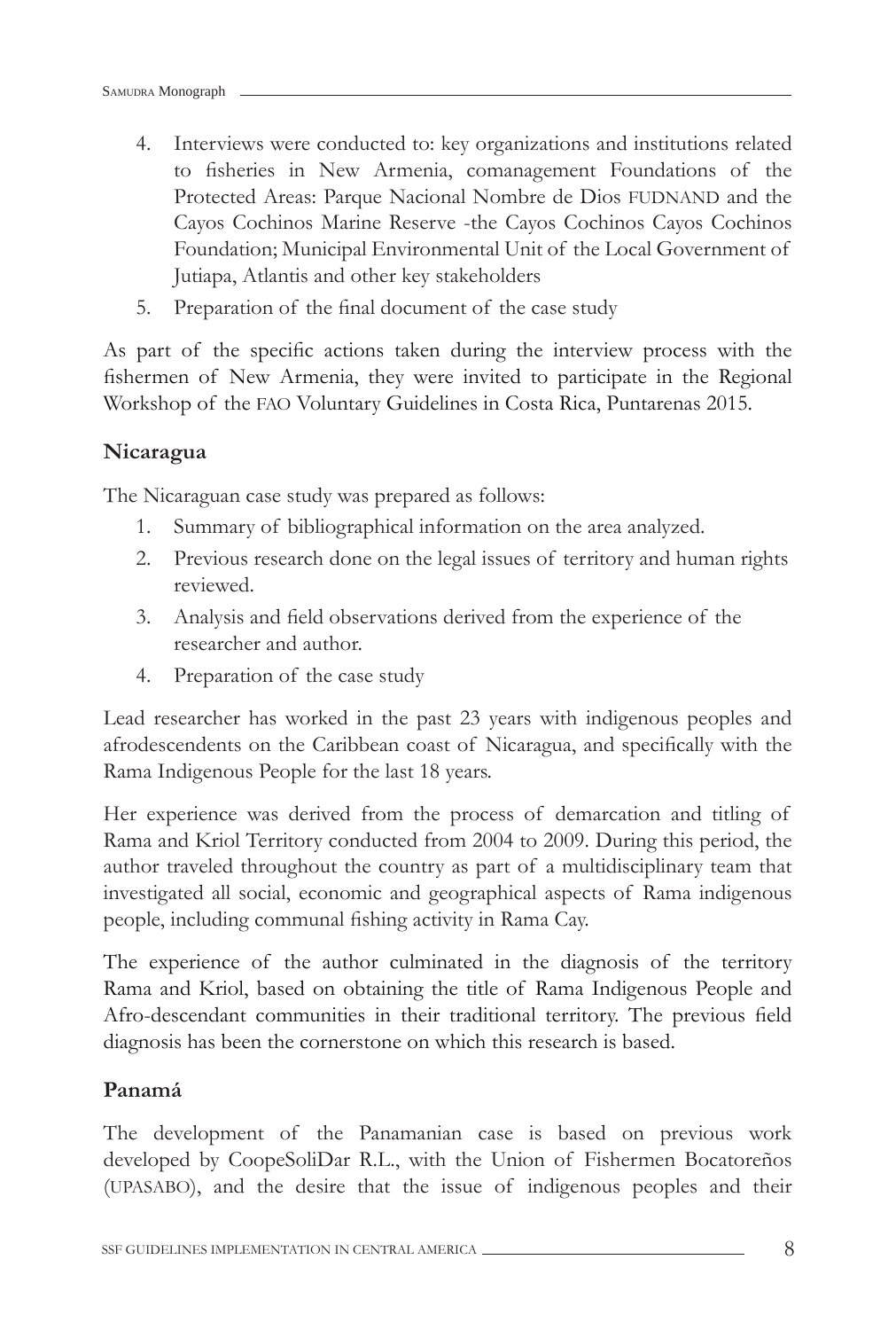fishing activities could be placed in the context of the vision of conservation and development of the territory where they live.

The case study was based on the following methodological steps:

- 1. Coordination with the President of the Federation of Fishermen of Panama and President of the Union of Fishermen Bocatoreños (UPASABO), Ms. Martha Macheleth was performed.
- 2. In conjunction with the technical team of CoopeSoliDar R.L., selection criteria for the case study were identified.
- 3. Field work and gathering information through focus groups; after coordination with local leaders fieldwork was conducted between 18 - Jan 23, 2016.
- 4. Synthesis of Focal team work. At the end of the field trip, the technical team of CoopeSoliDar R.L., together with Martha Macheleth, conducted an exercise of analysis of the main results and perceptions raised at the meeting. This exercise allowed framing perceptions of the national reality of Panama.
- 5. The information collected through the artisanal fishermen interviews, was supplemented with secondary information.
- 6. Development of case study document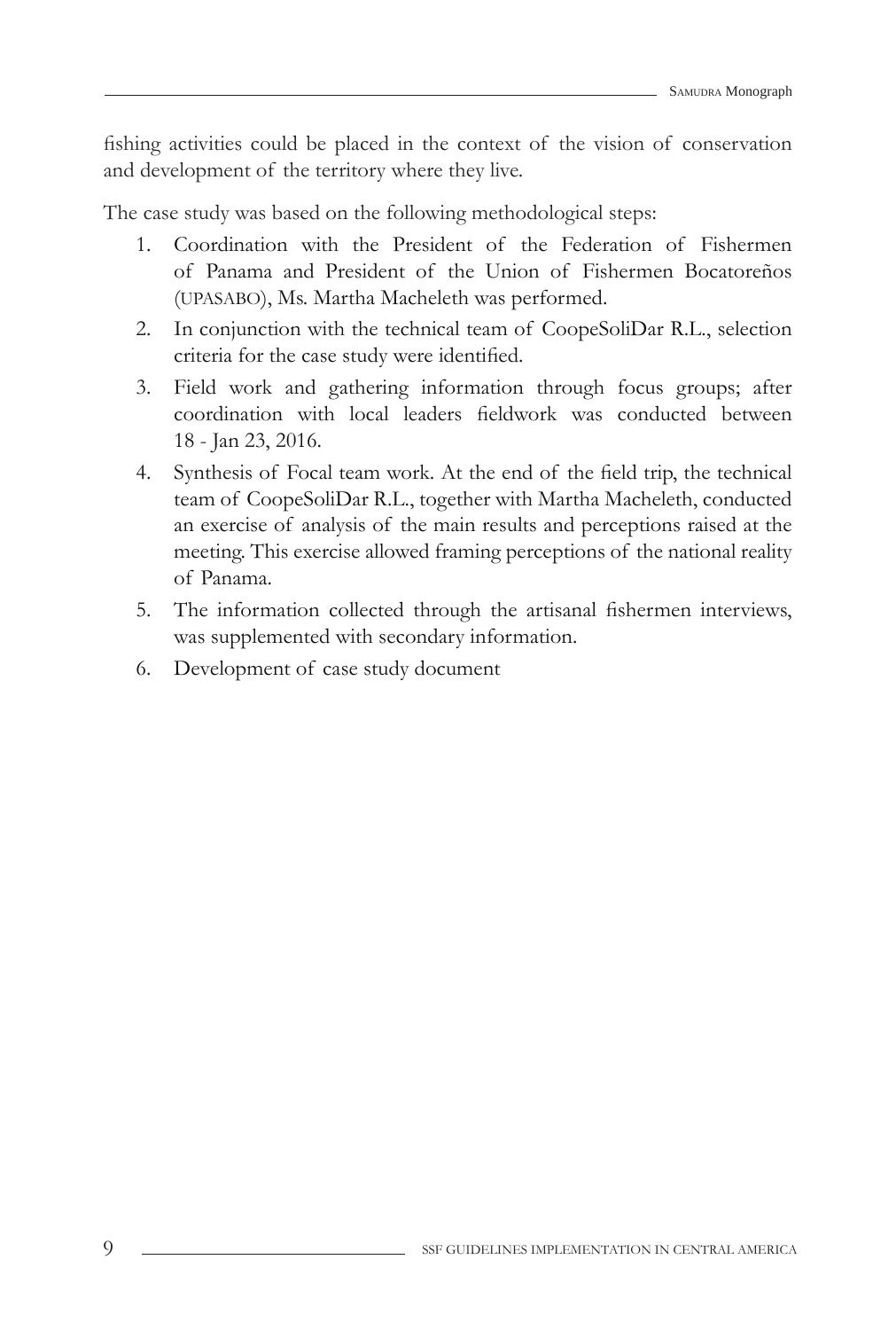# DISCUSSION AND RESULTS

#### **Considerations for learning concerning the main research issues:**

### *A. Governance of Central America Small-scale fi sheries:*

Governance issues related to indigenous peoples fishing territories have been little debated in the region, especially issues concerning human rights of indigenous peoples and their right to take decisions concerning these territories. These issues are difficult to negotiate that some have even had to go to the international courts.

A recent study by the Silvel Elias (2016) Consortium Territories of Indigenous Peoples and Conservation Areas local communities (TIICAS) mentions that areas of indigenous conservation and local communities in Mesoamerica are real examples of effective governance of territories and natural resources. This study mentions that communities have managed to define formal and informal rules, have achieved some degree of participation in decision-making and accountability mainly through their own territorial governments, a common and historical territory, local regulations and promotion dialogue and develop management-oriented policies against national governments that often go against their ancestral rights and participation.

There are actions in fact where fishing villages and indigenous peoples have taken over the lack of government presence in the governance of their marine territories. These exercises are important and reflect the reality of Latin American people historically, where participation in itself, not as a right yet but as a reality, must be viewed as a good practice for learning. Today these examples and people through interesting initiatives that combine conservation with development allow hope for the implementation of the SSF Guidelines towards sustainability of small-scale fisheries in the context of food security and poverty eradication Guidelines.

The region experiences very extreme situations; where the rights of the fishing communities to their territories are not recnognised, like the Ngöbe Bugle marine territory in Punta Burica, Costa Rica, has not yet been recognized as a territorial right for these peoples. On the other end, a good example of effective community governance is the case of Rama and Kriol communities in Nicaragua (see annex).

In the case of the Honduran Garifuna communities, the rights to be participants in the decisions taken in these territories where these peoples have developed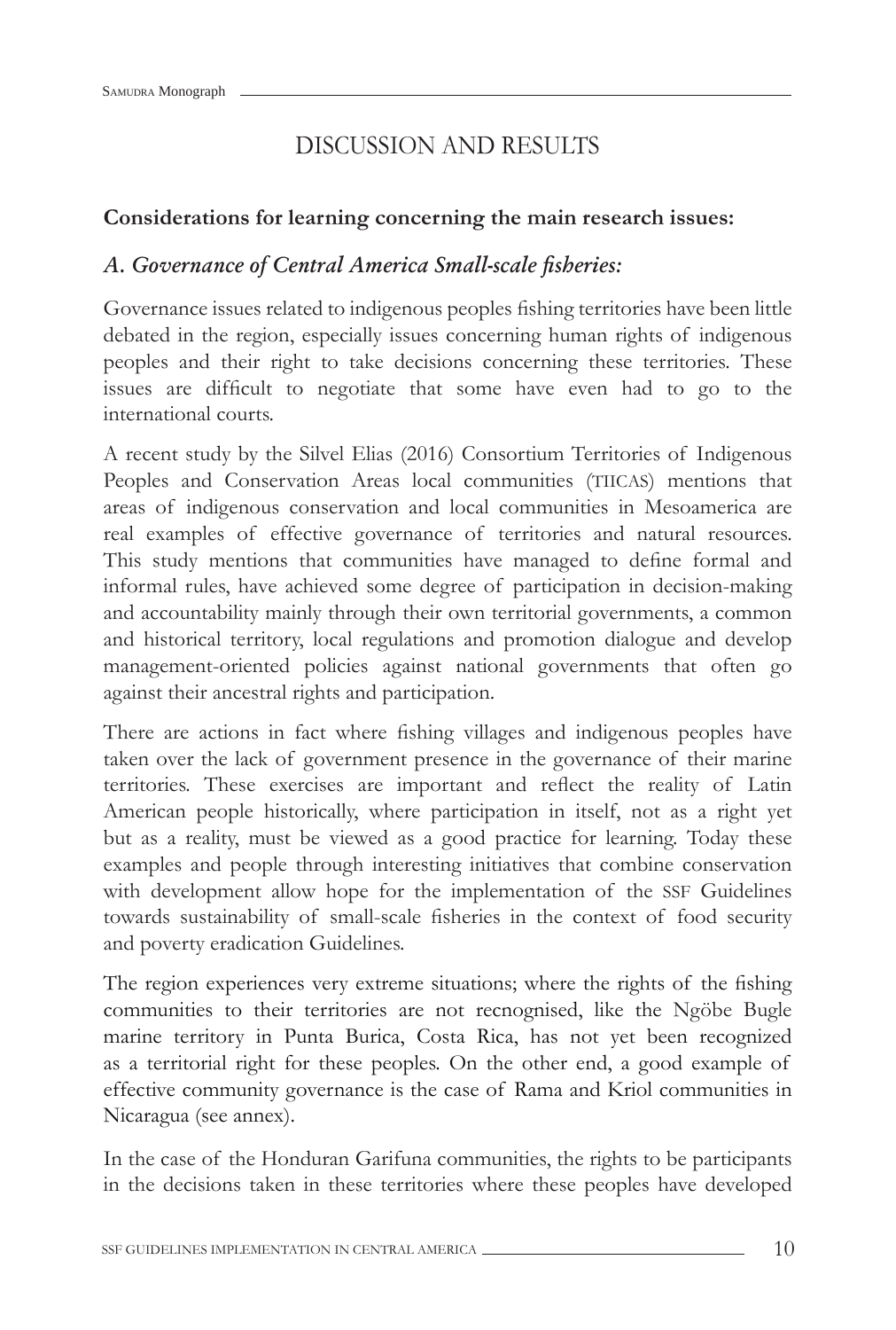their actions and identity have been recognized by constitutional law. According to the legal framework—in good theory—human rights are recognized. Practice though shows that its implementation, and what is worse, the exercise of their rights is far from reality.

In the case of the Honduran Garifuna people, they mentioned the right to the exclusive use of 2 Cays used in historical form, but mentioned several fishing control measures imposed for years by co-management organizations of the protected areas that were not consulted with them. These non-governmental organizations (Cayos Cochinos Foundation and Nombre de Dios Foundation) were interviewed and they recognize at the momemt the importance of gradually promoting participation and governance of these peoples on actions for sustainable use and benefits arising from the use of their territories.

Interestingly, the issue of regional decision-making concerning the use of regional resources like lobster has important impacts on local resource use for indigenous peoples in the Panamanian keys. From the perception of fishermen, since there is no differentiated analysis of the situation of indigenous fishermen living in Cayo de Agua and Cayo Tigre, a measure such as the regional lobster ban taken by the authorities of each of the countries, including the government of Panama, threatens the survival of these peoples who depend solely on fishing for survival (see Annex).

# *B. Access rights of indigenous people and local fi shers in Central America*

The recognition of a safe and equitable access to natural resources for food security access, nutrition and sustainable livelihoods that the Guidelines raise is of fundamental importance for fishing communities, particularly for vulnerable and marginalized groups as indigenous peoples.

Tenure systems define and regulate how people, communities and others, such as associations, cooperatives and companies gain access to natural resources through both formal and informal law arrangements. The governance of tenure affects how these parties are able to acquire rights and/or protect existing rights to use and manage these resources.

As seen in the case studies, many of the tenure problems arise because of weak or poor governance, and quality of governance affects attempts to solve the problems related to tenure. The existence of improper or unsafe rights to access and use natural resources often result in extreme poverty and hunger, not only for the facilitation of overfishing, but also by reducing incentives for responsible stewardship. The eradication of hunger and poverty, as well as sustainable use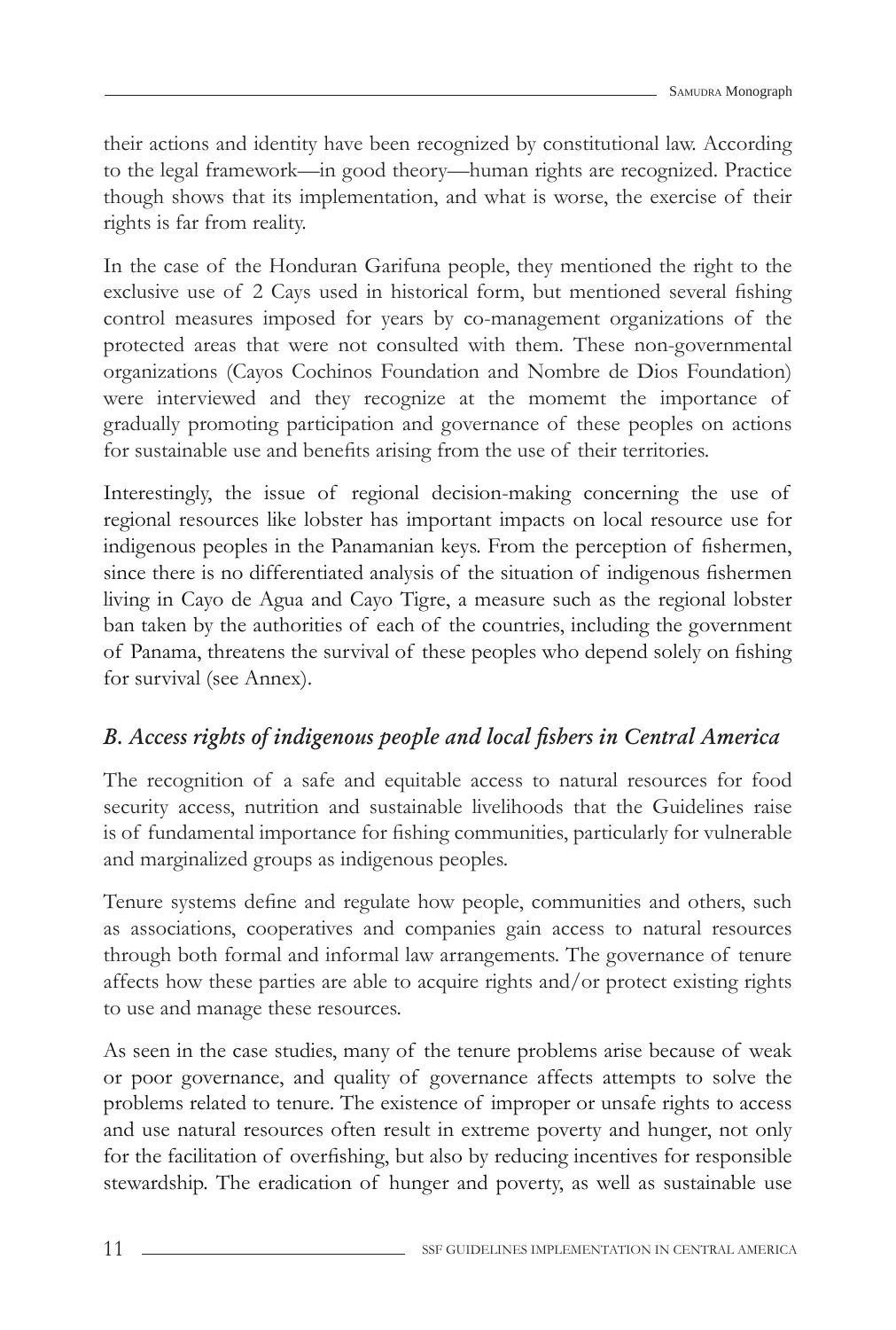of the environment and the continued provision of ecosystem services depends largely on how people, communities and other groups or organizations gain and maintain access to land and other natural resources and, in the case that concerns us, fishing.

In the fisheries sector, ineffective management of tenure is an important issue concerning sustainable and efficient use of natural resources as we can see from these research examples. Consequently, livelihoods and food security and nutrition are at risk because many fishing communities suffer from insecurity regarding access to resources on which they depend. While access to fisheries resources is a key consideration, it is important to understand that fishing communities also depend on access to other services and resources such as land, housing, markets, financial resources, information systems, and legal and social services such as education, health care, and sanitation.

Fishing communities need safe use of fishery resources and land in coastal areas to secure and facilitate access to fisheries, for accessory activities (including processing and marketing) rights, and housing and other livelihood systems. This is even more critical for the fishing communities that are likely to be marginalized and / or the poor sectors of society and especially for indigenous peoples as those that are discussed in this document.

Fishing tenure rights are often treated as "use rights" and exist in many different forms that consist of several packages of rights that confer both privileges and responsibilities. They can be formal or informal, legally recognized or customary (or traditional).

The development of formal agreements for tenure in fisheries has tended to focus on fishing access and utilization of fisheries resources, and in this context the terminology of "rights" is often used more often than the concept of "tenure". The fishing tenure rights are often seen as part of a framework of governance and fisheries management in general.

Because wild fish resources are common property (i.e. not owned by individuals or groups) that live in the water, where they are difficult to see and rarely kept within limits, it is often more difficult to determine who is entitled to them or have the right to harvest that for terrestrial resources. This is why the discussion to date has tended to focus on who can "use" (not "own") the resources that form the stocks.

There is a common misconception that raises the belief that management regimes based on fishing rights leads to the privatization of resources. Most coastal resources probably already have some sort of management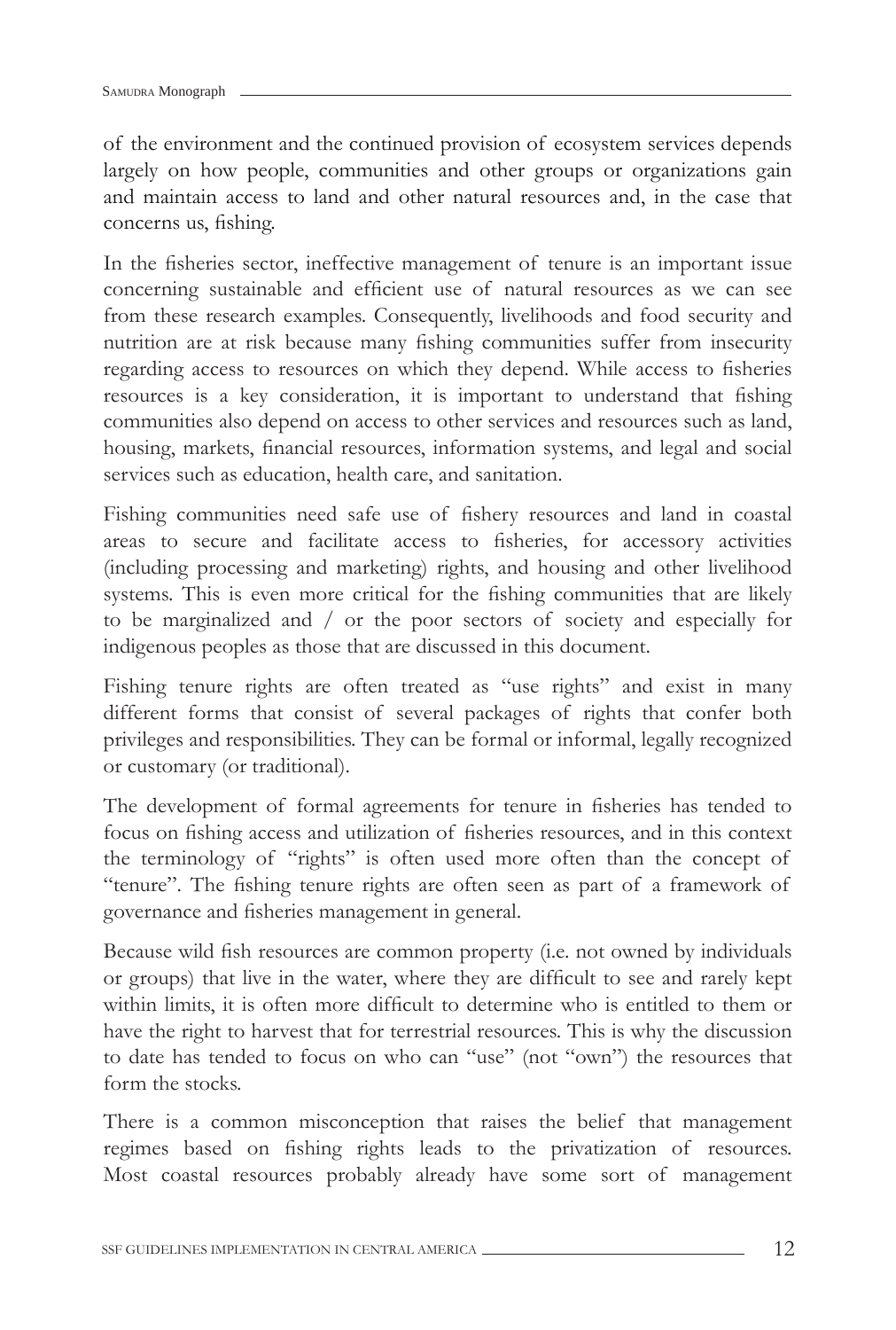system (often collective). These may be the common arrangements applied by local fishing communities or systems that have been replaced by the central administration. Customary tenure rights of a community include the collective rights of its members to natural common property and individual rights to specific parcels of land or natural resources. Informal tenure rights are rights that lack formal tenure officially protected by the state and often arise spontaneously, for example, in areas affected by migration.

While formal tenure rights have been implemented in fisheries over the past 25 years, there is a much longer history of the customary and traditional tenure systems of fishing communities', this history dates back in centuries. These have tended to exist in the form of fishing rights in certain areas, namely access or rights to use the space, and often found in relation to land tenure, so it is important not to see fishing tenure in isolation but in a broader context, including land tenure and livelihoods of local people. This is the kind of law that is referred to in the case studies presented in this research.

Many formal tenure systems are based on rights that were initially customary. In some countries, customary tenure rights have received formal legal recognition equivalent to other statutory tenure rights. However, in other countries, these tenures lack legal recognition. When this happens, holders of rights of use or possession often cannot easily defend their customary rights in cases where competition with other resource users are given.

The expansion of tourism, ports, coastal infrastructure and industrial progress have increasingly led to situations of dispute or litigation by groups interested in using these areas and traditional resource users of coastal areas, which have usually been held by fishing communities (ICSF, 2012). Management systems based on fishing rights is based on the notion that fishing will generate more benefits and will be done more sustainably if users have more robust rights. Therefore, management of fishing rights is based on a concept that focuses on the privileges, rights and responsibilities in the form of common, collective or individual rights related to fishing activities.

The studies analyzed show that both land tenure and access to fisheries are fundamental problems that arise in fishing communities in Central America and more particularly in relation to indigenous peoples, who represent the most vulnerable sectors of these small-scale fisheriessmall-scale.

This problem is even higher in cases of indigenous peoples living like the Ngöbe Bugle population in Cayo de Agua and Cayo de Tigre in Panama, that live exclusively on fishing.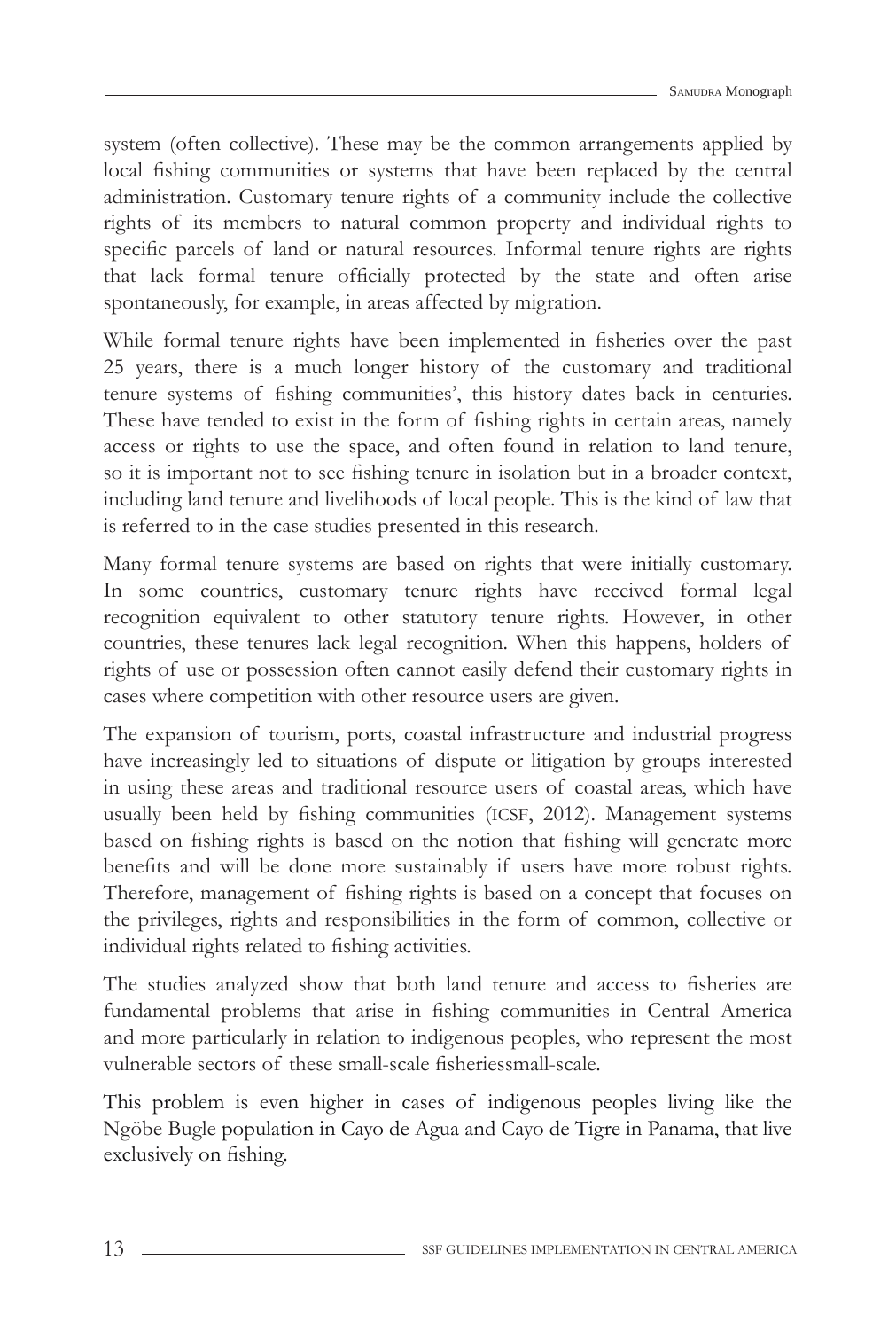In all cases analyzed (see appendix), the mainland and marine territory are issues of conflict and struggle for these populations. In the case of Costa Rica, according to the Council of Elders of the People Ngöbe Bugle, concrete detail on the mainland granted by the Costa Rican State is still unknown. What is clear is that the population and the indigenous people have been displaced from its marine territory, where in the past they obtained the salt and fish. The sea was guaranteed as a means of communication or transport, through cabotage also. The issue of cabotage, even today, remains a central issue for this population, since the sea is the fastest means of egress to population centers where, for example, better health services and other basic services are provided.

Following the Costa Rican case, most of the resources of the rivers on the mainland have been reduced by the little control of illegal and unsustainable fishing by non-indigenous invaders, affecting very seriously food security in the locality. This situation reduces conservation of fishery resources and thus food security in the community.

In the case of Costa Rica, the situation is aggravated by the initiatives that are promoting the creation of marine protected areas. When local authorities were asked about this possible conservation initiative, though some of them remembered to be present in a few meetings, they mentioned that information was unclear and most mentioned disinformation about the actions to be taken and how it could affect their territory. They did not have clarity on the objectives of this marine conservation project developed by a non-governmental organization in particular.

In the Nicaraguan case, it is interesting to consider that the recognition of the marine and continental territory of this Rama people under discussion was the product of a very strong international and human rights fight. This case is undoubtedly an example of good practice recognized internationally which was obtained because of an excellent technical legal support for the people of Rama and Kriol in its territorial struggle. The discussion was positioned at the international level and achieved that the government delivered and recognized the title of their traditional land and sea territory in 2009, which meant a breakthrough for legal certainty.

Currently, despite the legal recognition, through the adoption of Law 840 (Special Law for the Development of Infrastructure and Nicaraguan Transportation pertains to the Canal, Free Trade Zones and associated infrastructure), creates uncertainty again because it affects the real possibility of the Rama people to use and enjoy their territory as was supported by human rights and international policy instruments.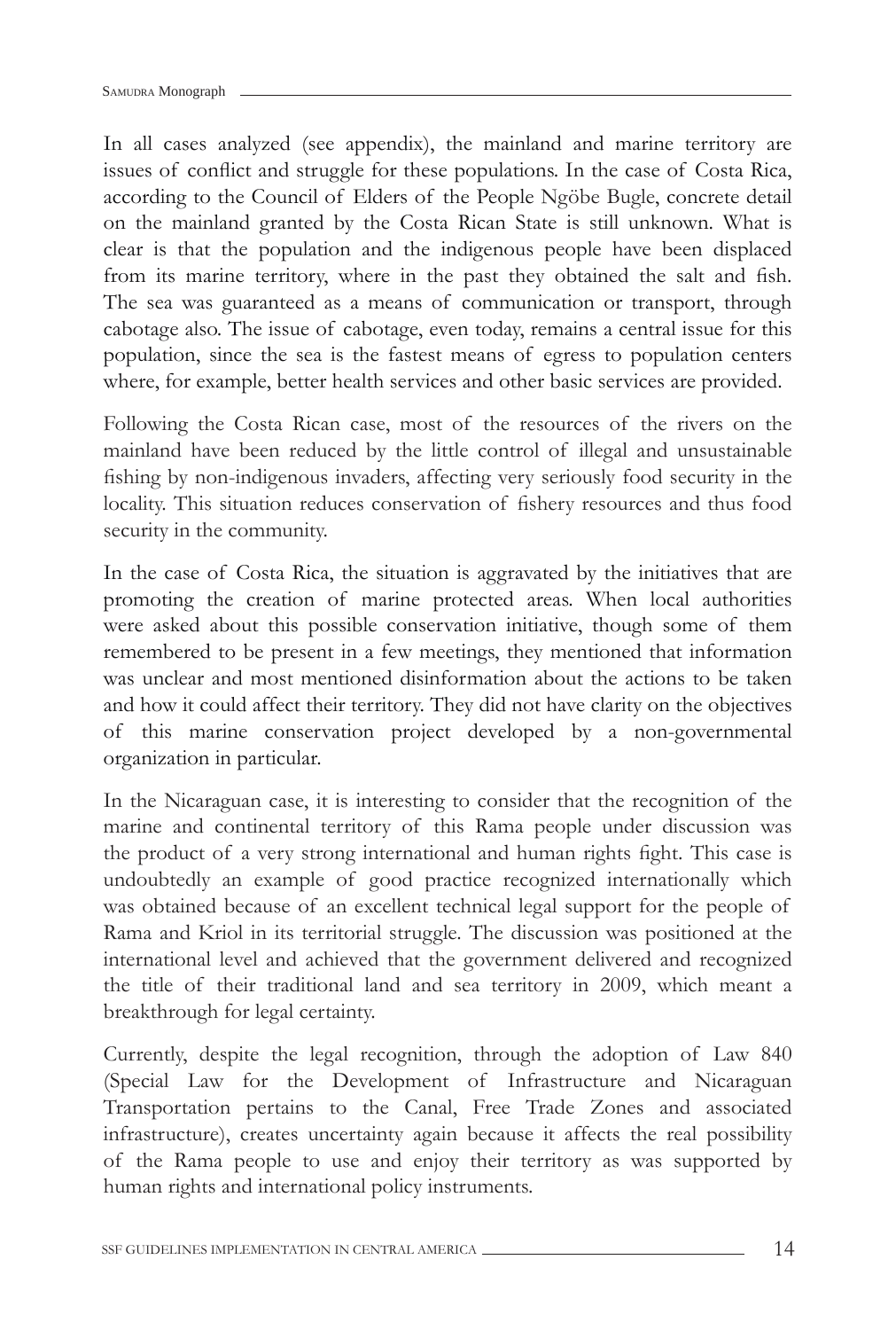In all cases analyzed, indigenous peoples mentioned the use of the sea and land within a comprehensive Cosmovision of their development, which is why a situation like the one lived by the Ngöbe people that live in the Panama keys comes to worry and is an important event addressed to ensure social, cultural and environmental well-being of these fishermen. In the Cayo de Agua, the vast majority of indigenous fishermen have sold their land to foreigners interested in tourism issues. In the field, an important difference is observed in the quality of life of the inhabitants of both Cays. In Cayo de Agua, most of the population now has no right to land and so the living situation and poverty of the community is critical. In the case of Cayo Tigre, the possibility of cropping provided by the right to land allows greater food security and resilience (see Annex).

In Honduras, although territorial rights of these communities have been recognized as in the case of the Garifuna people, in reality, they have initiated the sale of land off the coast. There is interest in buying enhanced by the tourism value of the Honduran Caribbean. The representatives of the Garifuna people interviewed mentioned several times the case of the "Reality Shows", which are developed in the Cays and often impede their access to fishing areas. Also the distribution of large sums of money mentioned for these activities without any benefit to the original inhabitants of these territorieswas a concern.

In all cases analyzed by this research, the issue of the presence of non-indigenous in the historical and traditional territories was mentioned as a big problem. This issue seems to be a present conflict and there is a feeling that governments have not been able to guarantee respect for the territory of these peoples. Without access to land ownership and often to the sea (as in the case of Costa Rica), even if they can fish, it breaks the fundamental link that provides food security and reduces vulnerability.

# *C. Gender, traditional knowledge and small-scale fi sheries in Central America*

There have been few studies on the role of women in fisheries, and even fewer studies of knowledge they have on their fisheries and the marine environment. However, in fishing communities throughout the tropical world, women and, to a lesser extent, children, youth and elderly, play an important role in food production, processing, preservation, and preparation and in the realization of complementary agricultural work and other economic activities, and engage in trading activities.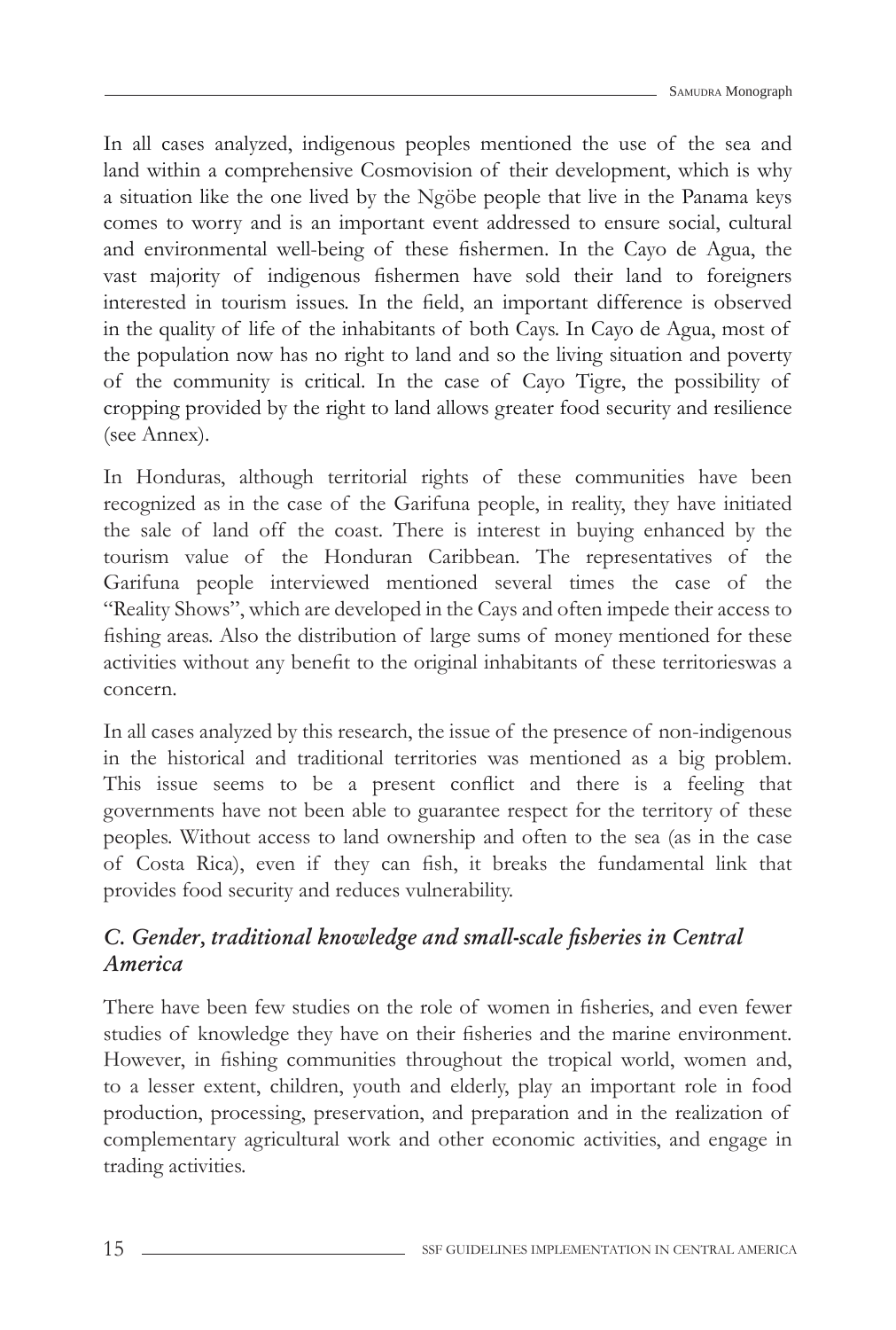Some bodies of local knowledge may have complementary male and female, and both components are required to understand a particular aspect of fisheries production. (Ruddle 1994).

Significant sets of local traditional knowledge are overlooked when research focuses only on male heads of household or on active fishermen. The four main types of differences between gender in traditional knowledge systems indicate that women and men:

- 1. Have different knowledge about similar things
- 2. Have knowledge about different things
- 3. Have different ways to systematize information
- 4. Have different ways of preserving and transmitting knowledge

Also in Central America, women are involved in the diversification of the fishing sector. This has important implications for food security, food sovereignty and management of coastal and marine resources. Women who participate in such activities are important in providing access to fish for their families. The fish is caught, processed, consumed and sold by women throughout the region in various ways.

In Costa Rica, for example, women provide important services for fishermen, who can return to the sea in important productive moments because women do "untangling the line" "the lujado".

Traditionally also shellfish harvesting is done by women and young people (CoopeSoliDar R.L., 2012).

There are no disaggregated statistics available on the number of women who are related to fishing and Central America and it is difficult to see women taking part in decision-making even when they have knowledge about the sector. The importance of women's work in fisheries is little recognized and fisheries policies and strategies do not consider the issue as relevant. The little information that exists does not recognize the multidimensional nature of women's work in this sector and usually difficult and discriminatory conditions.

In 2011, the structural census OSPESCA considered only the familiar context of small-scale fisheries and that statistic includes women. It fails to recognize the role of women in bringing new ideas and efforts on development issues, conservation, sustainable fishing, and adaptation to new challenges such as climate change. This census (OSPESCA, 2011) mentions that the small-scale artisanal fisheries in Central America is done mainly by men (92.5 per cent of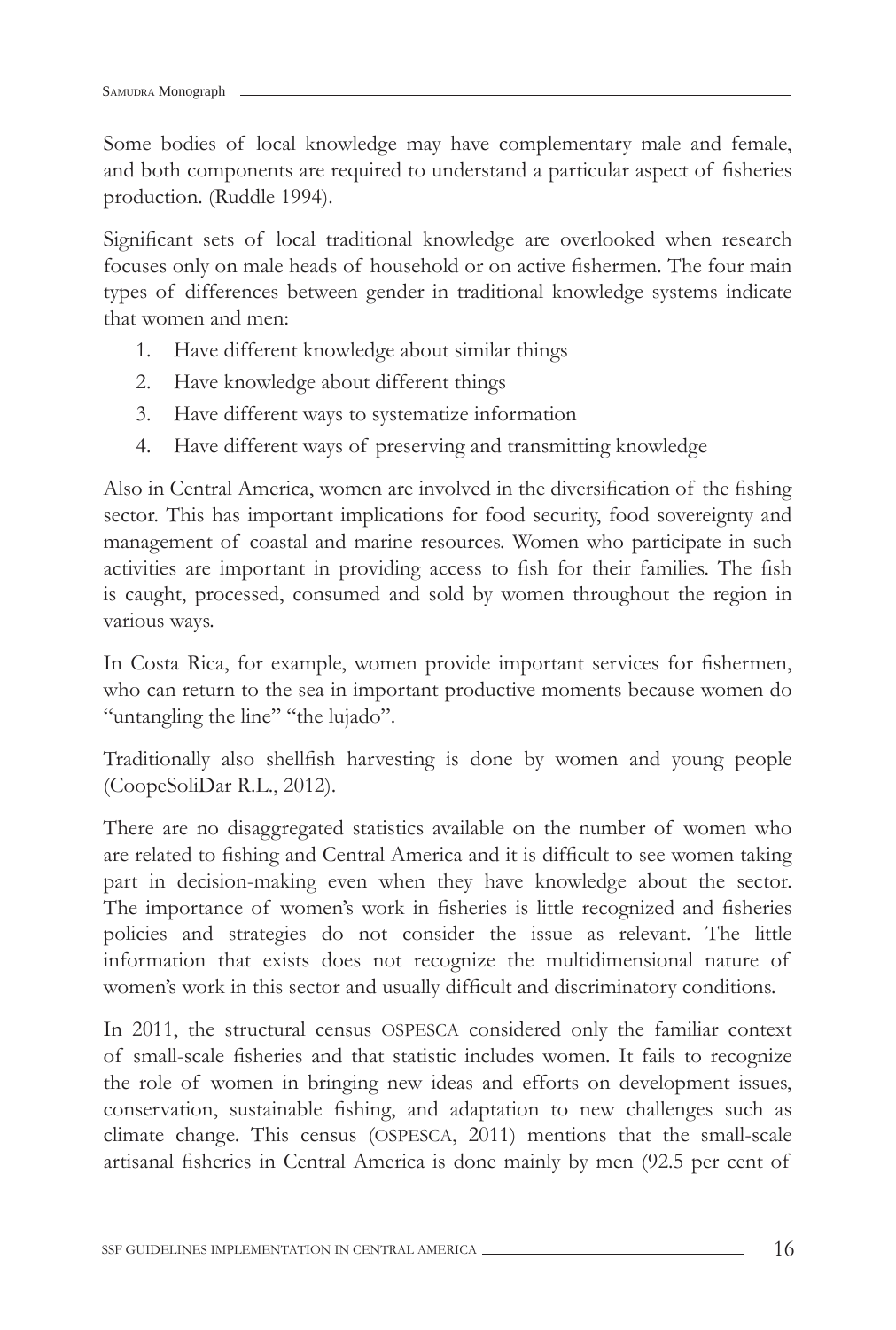regional activity) and limits the contribution of women to just 7.5 per cent. Women's contribution in the sale, administration, processing and fisheries organizations is not considered.

This research on fisheries and indigenous peoples in Central America reveals that in the case of indigenous peoples these lags in recognizing the contributions of women are even more evident, even though photographic records of the communities visited work evidenced women actively taking part in the process of the production chain and food security of the communities.

In the case of Nicaragua, historically, indigenous women have played a triple role in the community—a reproductive role, a productive, and more recently a role in the political management of representation within and outside their communities, and in the formation of cooperatives, women's groups organized by gender and traditionally around activities in churches (Maria Luisa Acosta, 2016).

Often this takes time and risk for them. The feeling of fishermen facing the situation of women is expressed as follows:

"It hurts to see women selling fish that goes to serving and developing others, at a very high cost."

In the case of the Rama and Kriol community, although fishing is generally considered a male activity carried out individually or in pairs, at certain times women in the Lagua or Bluefields Bay fish cichlids. Fishing in this case is also an activity for their own consumption and for Rama it is also an important commercial activity. Women mainly sell much of the catch within their own communities and in the city of Bluefield.

In the case of Ngöbes peoples of both Costa Rica and of Panama the role of women in the fisheries is not recognized. Women's participation is not mentioned as an important issue not even for marketing. We must mention though that in some cases, women develop the activity as a way of survival and provide food for the family as mentioned in the interviews.

In the case of New Armenia and the fishing Garifuna village, the concern was linked to the issue of cultural identity loss, pregnancies in very young women and minors (14-17 years), which associated the lack of opportunities for youth work and accelerated the vulnerability of this sector to drugs and prostitution. In this case, fishermen still think that community fishing is an option for the poorest sectors of the population.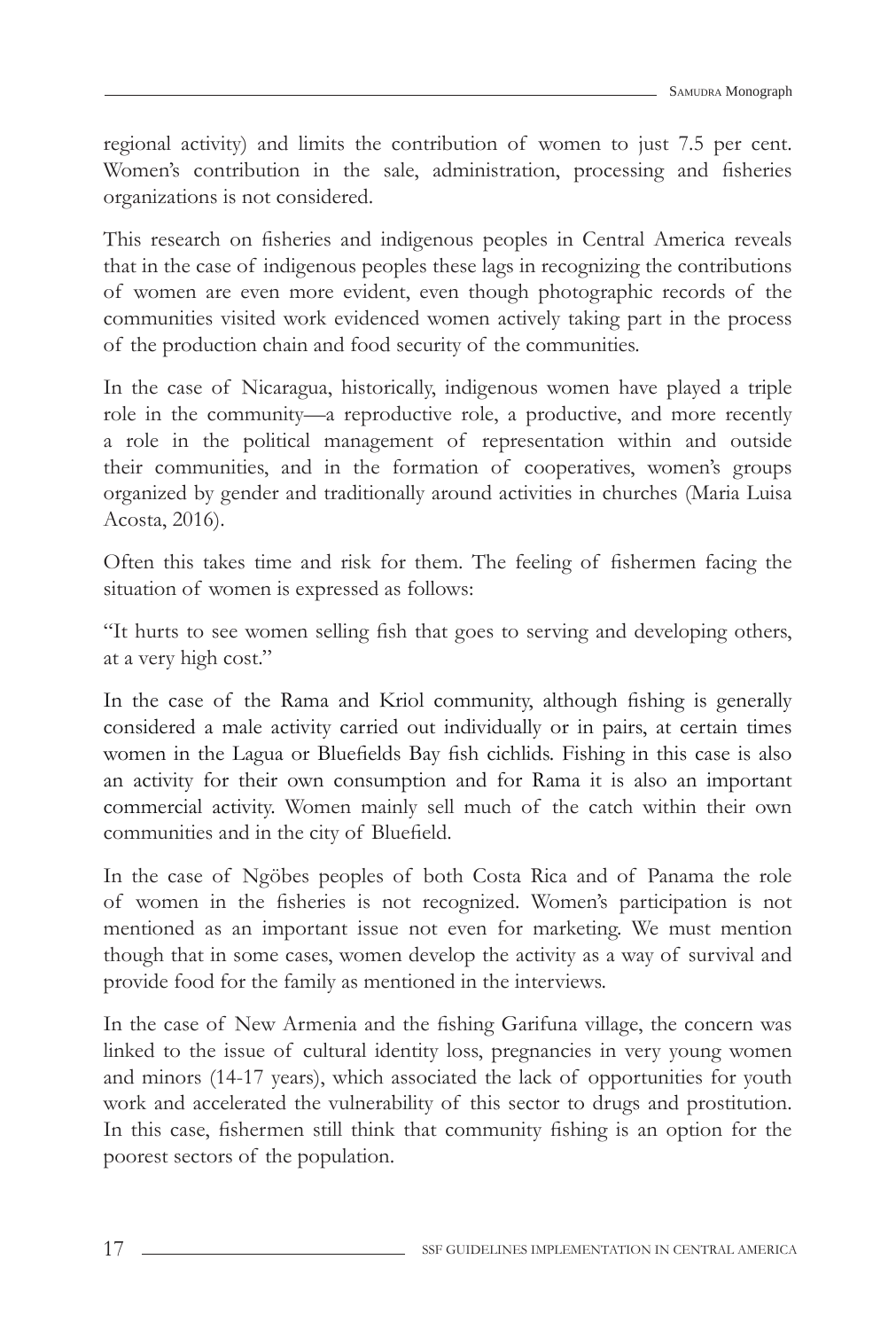A study was developed in the communities of Rama Cay and Zompopera or Tiktik Kaanu, it shows that at the community level Rama, historically women have been assigned the role of preserving and transmitting the customs and traditions. Indigenous women also contribute significantly to the activities of community organization, which in recent years have shown increased participation and leadership. With regard to the dynamics of family economy, women harvest and also sell surplus products of both agriculture and fisheries.

Specifically, women participate in the capture of oysters, scallops, cockles and almost exclusively in mojarras collection, as well as in one of the main economic activities of the families of Rama. The marketing of marine products in Bluefiels, also has limitations, has the prices are controlled by intermediaries (middle man). Besides this, there are issues such as lack of transportation and seasonal availability of certain products.

Also in the Nicaragua case, in the months of February and April the chacalines (Cambarellus) are dried and subsequently sold inside and outside the community; and in the months from July to September and in November, shrimp (Caridea) are trapped, likewise, oysters and clams,which are found practically all year. The marketing of these products is carried out primarily women, contributing almost all year with the family and community economy; however, many of their efforts are still invisible.

### *D. Linking traditional and scientific knowledge*

Fisheries scientists and managers, but perhaps particularly fisheries-dependent communities, are confronting major challenges. The changes happening all over the world are so numerous, dynamic and multifaceted that the physical-chemical environment, the estuaries and benthic environments, the population and species diversity and, more generally, the marine ecosystems we see today are not the same as those that existed even in the recent past. If we are to stop the degradation, understand the productive capacity of these environments and begin the long, hard process of achieving recovery, we need to understand what was there in the past, the interactive social–ecological processes that are driving the decline, what is left, and how these altered ecosystems work (Haggan *et al*. 2007).

It is now critical that we do everything possible to improve our marine environmental information base and share our expanded knowledge with those interacting with marine ecosystems to increase our collective capacity for stewardship and enhancement. Fishers' knowledge may often be the only source of information on the history of changes in local ecosystems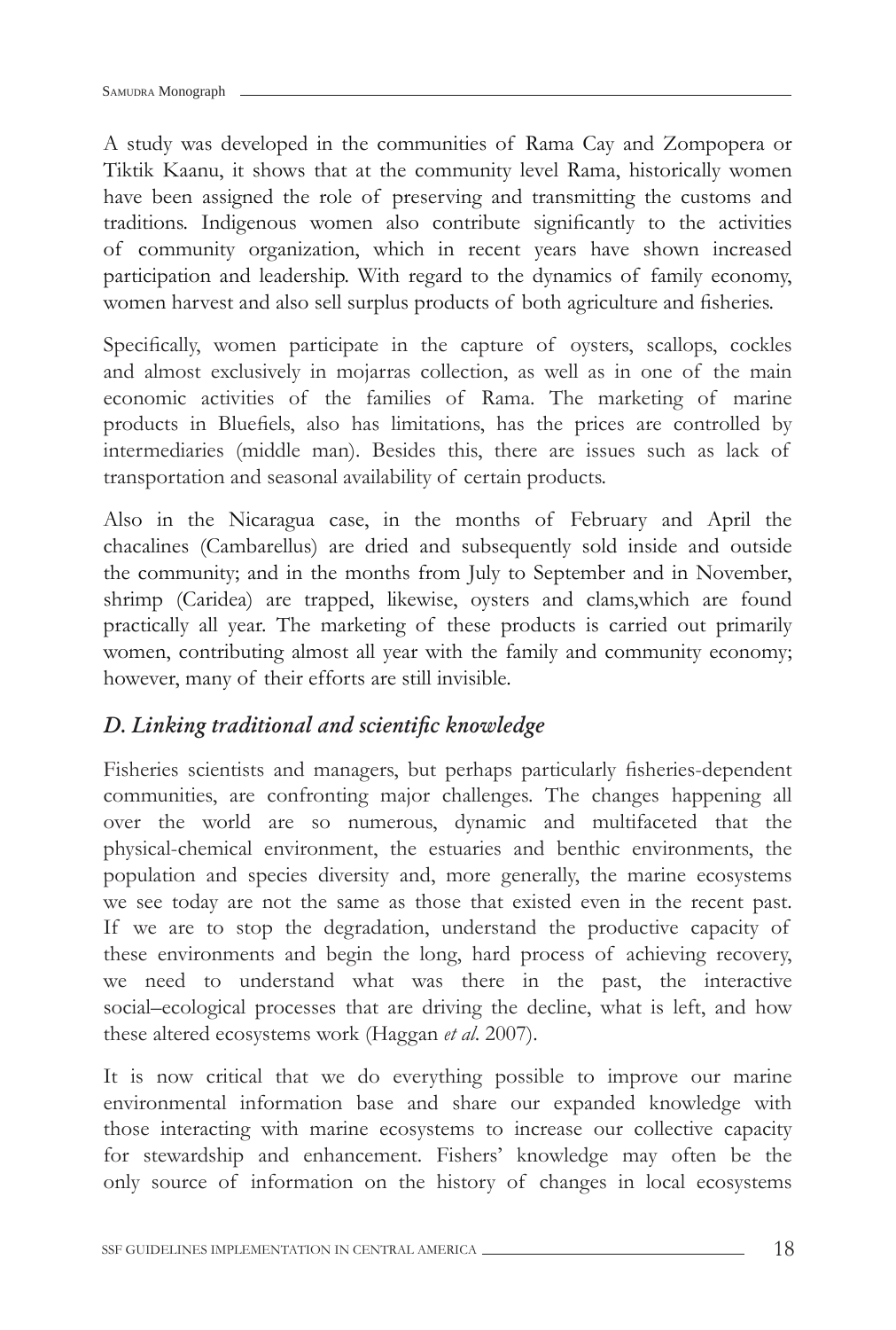and on their contemporary state. When such knowledge is of sufficiently fine scale, it helps us design ways to protect stock remnants and critical habitats (Haggan *et al*. 2007).

Fishers' and marine hunters' knowledge about the sea has sometimes proven a fast and inexpensive shortcut to information essential to our scientific understanding of the marine environment, even when that knowledge is from the distant past. Juxtaposing their observations and interpretations with the results of scientific work can provide important insights for scientists and managers, as well as for fishers themselves. As with science, concerns that fishers' interpretations of observations may be mistaken should not preclude paying attention to the observations themselves (Haggan *et al*. 2007).

Some of the information possessed by fishers in developing and developed countries may well never become available to science if we depend solely on conventional research to obtain it. Conversely, if natural and social scientists and fishers do not begin working together more effectively, we are unlikely to protect the fish that remain, let alone enhance the potential for recovery (Haggan *et al.* 2007).

The use of traditional knowledge can be a powerful conservation tool, providing community support for conservation plans and enabling the inclusion of customary ecological management practices in their design (Pacific Fisheries Resource Conservation Council 2011).

There are good ecological, economic and legal reasons for using traditional knowledge in natural resource management. There are also many challenges relating to issues of culture, jurisdiction, institutional structure, perceived credibility and value, world view, and power (Pacific Fisheries Resource Conservation Council 2011).

There are good ecological, economic and legal reasons for using traditional knowledge in natural resource management. There are also many challenges relating to issues of culture, jurisdiction, institutional structure, perceived credibility and value, worldview, and power (Pacific Fisheries Resource Conservation Council 2011).

The use of traditional knowledge has the potential to increase stakeholder participation, heighten awareness of benefits from effective management regimes and increase stakeholder buy-in, thus enhancing the long-term sustainability of marine protected areas. By engaging fishers' traditional knowledge in the management of marine resources, the expected outcomes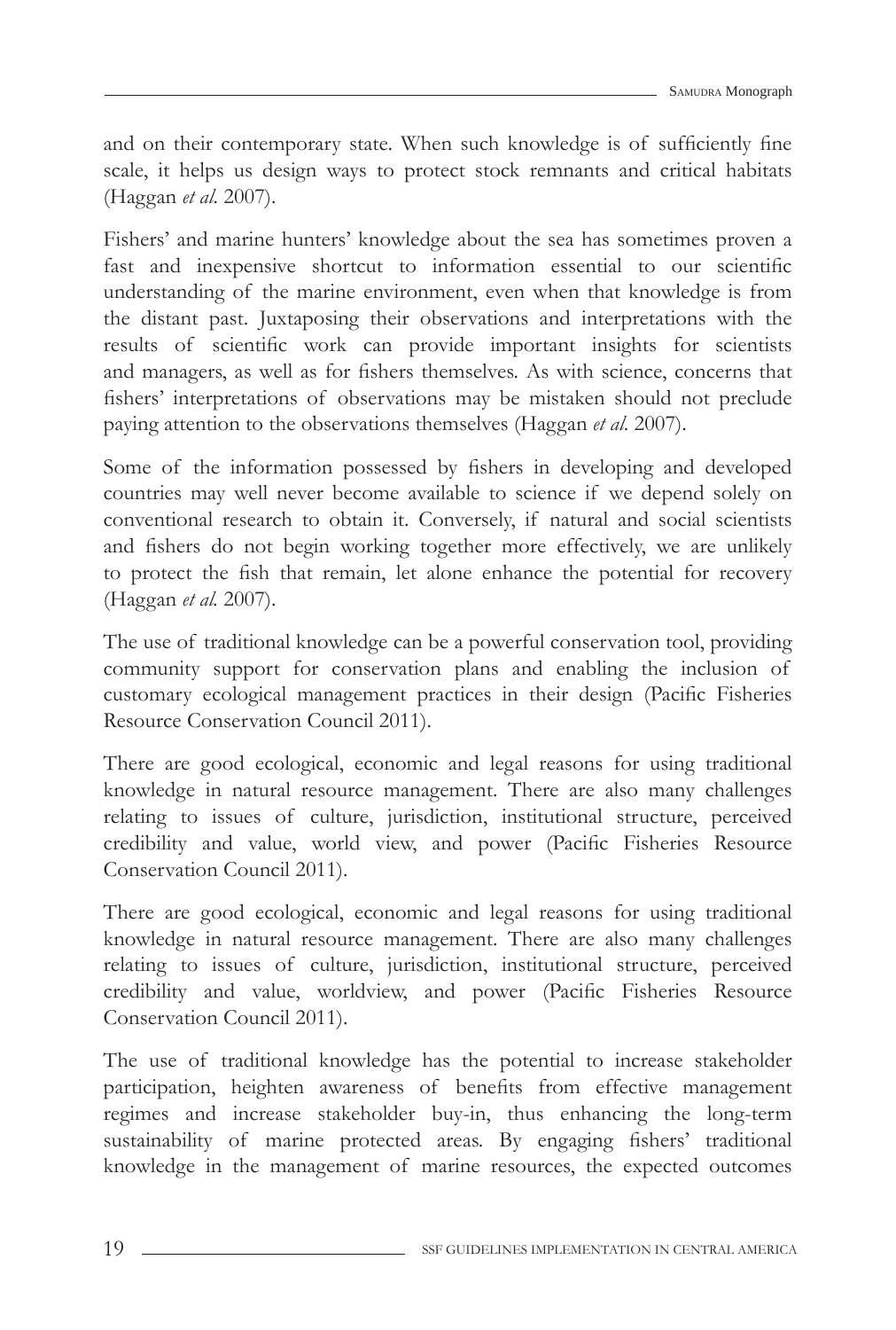are often linked to increased participation, compromise, responsibility and empowerment of stakeholders in the management process. Incorporating traditional knowledge, customs and beliefs are also considered an important means of increasing the effectiveness of communication, environmental education and monitoring programs (Gerhardinger *et al.* 2009).

The dominance of the culture and worldview of Western science, technology and governments involved with fisheries, makes it difficult for other cultures and knowledge systems to be able to influence management decisions. The supposed superiority of Western practices is rooted in basic assumptions made by managers and scientists, who may not be aware of this or how marginalized traditional knowledge is. The promotion of traditional knowledge may actually reinforce power imbalances such as it is often defined as more empirical scientific knowledge, and are regarded as "incorrect" when they disagree with Western science. This is illustrated by the common view among scientists that traditional knowledge must be evaluated against based on western scientific paradigms before being considered valid and useful (Council of Resource Conservation Fisheries Pacific, 2011) knowledge.

A topic related to this problem is to control the data. Knowledge is power, and local actors, holders of traditional knowledge, may be very reluctant to share information if in doing so they think they will lose control over how this information is used and interpreted. Concerns about intellectual property rights and ethical issues regarding how the holders of traditional knowledge are involved (for example, finding permission, the offer of compensation, the level of participation in decision-making) provide additional complications (Conservation Council Fisheries Resource Pacific, 2011).

Traditional knowledge is particularly important among indigenous fishermen. This research suggests that there is still little progress in the use of this information. Use of the traditional knowledge, together with actions to share power in decision-making for fisheries management, could bring significant benefits for the sustainable development of small-scale fisheries in the context of food security and poverty reduction.

The Nicaraguan case of Rama and Kriol evidences knowledge about the use of heterogeneous resources that allow its full use environmental and cultural well-being within this territory. It mentions how important shark fishing is limited only to 5 families in the community based in this knowledge, or how turtle use is associated with customary policies based on sustainability and culture in the fisheries.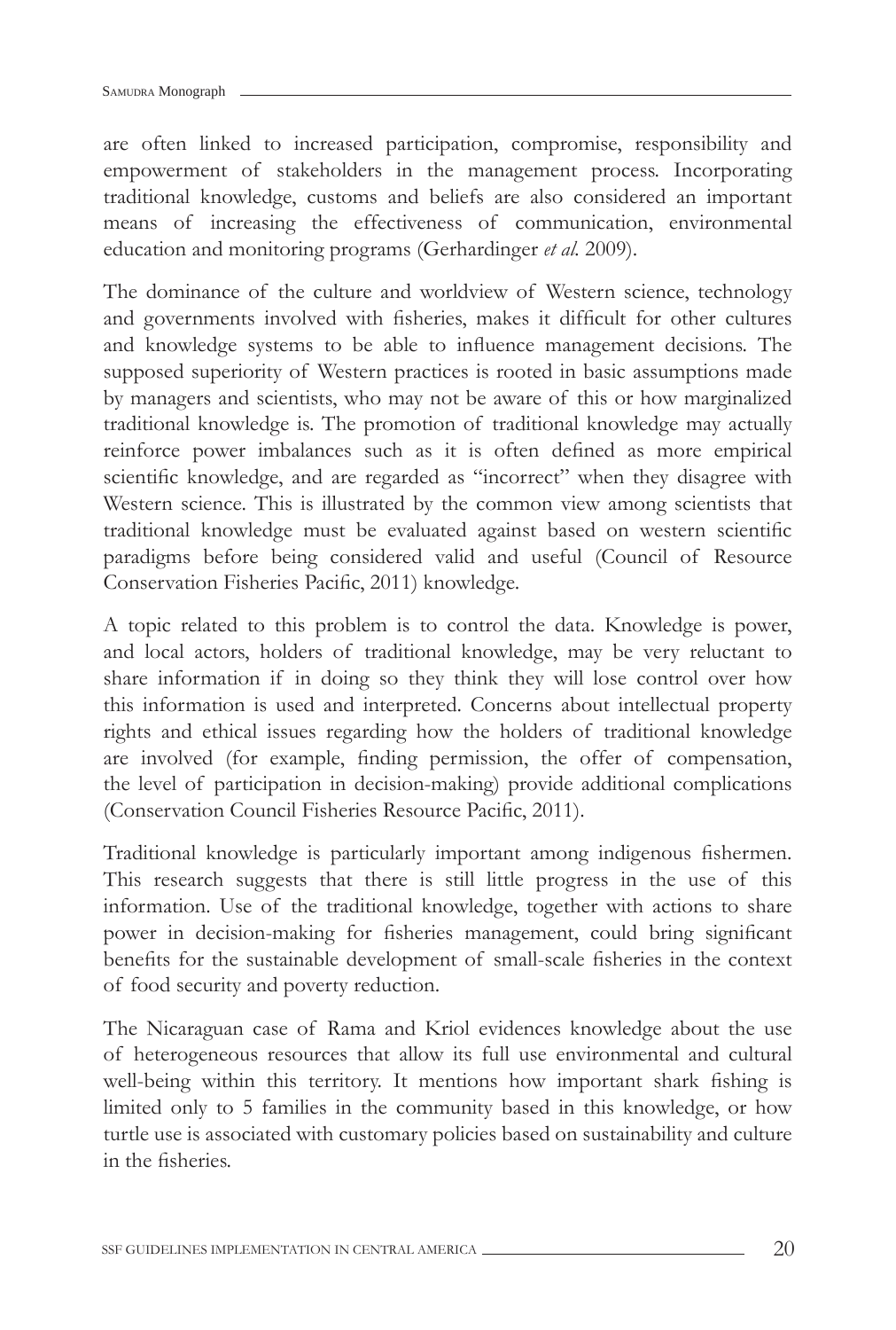Little has been done to integrate this knowledge into public policy on issues of fisheries use in Panama. For example, residents of the Cays of origin Ngöbe Bugle expressed dissatisfaction and lack of participation in the adoption of a regional Caribbean lobster policy mentioned above in the section on governance.

Non participatory policy has a direct impact on the impoverishment of these communities which are absolutely dependent on their fishing activity. According to fishermen, fishing for lobster in their territory is done only during a certain time period, as there is a natural ban on fishing lobsters during windy or rainy season, which are considered as non-fishing days. This knowledge has little or no consider in policies that are made from capital cities (see Annex).

Communities such as the Costa Rican case have had such a great cultural erosion and a major impact on the loss / access to their marine territory that this knowledge is not only now absent in much of the population, but there has been an almost irreversible deterioration of the biological basis that supports the fisheries in rivers and coasts in the territory too.

The traditional knowledge of indigenous peoples fishermen is linked to its territory. The Nicaraguan case shows that depending on the route of the Grand Canal Interoceanic of Nicaragua this will impact close to 52 per cent of the lands of peoples of Rama and black communities of Kriol in the RACS. This project will divide the territory and the fishing, hunting, cropping places are, having a big impact on the lifestyle of these communities (see Annex).

# *E. Climate Change Adaptation and Small-scale fishing in Central America*

FAO's 2014 report on the state of world fisheries and aquaculture states that "global reviews of climate change impacts on fisheries and aquaculture systems carried out in 2009 revealed a paucity and patchiness of relevant information". Sadly, this is not a surprising result.

Vast areas of marine habitat have never been studied scientifically in any detail. Most will remain unstudied because there simply is not enough money and scientific personnel to do the job. In addition, our marine ecosystems are changing rapidly in response to the effects of overfishing, climate change and other anthropogenic and natural forces impacts. Vital knowledge about local areas and about the history of fish and fisheries in these areas, knowledge that is critical to the recovery of our marine ecosystems and the communities that depend upon them, resides in the heads of indigenous, artisanal and commercial fishers and hunters around the world. When given the opportunity, fishing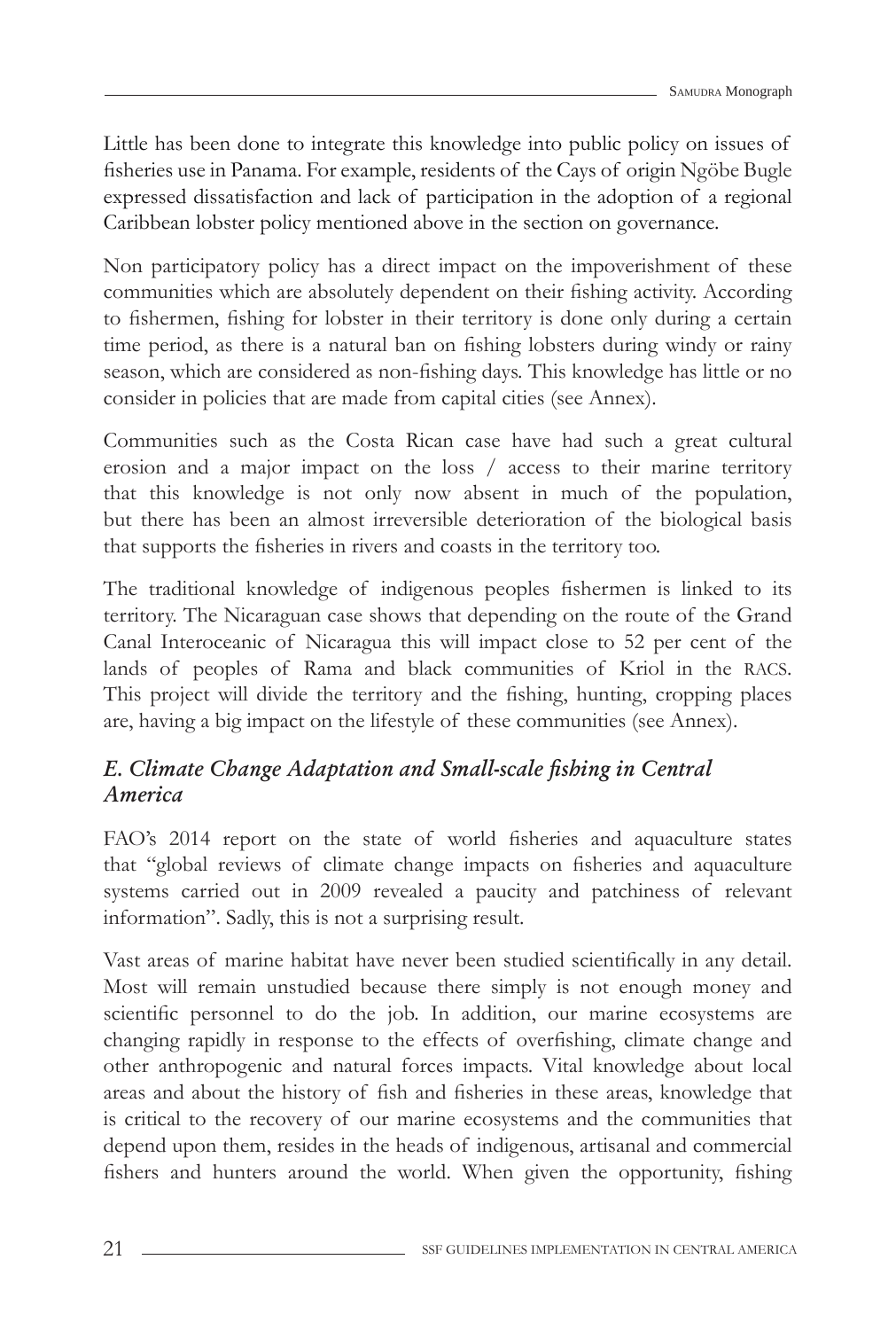experts from these groups have made researchers aware not only of ecological processes but also of customary tenure and local management systems that have been eroded through the interactive effects of external management interventions and resource degradation. In some areas, these insights have fueled the development of innovative, community-based management initiatives that have helped local fishers and their communities bring about the recovery of marine ecosystems (Hagan *et al.* 2007).

Those intimately familiar with an area are also in the best position to notice changes, and therefore traditional knowledge may have an important role to play in adapting fisheries management to climate change. The potential for traditional knowledge may be especially relevant given the current shift to ecosystem-based approaches (Pacific Fisheries Resource Conservation traditional knowledge, Council 2011).

Adaptation to climate change can be planned (based on climate-induced changes) or autonomous (spontaneous reaction to environmental change). It can include a variety of policy and governance actions, specific technical support or community capacity building activities that address multiple sectors not just capture fisheries or aquaculture farmers. Adaptation may involve adjusting capture fisheries efforts to sustainable levels to support the resilience of the natural system. Setting catch limits based on changes in recruitment, growth, survival and reproductive success can be done via adaptive management, monitoring and precautionary principles. If new fisheries opportunities become available, adjusting to new target species may also require changes in vessel or gear types. This may entail high transition costs and, if not properly managed, may lead to maladaptation in the form of fishing overcapacity (FAO 2014).

This research provides valuable input on how the changes in the Central American marine ecosystems are clearly perceived and with them, the increasing vulnerability of indigenous peoples fisheries.

The Ngöbe villages Cayo Cayo de Agua and Tigre in Panama, recognized the increasing tides; however, have not yet observed any impacts of climate change on their fishing activities. Information on climate change is almost zero in the communities. Experience shows that in a project of algae seaweed that allowed them to improve their quality of life and was brought to the area as an alternative for economic improvement, failed for unknown reasons. Many mentioned that the water was hot and the need to adapt their homes with increasing sea level was another reason.

In the case of Honduras, the research mentions that there are myths among fishermen on the effects of climate change on their fisheries. But in reality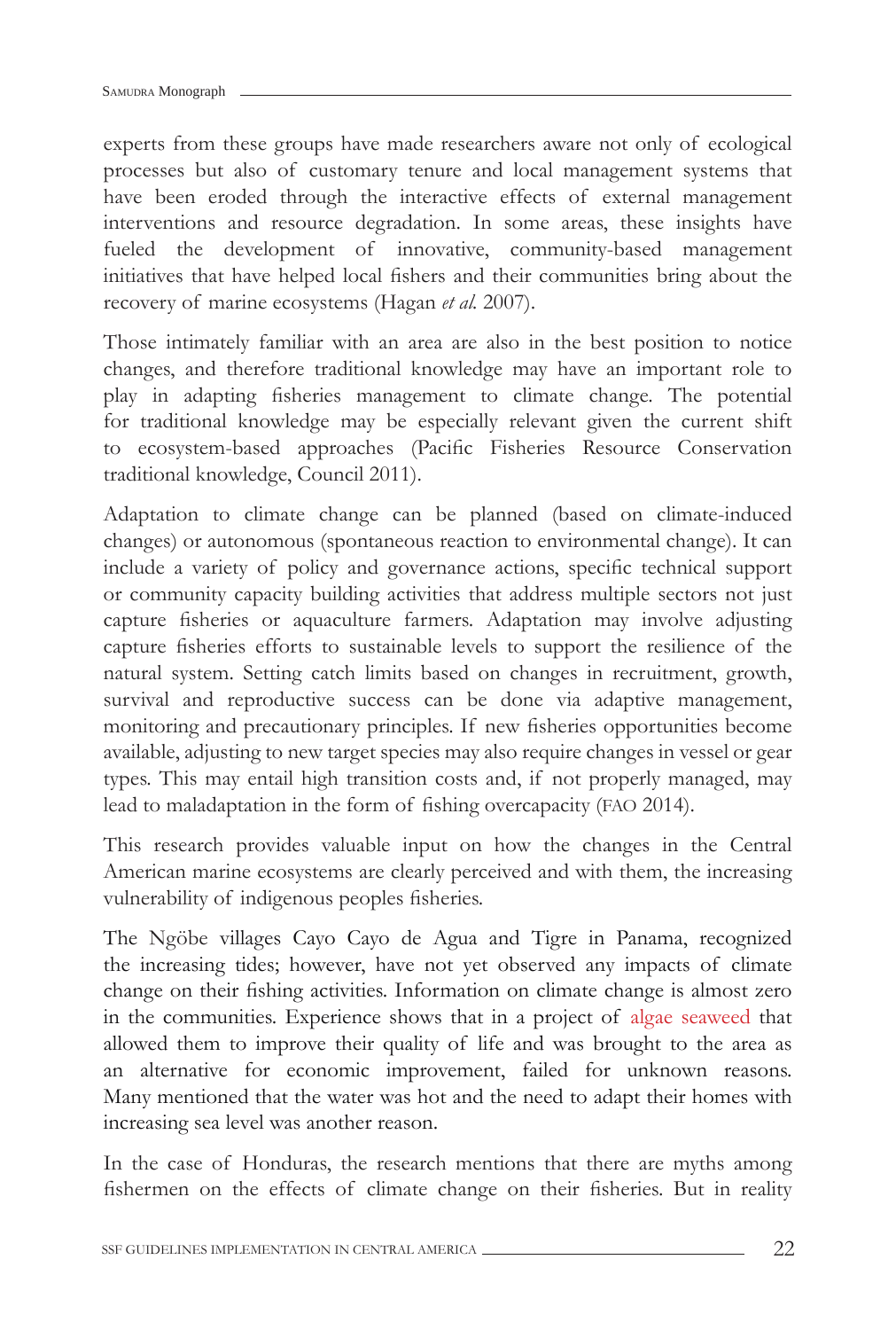there are no studies that can support these communities that have depended on cays or islands all his life and that possibly be affected by rising sea. The Garifuna people will bear the brunt of the impact of climate change, which is urgent; it is the generation of information and development of adaptation strategies (see Annex).

It is clear that information on climate impacts should be urgently shared with these fishing villages that will be most affected by future impacts of these changes. The organization and the alternative measures in case of emergency, to serve populations is something essential and necessary; as the development of basic prevention actions for these people at high risk.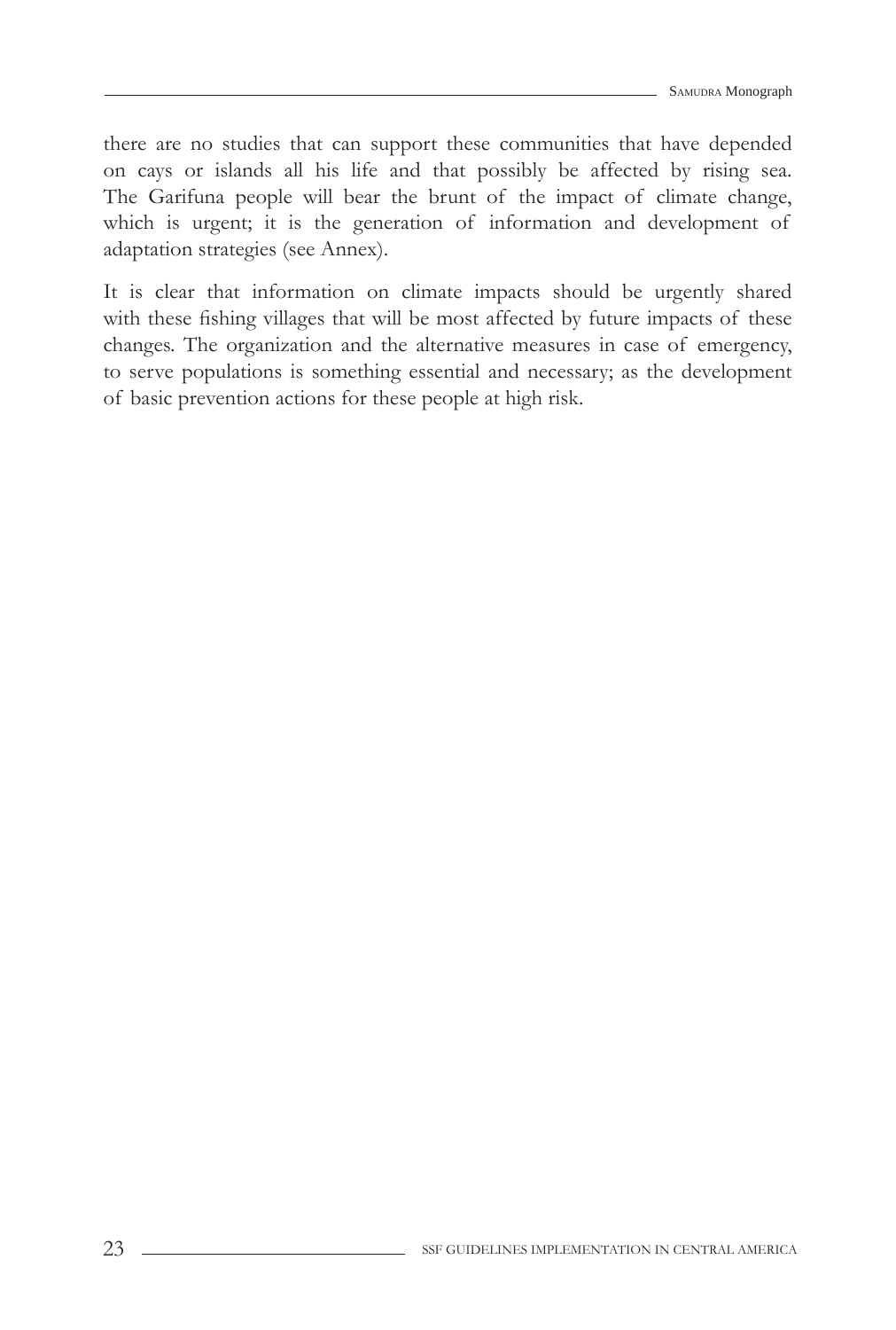# LESSONS LEARNED SUMMARIZED FROM THE CENTRAL AMERICAN CASE STUDIES

# **COSTA RICA: Ngöbe Bugle/Conte Burica small-scale fishing territory**

#### **CONTEXT SUMMARY:**

Guaymí Indian Reserve (**Ngöbe** - Bugle) of Conte Burica was declared by Executive Decree No. 8514-6 in June 1978. This is the only indigenous territory that has coastline in Costa Rica. The economy of these villages is based on agriculture, livestock and artisanal fishing activities (mainly the use of fish and shellfish). According to the recent study of Mar Viva, (2014), 90 per cent of the population of this indigenous territory live in the remote highlands and only three small villages of no more than 15 families each are located in three micro-basins bordering the sea. The same study mentions that Quebrada Cacao , Caña Blanca and the La Peña and Las Peñitas have as main uses of marine resources cultural ceremonies and also the use of coastal and sea resources to make handicrafts. Fishingfor ubsistence in rivers and sea, and extraction of turtle eggs for consumption are also productive activities mentioned.

In the group interview in the framework of this research, the interest of the elders was clear in the discussion of how the historical territory included the sea and how the population is associated with these resources and also the aquatic systems in general. The population has not only developed an important knowledge concerning fishing, but also in the extraction of salt and cabotage.

The theme of its marine territory is a new agenda that was not being considered by the organized sectors of this community until very recently. As major threats to its territory and identity they mentioned: the pollution of rivers and overfishing by white people, the effects of invasive species into freshwater (trout) and the fight against tuna farms that wanted to be placed in the Ngöbe Bugle marine territory. They also mentioned that the indigenous population is increasing and that the territory that has been recognized by the State is little for this population. They mentioned the insecurity in the coastal marine area and the need for more information on the proposed marine conservation unit of Cabo Matapalo-Conteburica (Keto/Fundación Mar Viva Foundation) because they feel they have not been properly consulted on this issue.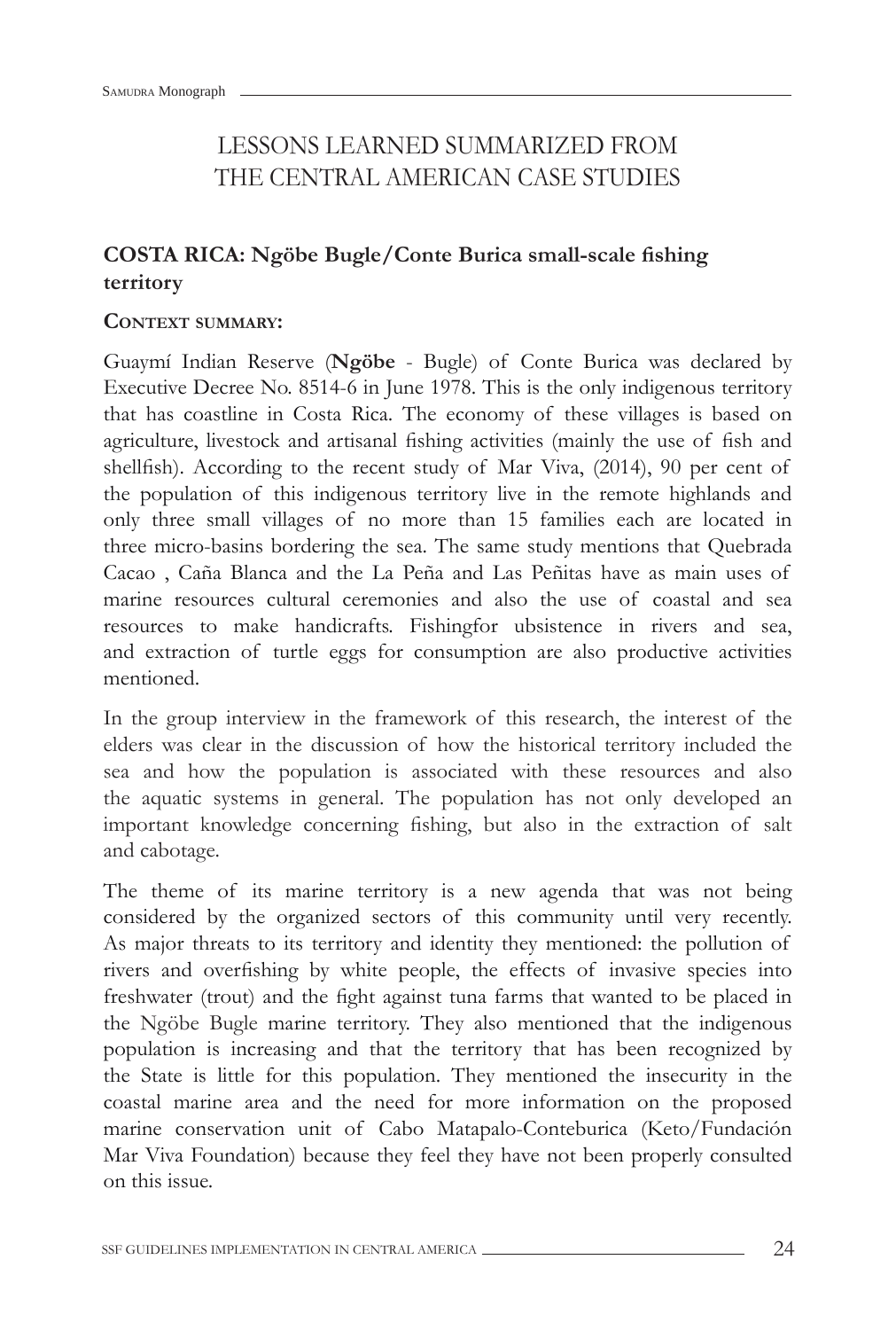#### **Lessons learned from this case study:**

- Prior informed consent, including the right to cultural objection of this research within the framework of the principles underpinning human rights, was the appropriate action to approach the Costa Rican Ngöbe Bugle territory. The Council of elders and representatives of the Development Association, acknowledged that the issue of research on artisanal fisheries and indigenous people was important, and that if well run, it may add to the struggles for recognition of the territory that this people has been asking for many years in Costa Rica.
- The Council of Elders feel that governmental policies have strongly affected the geographical integrity of its territory (the maritime zone and the border area is mentioned) and this violates the agreements reached at the time. They also noted that when the territory was defined they did not participate in the decisions and feel that there was a vacuum of information on the approved limits. Clearly they mentioned that the sea was not included and that this heritage is now owned by the state or large foreign investors who have started tourism businesses from which the people of Ngöbe Bugle are excluded.
- It is an important element to highlight the challenge of knowing the opinion of indigenous women in these villages concerning the issues discussed. There were many women present at the meeting, but no voice and no opportunity to express their opinion was given to them. We are not very clear whether many of them even spoke Spanish. It is important to consider appropriate methodologies that allow the incorporation of thoughts of this sector on relevant issues.
- This research reinforces what we have also noted in other studies concerning the link between the sea and the mainland where indigenous people are living. The territory Ngöbe Bugle is one that still falls short in the eyes of the indigenous leaders. Costa Rican government does not recognize the indigenous peoples rights over the sea or its importance of the sea to the community. The Costa Rican Ngöbe Bugle people, recognizes in small-scale fisheries, an important role in improving the quality of life of this population and are clear of the need to initiate a recovery process especially to improve and recuperate fisheries in the rivers in its territory which are seriously damaged.
- They see the sea as an important form of transport for people, It's an option to leave communities that have little access and essential to link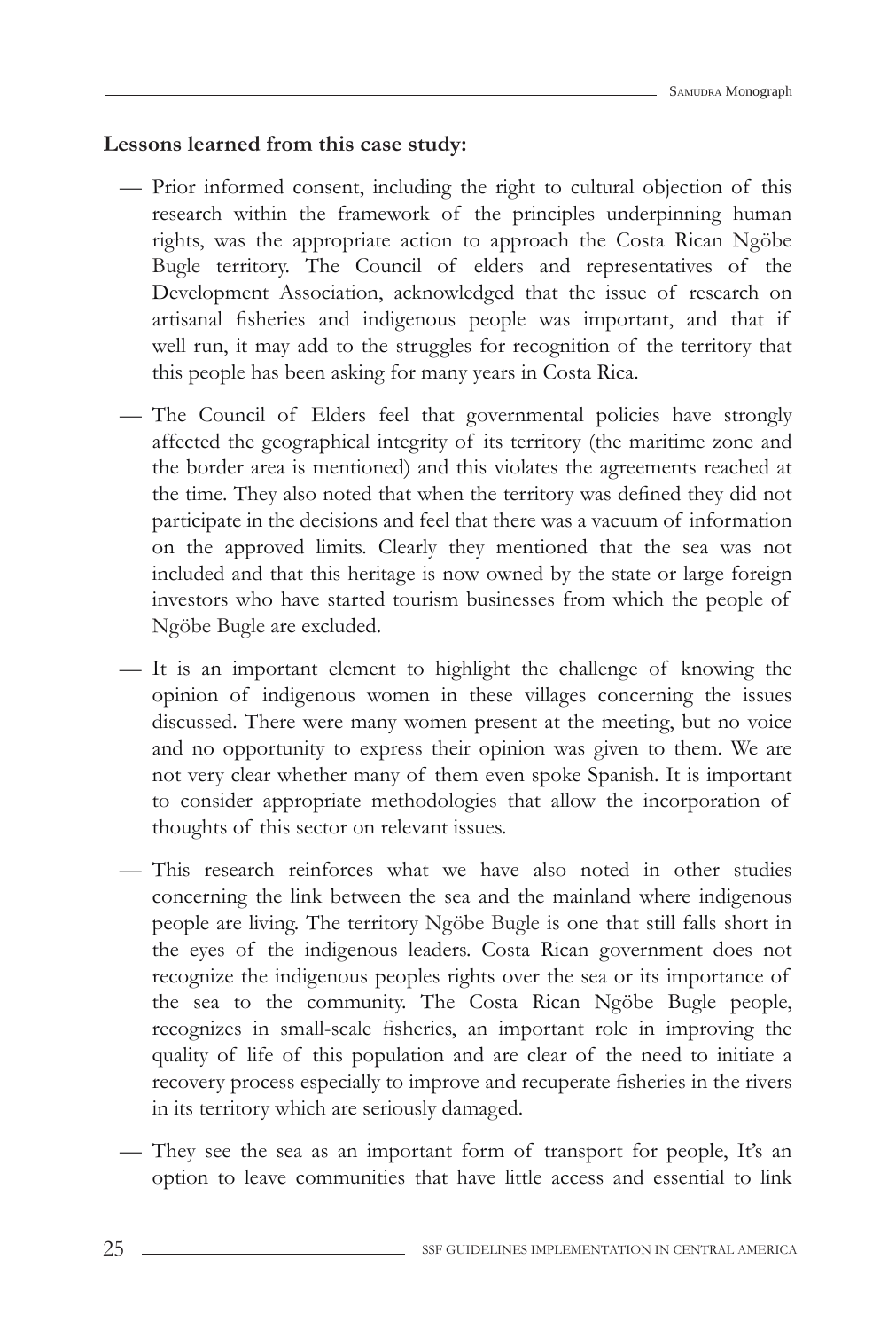with other initiatives and populations. It is important from this perspective to see the recognition of the marine territory, not only aspects related to the issue of food safety but also the rights of these citizens to health and free transport throughout its territory.

- It is still important that these communities are addressed by methodologies and appropriate times to present marine conservation initiatives. Even if they agree on finding sustainable ways of using the marine environment, the indigenous peoples do not have clear information on the agreements drawn out from studies conducted by marine conservation organizations on marine protected areas, especially those that include their territories. The Council of Elders nor the development association have been consulted on these studies or on the measures undertaken.
- The Ngöbe Bugle people have important knowledge associated with the sea and rivers. The integration of this knowledge to scientific knowledge can be invaluable for future marine conservation efforts.
- No collective strategy or plan of life that would define endogenous lines of action on issues such as marine and fishing exploitation exists. Linkages and alliances with institutional sectors are weak and unreliable. They mentioned the visit of the different governmental institutions that promise but never return to comply with the promises. Similarly, now organizations are willing to provide solutions to their problems considering their vision and knowledge. In this regard, it is important to know what the traditional practices of use of marine and coastal resources and fishing in rivers remain in the Ngöbe-Bugle especially considering the coastal communities. A very strong process of cultural erosion is perceived in this populationwhich leads unfortunately to the loss of traditional practices in the use of fishery and other sea and coastal resources. (Marine and continental) (See full case study in Annex).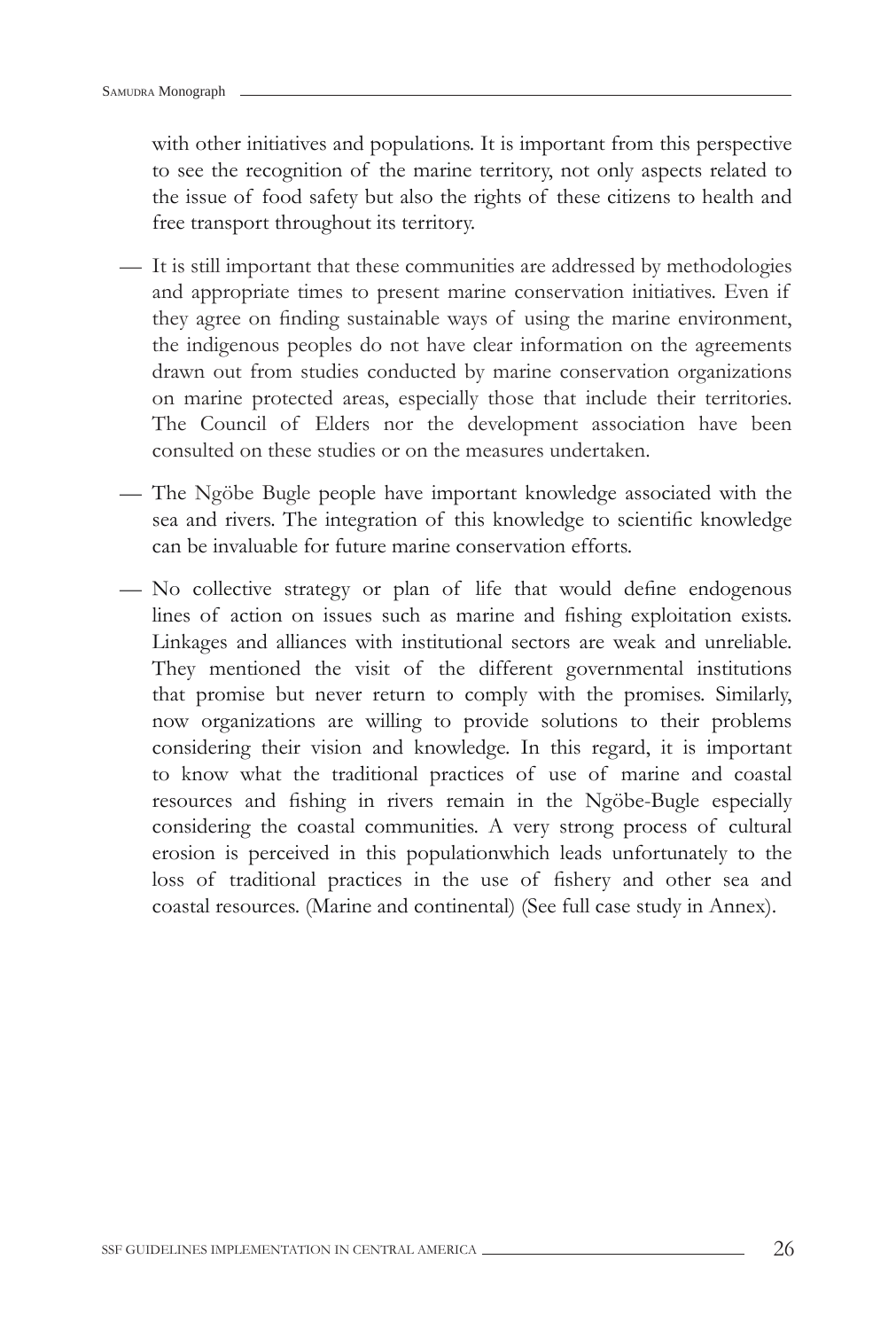### **Box 2: Contributions from indigenous voices**

"When one of us is in the mountains listening to the sea, stops and makes a ceremony and remember that the sea is and is part of our worldview".

"For our indigenous people a territory without marine area is not territory"

"The rivers were poisoned by white people, it is important to think about their recovery"

"Most fishing is done by white people"

"It is important to legalize the territory, but we need the control and then we can prepare young people"

"It is important to legalize indigenous territories because the population grows"

"We have rights to go to sea"

"We are affected by the invasive trout and tuna farms"

"Salt was of benefit to us, now we lost our rights"

"It is important to take back what is ours."

"There are laws that restrict the application of the Indian Act"

"There was a meeting on May 17. The surprise was that the reserve was expanded and now there are only white and gringos. The reserve was expanded and that part was ours".

"If the sea does not belong to us why should we learn about it?"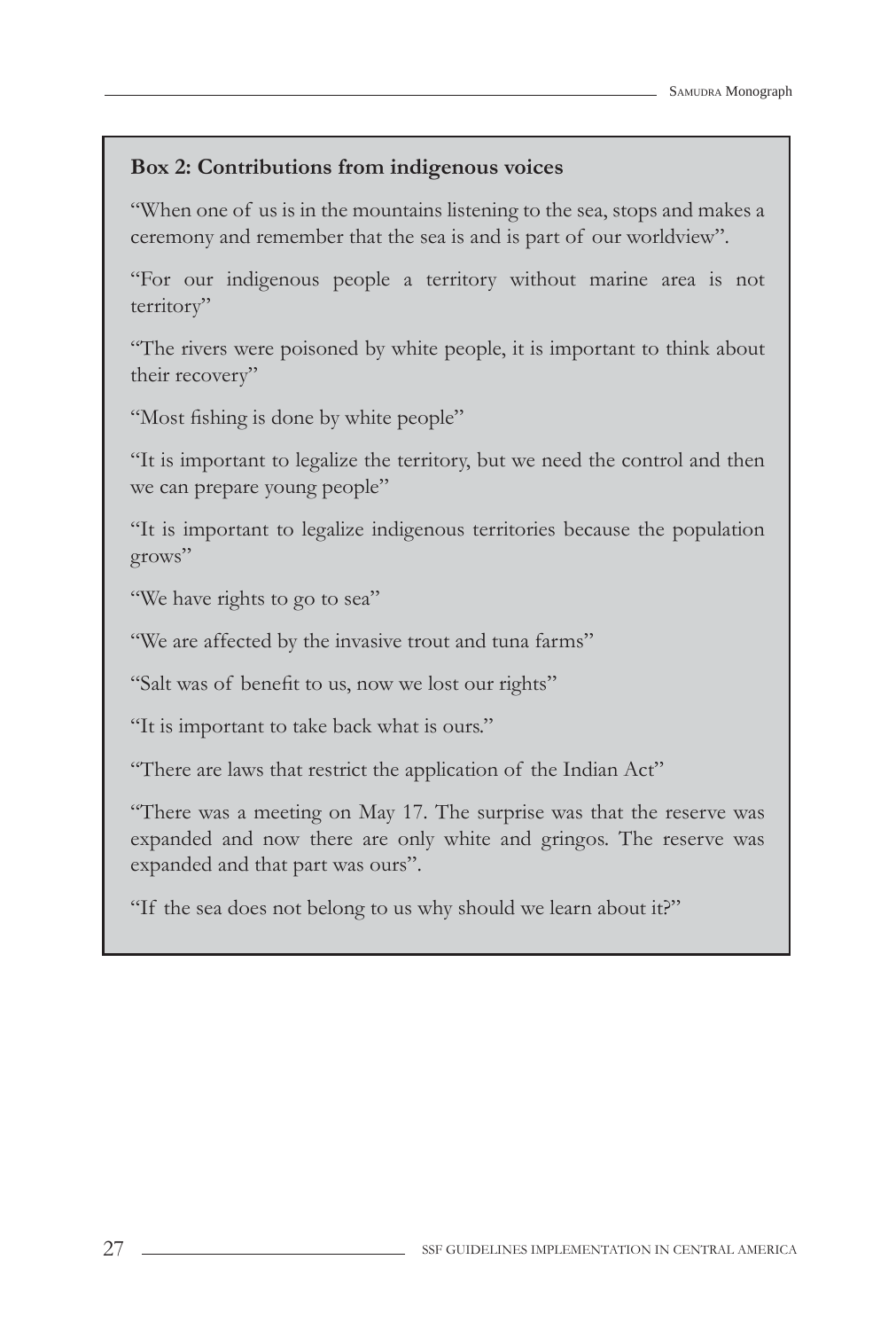#### **HONDURAS: Garífuna People, Puerto de Nueva Armenia**

#### **CONTEXT SUMMARY:**

The Garifuna village of Nueva Armenia has an ancestral and cultural relationship with the Cayos Cochinos Archipelago. The Garifuna people only fish for a living. Their food depends on marine resources for consumption and planting coconut. This community has cultural rights granted by the Honduran State on Chachahuate Cay, that serves as reference to remain at sea in the "fishing times", when the weather is adequate to move from main land to the Cays to fish. This Cay is part of the 14 Cays comprising the Cayos Cochinos archipelago and part of the Marine Protected Area Cayos Cochinos Natural Monument. In this community, 99 per cent (about 200 families) of the people are of Garifuna origin and their main productive activity is fishing and more recently the transport of tourists to Cayos Cochinos. Also, recently, Chachahuate Cay has been getting the attention oftourists to whom they can sell handicrafts. This has been transformed into a productive action.

New Armenia area is vulnerable to flooding. The Garifuna peoples fishing territory has been restricted by the establishment of the marine protected area. This area is co-managed by two organizations (the Cayos Cochinos Foundation and the Foundation Nombre de Dios). The fishing community is organized into a cooperative that names itself Fishermen Cooperative of New Armenia

Fish marketing in this community is done through collection centers that are community private and the sale of most of the product is done through single mothers who deliver the product to markets outside the community on a daily basis. They offer the product in other municipalities and especially in the Department of Colon.

The Garifuna community has ancestral rights over natural resources, land and the community of Nueva Armenia has a degree of communal land freehold. Today however, there is a strong dispute over land due to pressure from external actors who want to buy it for tourism objectives. These disputes over land and access to marine resources and conservation that also threaten their cultural identity are the strongest worries to these Honduran fishing indigenous people.

#### **The lessons learned from this case are:**

— At least in theory, the Honduran State perceives an important role of defining development and conservation priorities for these fishing villages. From the State perspective, a transition of these communities to leave their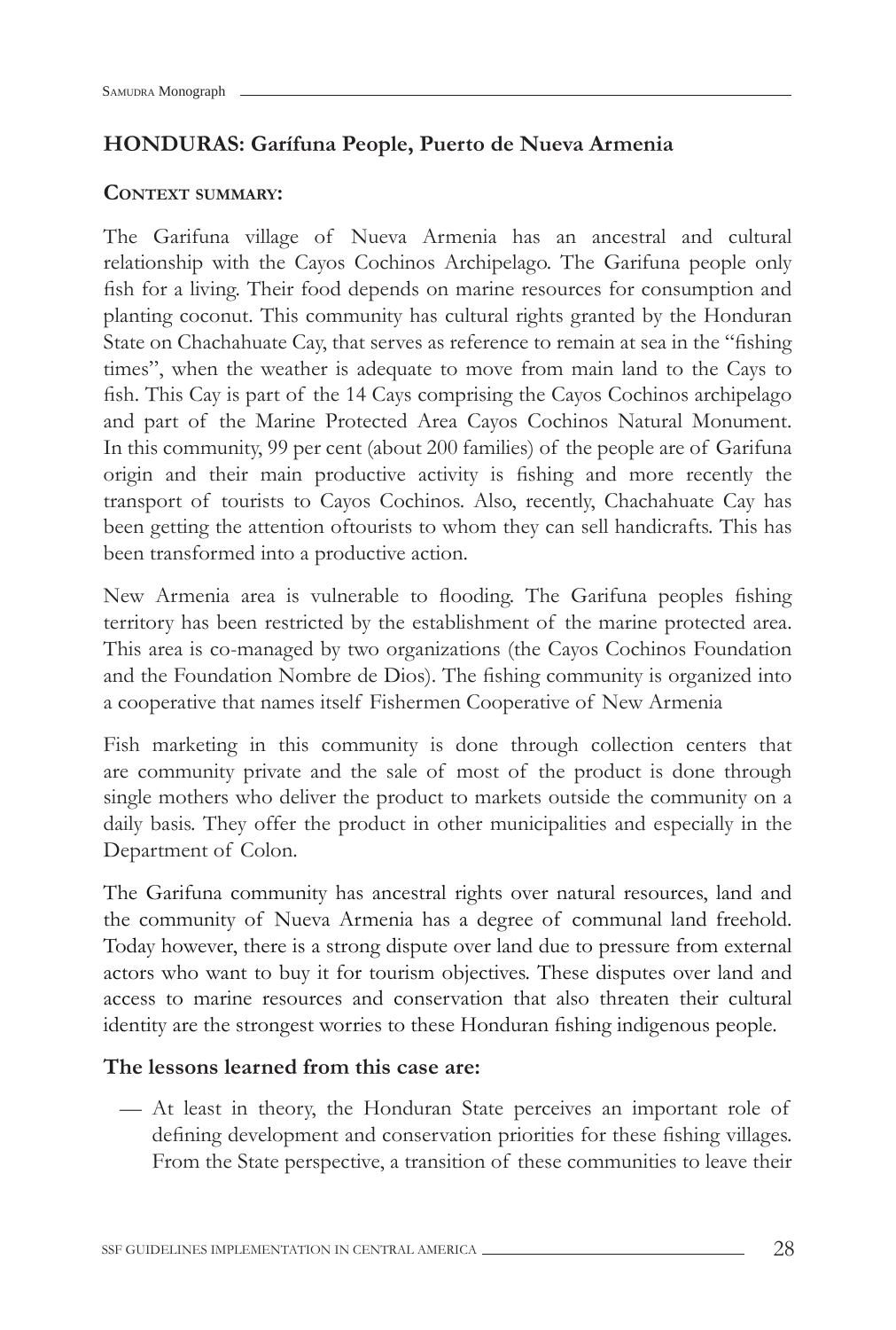productive activities such as fishing to start tourism activities is observed. Also we perceived serious conflicts between indigenous communities and Garifunas organizations that have as a common objective the support communities of African descent (black fraternal organization OFRADEH-Honduras and ODECO-Ethnic Community Development Organization). The government has recognized their ancestral rights and their territory.

- The Garifuna territory that is studied, intermingles with marine protected areas under the governance model of co-management. In this sense, the Nombre de Dios Foundation and the Cayos Cochinos Foundation co-managed the natural monument (300,000 ha. of marine territory). Co-managed theoretically goes along with 13 local communities and 2 of these are clearly Garífunas, though they are still not practically implemented. This model of co-operation, however, still allows communities to share power or be part of decision-making given to restrict the areas of sustainable use for small-scale fisheries. It seems that both foundations now have the will to define a differentiated approach to the Garifuna communities and ensure access to the marine resources needed for their survival and to start thinking about sharing some power in the management of the MPA.
- It is recognized that there has been corruption internally in the Garifuna land, and that some leaders have initiated sales processes of land endangering the collective rights. 90 per cent of the fishing is done in Cayos Cochinos and 10 per cent in the river coasts is done using illegal fishing arts. Fishing nets, are traditionally used arts, these are now prohibited, but not before. The law prohibits such fishing gear and so the community feels the pressure.
- All Garifuna communities are fishing communities and also have important traditional knowledge. They know about plants, about fish reproduction and others. There are several studies done on the rich biological diversity of the area. A study by Dr. Wilfredo Matamoros, identifies all specimens in freshwater bodies, makes an inventory of the fish fauna used by these communities, and also demonstrates the high fishing pressure now occurring on the resources. It shows the interest of communities for consumptive species (2 fishing species at least), also in estuaries. In the park, all coastal communities fish, but especially the Garifuna people. "Every community member is a fisherman." Ladino, despite not having access to land as the Garifuna people, compete for the resource because they also fish for survival.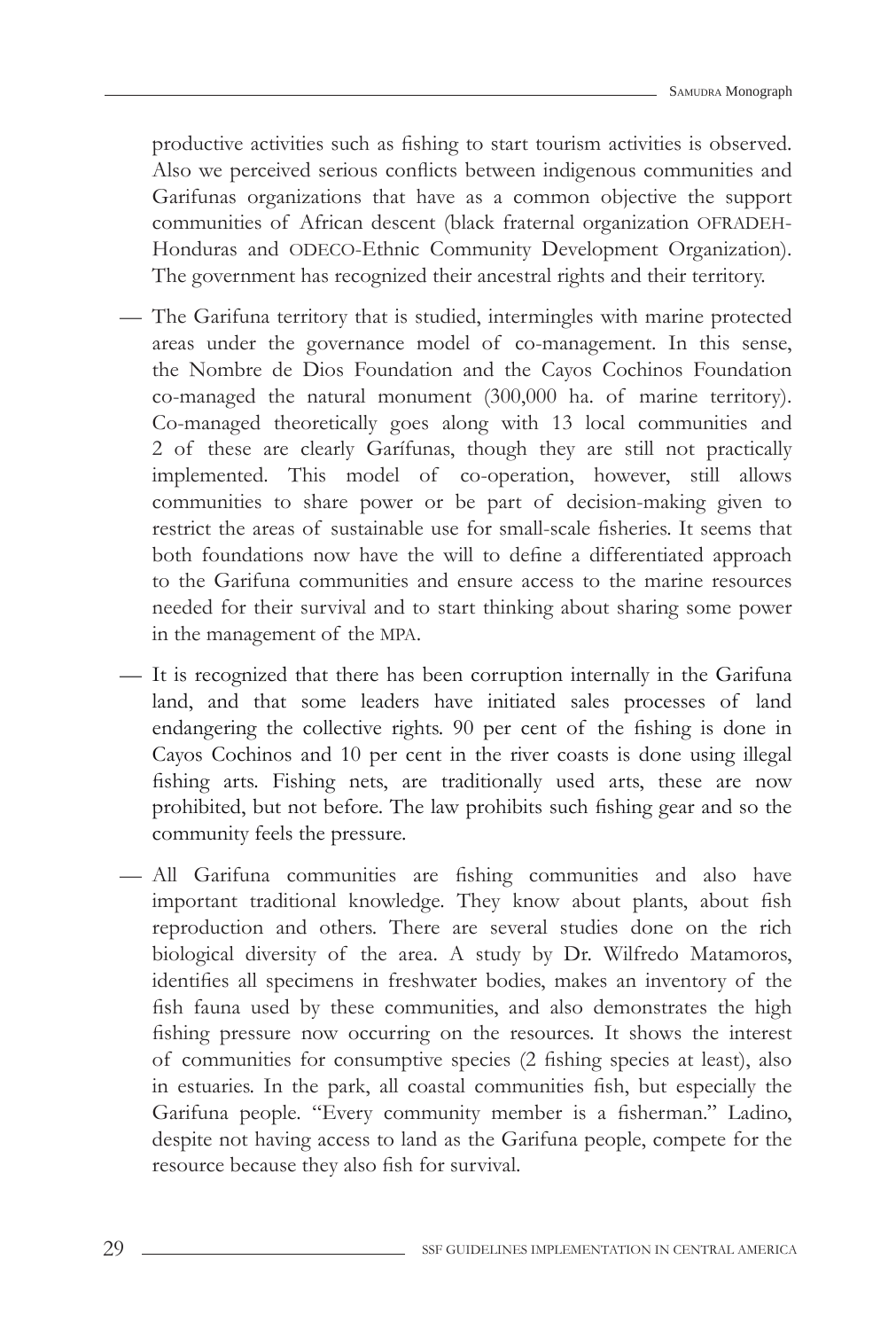- Access to the sea for these indigenous people is increasingly limited, not all have boats. There are people who rent canoes and there are families that rent the canoe to others that do not have it. "Increasingly the work is done in a borrowed canoe." "Every time we have fewer boats because the trees are small and before they had more Cayucos (boats), because there were larger trees. Now it is difficult to get the material to make a big boat."
- Organizing fishers is the key issue in these populations. It is difficult to get organized in cooperatives or sustainable organizations. The lack of organization has made these communities very vulnerable and so this sector is therefore dependent on intermediaries.
- "When one comes to a Garifuna community, she or he must respect the organization; they create their own leaders who decide, committee including a group fo fishermen and water boards, these need to be respected and all actions are to be coordinated with community leaders."
- The experience gained indicates that these local authorities must be respected, but with fishermen this has been difficult. The vision should be integrated throughout the entire value chain in each fishery.
- The issue of climate change is complex to the culture of the Garifuna people-Cuyamel Barra and Barra Montagua. In this territory three communities have already disappeared due to flooding. All homes in these communities, now located differently from how it was done traditionally. Most homes are now located on the outskirts of the keys. Armenia which is almost at sea level is very vulnerable; Corozal and Sambo Creek are also up to the sea. Fishermen mention significant changes in the behavior of important species for fishing.
- It is important to address the issues of sustainability of new projects related to marine resource production intended to provide development options to communities. For example, the use of sea cucumber and jellyfish initiatives. We saw uncontrolled development. Market is developed by intermediaries and non-indigenous people. If these activities take place without any control and biological studies, they could cause irreversible damage to the marine ecosystem on which the Garifuna communities depend. In addition to this, it is known in the community that the opportunity to develop fish farming in water bodies (estuaries, lagoons) is a threat to wetland ecosystems and the integrity of ecosystems in Cayos Cochinos.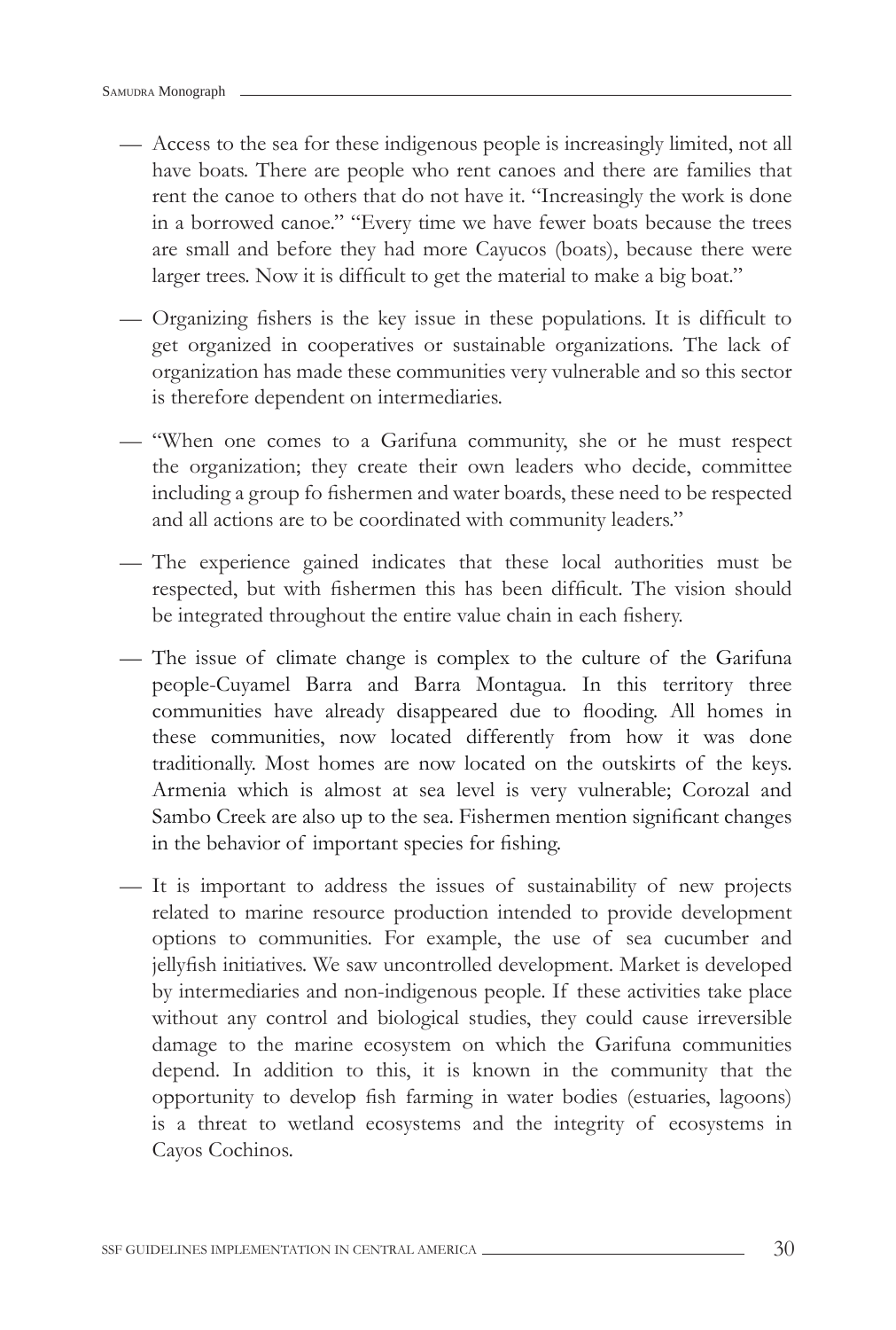- Garifuna women play a very important role in fishing. Man fishes, but it is the woman who prepares and sells the clean fish. When the woman comes, she leaves small fish, which are collected by children and other women to be used for the consumption of the Garifuna families.
- The society is matriarchal and Garifuna women are the ones that lead community organizations. Women are also the ones with more formal education in the community. For every single man who is educated there are six or seven women who have received formal education.
- Despite the efforts of women, community activities do not generate for them significant revenue. In the community also women prepare bread and cassava to sell, but the economic returns are not positive. In general terms the activities carried out by women in the community are not well paid, with respect to the remuneration of men.
- There are problems of distribution of the benefits generated with certain tourist activities by the Foundation co-managers. There is resentment by the communities concerning the income generated in the "Reality Shows" that develop in the Cays. There are doubts in the community about how these funds are managed, there is no transparency. It is also clear that when economic resources obtained from this activity have occurred, problems and division in the community have also occurred.
- An important loss of cultural identity, product and tourist productive changes is evident. Also the entrance to the populations of liquor has been an important element for change. Previously the Garifuna people produced their own liquor. In addition, with the increase in tourism it has seen an increase in drug use and prostitution in these communities. They have lost the language, dances and traditional customs (See full case study in Annex).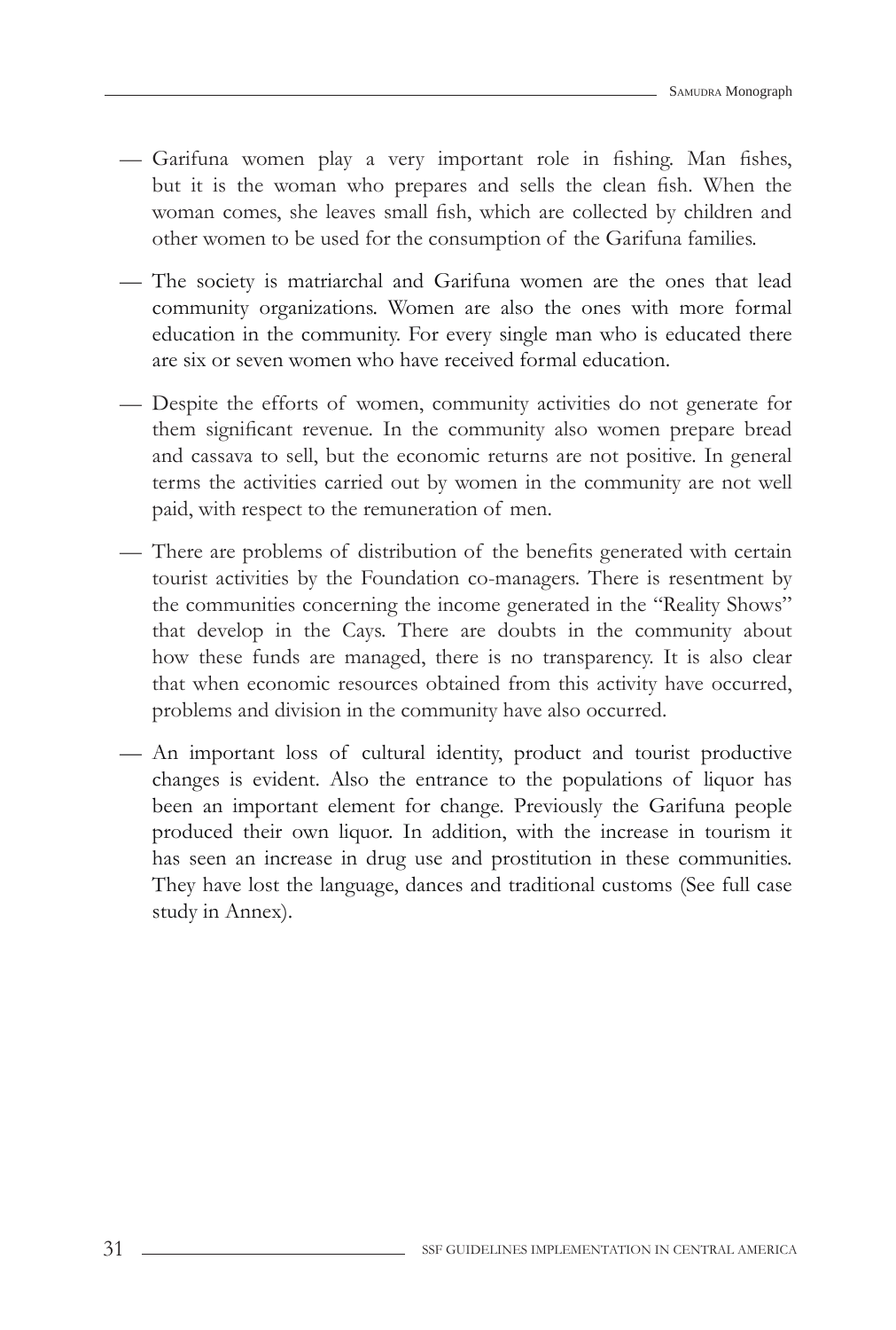### **Box 3: Contributions from indigenous voices**

"Fishing is the option for the poor"

"Fishing is the main daily work in this community"

"We live and keep our children fishing"

"Now it is easier to get to the coast and get something to eat there than to go work outside"

"We have created people and dependent communities projects and thus no sustainability is possible"

"Garifunas do not like the organization"

"Fishermen are becoming tour guides because fishing is not profitable, but they do not leave fishing for cultural reasons"

"We have natural bans, in the winter we do not fish"

"In New Armenia, the water boards are handled by the women and are changing for the better"

"There is no incentive to their culture"

"I was surprised to buy tilapia in New Armenia, this one is not produced here so it should be coming from somewhere else"

"Before all the people in New Armenia fished, now youth does not like it as much"

"Is not that there is no fish what happens is that there are no fishermen"

"Those who are fishermen, have shared spaces, do things together and have common points of agreement"

"Here we also have the lionfish, an exchange would be good"

"The morepalms we have, the less fish"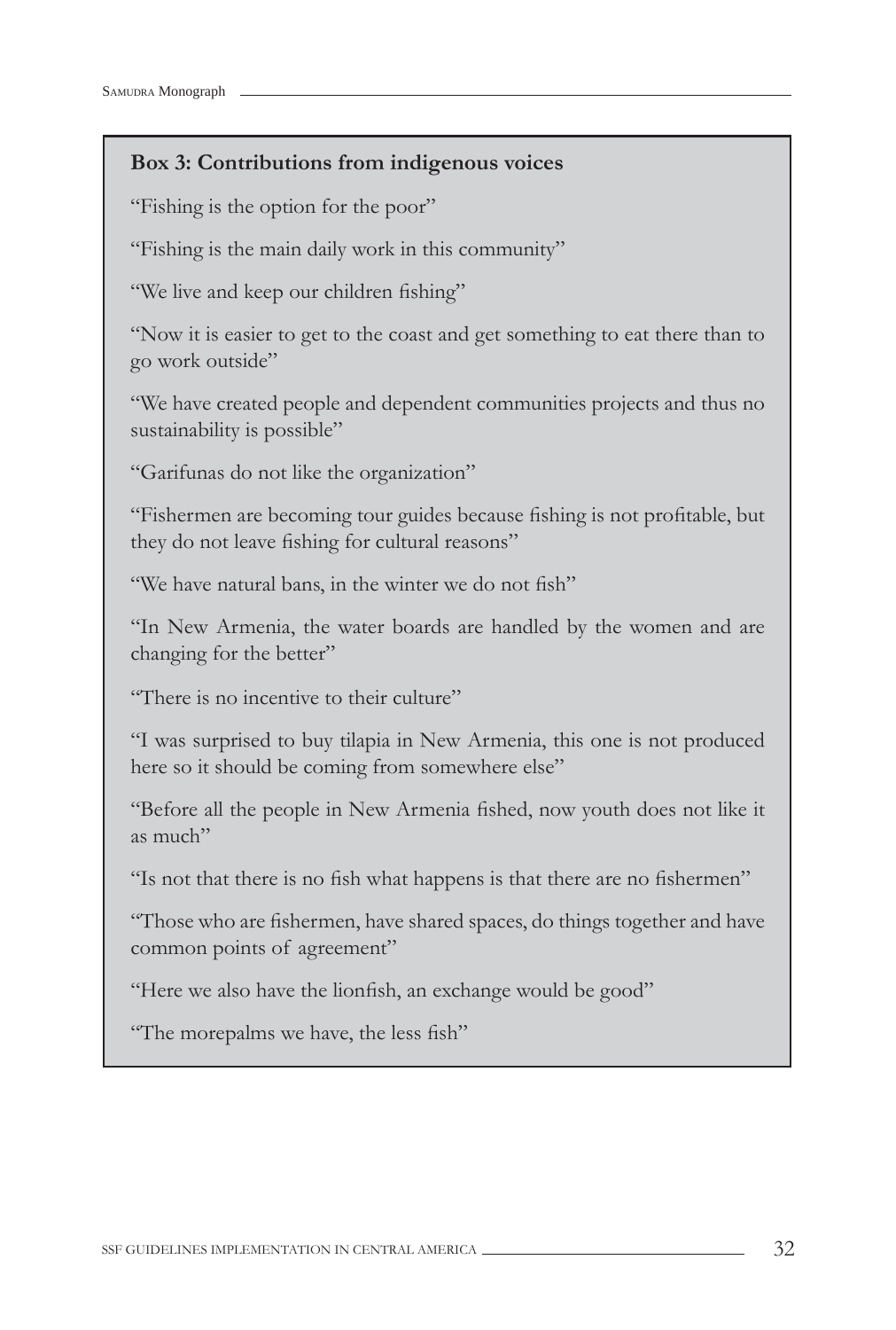# **PANAMA: Ngöbe–Bugle People, Cayo de Agua y Cayo Tigre**

### **CONTEXT SUMMARY:**

The government of Panama since the 1940s began a process of recognition of communities and indigenous peoples, enshrining indigenous rights at the constitutional level. The Comarca Ngöbe Bugle was created by Law No. 10 of March 7, 1997. This law is one of the most advanced laws recognizing cultural rights, practices of traditional medicine, traditional beliefs and practices and even the right to polygamy as a form of traditional marriage. The government has made the necessary policy adjustments to ensure that representatives of the regions can access political positions in the areas of decision-making in the country.

Cayo de Agua ( Water cay) and Cayo Tigre ( Tiger Cay), are two smallNgöbe Bugleneighbor Cays, which make up part of the Bocas del Toro Archipielago, located east of Isla Popa, Southeast of Bastimentos Island, South and West of Cayos Zapatillas and Toro Cay, in the Bocas del Toro province, township of Punta Laurel. They are communities dedicated 100 per cent to the activity of artisanal fisheries.

Despite their geographical proximity, on the issue of land tenure, a significant difference is observed between the two Cays. In Cayo de agua, most of the land was sold to foreign and domestic buyers. Fishermen interviewed estimate that about 25 per cent was sold to foreigners and the rest to a member of the community. In the case of Cayo Tigre, fishermen kept their land; this allows the planting and production of some tubers that complement the diet.

Artisanal fishermen have no impediment or restriction to practice fishing activity in the area. However, in both cays they agreed that the main difficulty they face is the implementation of the regional ban of the Caribbean lobster. The political measure was taken without considering the peculiarities of the area and communities and coincides with the months of better weather in their territory; subsequently, with the entry of the rainy season the possibility of fishing is very difficult. So the communities with this ban cannot fish in the best fishing season if they want to comply with the regional ban.

There is not an actual census of the number of artisanal fishermen who live in these two cays. But the participation of more than 70 fishing workers, including scale-scale fishermen and divers is estimated.

Fishermen have observed a decrease in the fisheries product. They attribute it to a greater number of fishermen, both of their keys, as well as fishermen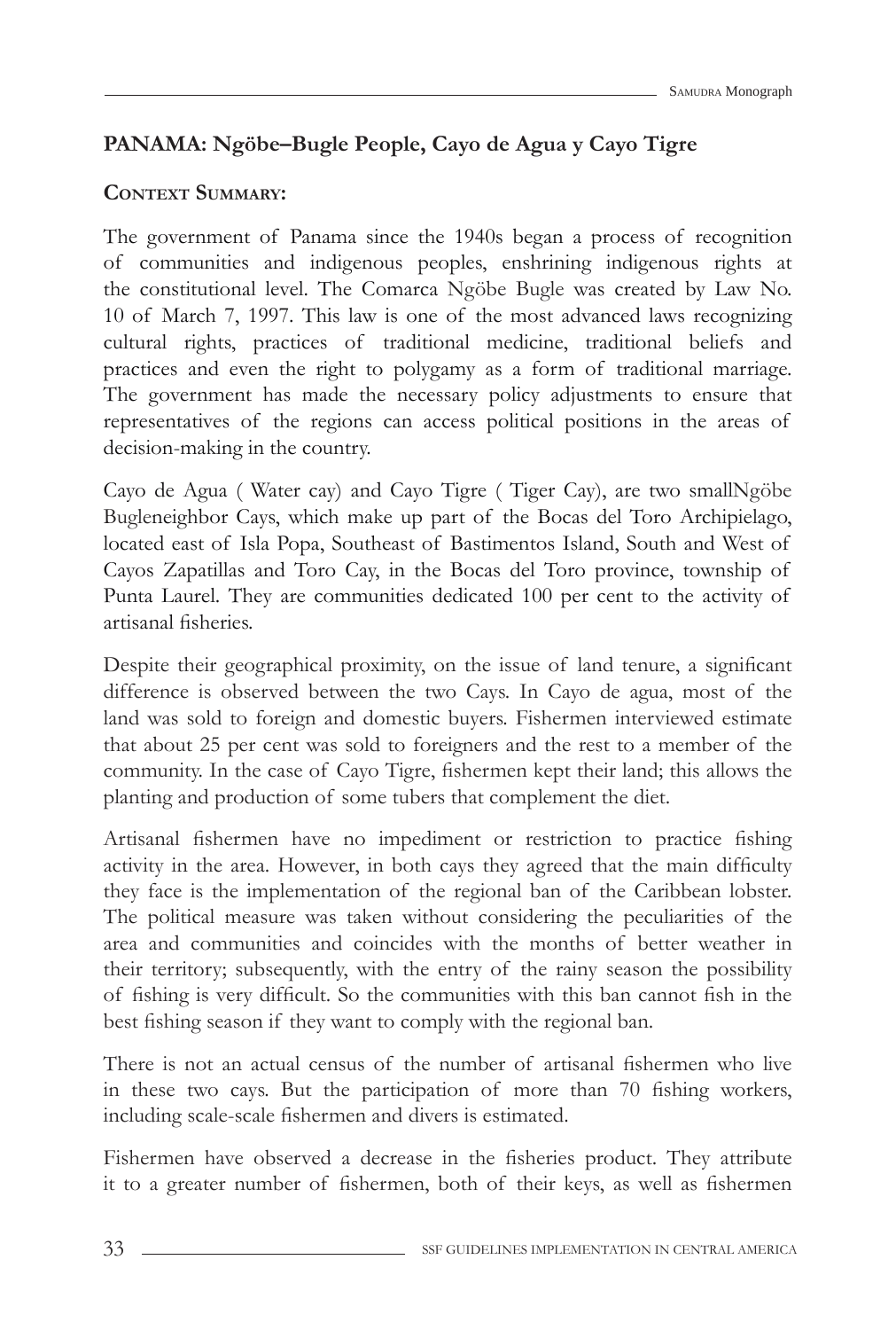from other areas. It is not seen as an important conservation theme and take measures relevant to changing their fishing gear and fishing practices to a more responsible manner.

On the subject of organizing, both the communities see it as a positive element, however, none of the keys have any type of fishers organizations. Fishing and diving is carried out individually or, as noted in Cayo de Agua by the family. Product marketing is carried out through intermediaries.

Women in Cayo de Agua clearly mentioned that they practised sailing and rowing as part of their daily chores and that they performed the activity to ensure household consumption. In the case of Cayo Tigre, there was no such active participation of women in diving activities.

With regard to health issues, given the biophysical conditions and geographical position of the Cays, they are highly vulnerable to being affected by diseases transmitted by mosquitoes and other similar vectors. The diet is unbalanced, with low intake of fruits, tubers and other vegetables that complement the diet based on seafood. Directly related to fishing activities, the community has a number of diseases linked to the activity of diving: Hearing "deafness", lung problems; there have even been cases of deaths of divers.

It is observed that the issue of climate change is a priority or an urgent issue to take care of. Fishers mentioned that they did not observe any impacts of climate change yet but mentioned the rising tides. Fishermen mentioned that the houses must be adapted with the increase in the sea level, as they have been done historically.

#### **The lessons learned from this case are:**

- The case highlights the historical efforts that have made the government of Panama recognize the original people's way of life and culture, establishing the legal rules at the constitutional level and specific laws to guarantee the rights of indigenous territories.
- The issue of land tenure remains a priority in the case of indigenous and fishing villages. Despite the geographical proximity between Cayo de Agua and Cayo Tigre, significant differences between the two locations are observed. Cayo de Agua in which virtually all internal lands of the Cay has been sold to foreign and domestic. Meanwhile, the people in Cayo Tigre, thanks to the vision of the leaders, have managed to retain their land, allowing better food and living conditions.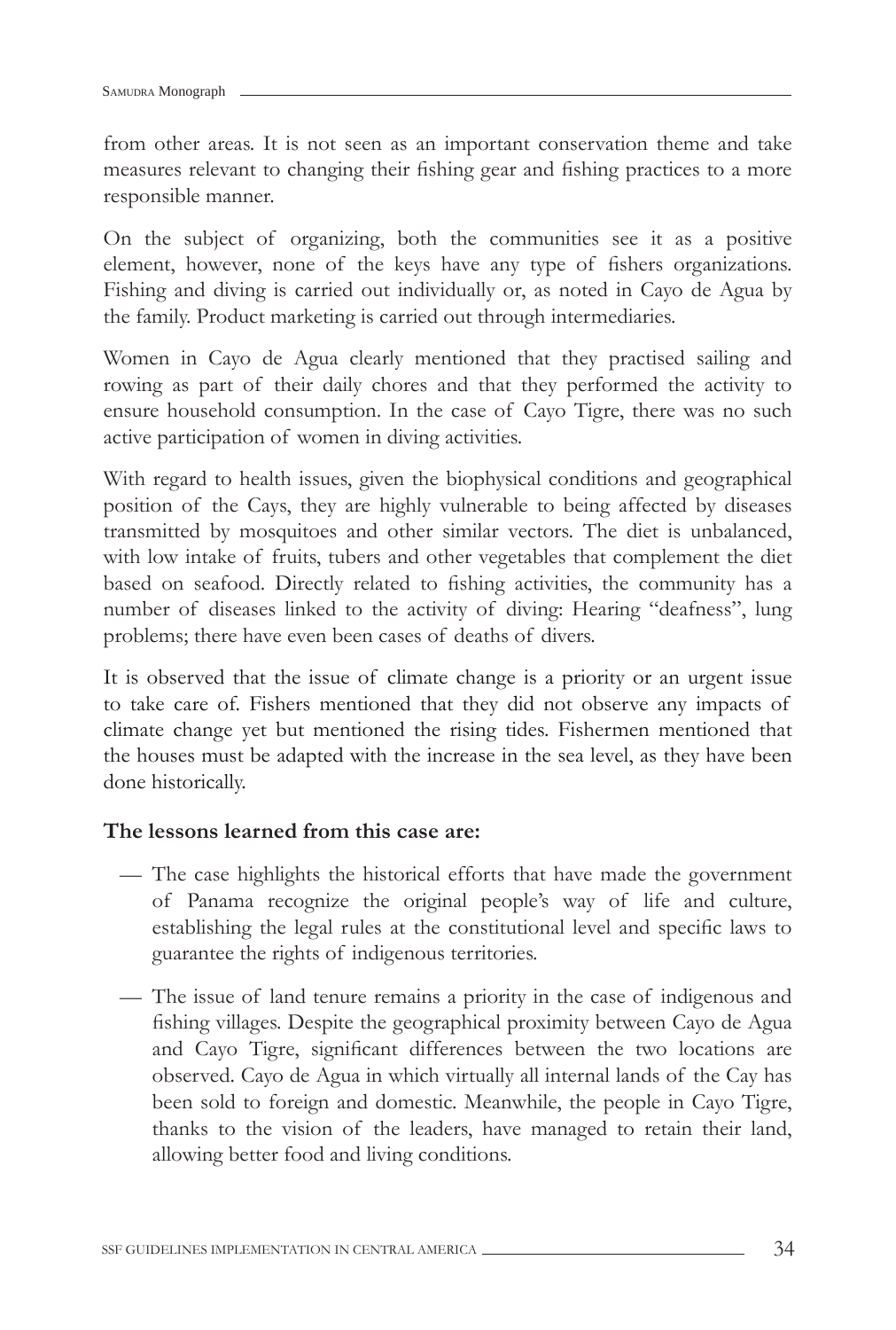- Both communities rely 100 per cent on artisanal fisheries. Anglers can make their fishing operations freely; Lobsters are the only species that have specific closed seasons, while all other fish species can be freely fished. From the perspective of fishermen, the ban affects its activity since it was issued without consulting the social and environmental characteristics of the region.
- The theme of strengthening organization remains a challenge. In the cases analyzed it has not been able to consolidate the organization of artisanal fishermen. The activity is carried out individually or familiar way. Marketing moves around the intermediation of the product, buying at low prices and sold in major urban centers, Chiriqui Grande and Puerto Almirante.
- The Ngöbe Bugle indigenous populations in Panama have high vulnerability and marginality. Despite this, the effort of the Panamanian government to provide public education in indigenous communities is highlighted. In both Cays, intervention in infrastructure, particularly the development of primary education center is observed. According to fishermen in Cayo de Agua, it has about 400 children and in Tigre Cayo it has around 200 children. The development of the education system is crucial in the Cays, not just for the sake of promoting education; but also nutrition, so that the children are provided with food on school days. It is noteworthy that, in the community of Cayo de Agua, during the fourth quater of 2016, high schools will open. The fishermen interviewed also mentioned that families most likely provide an opportunity for their children to study outside the community, in Chiriqui Grande and/or Puerto Almirante. The government also guarantees feeding children through school meals and provides financial support for children and young people to pursue their studies.
- Without detracting from this important educational effort, it would be good to adapt and improve the curriculum, so that it addresses differentially education in indigenous communities. There is not a program of bilingual education that maintains the original language and script at the moment. This is an element that is affecting indigenous culture and identity. In Cayo de Agua, some leaders have seen this situation and are making a particular effort to teach the original language.
- Progress must be made in improving health conditions from a comprehensive perspective of the people of Ngöbe Bugle. In both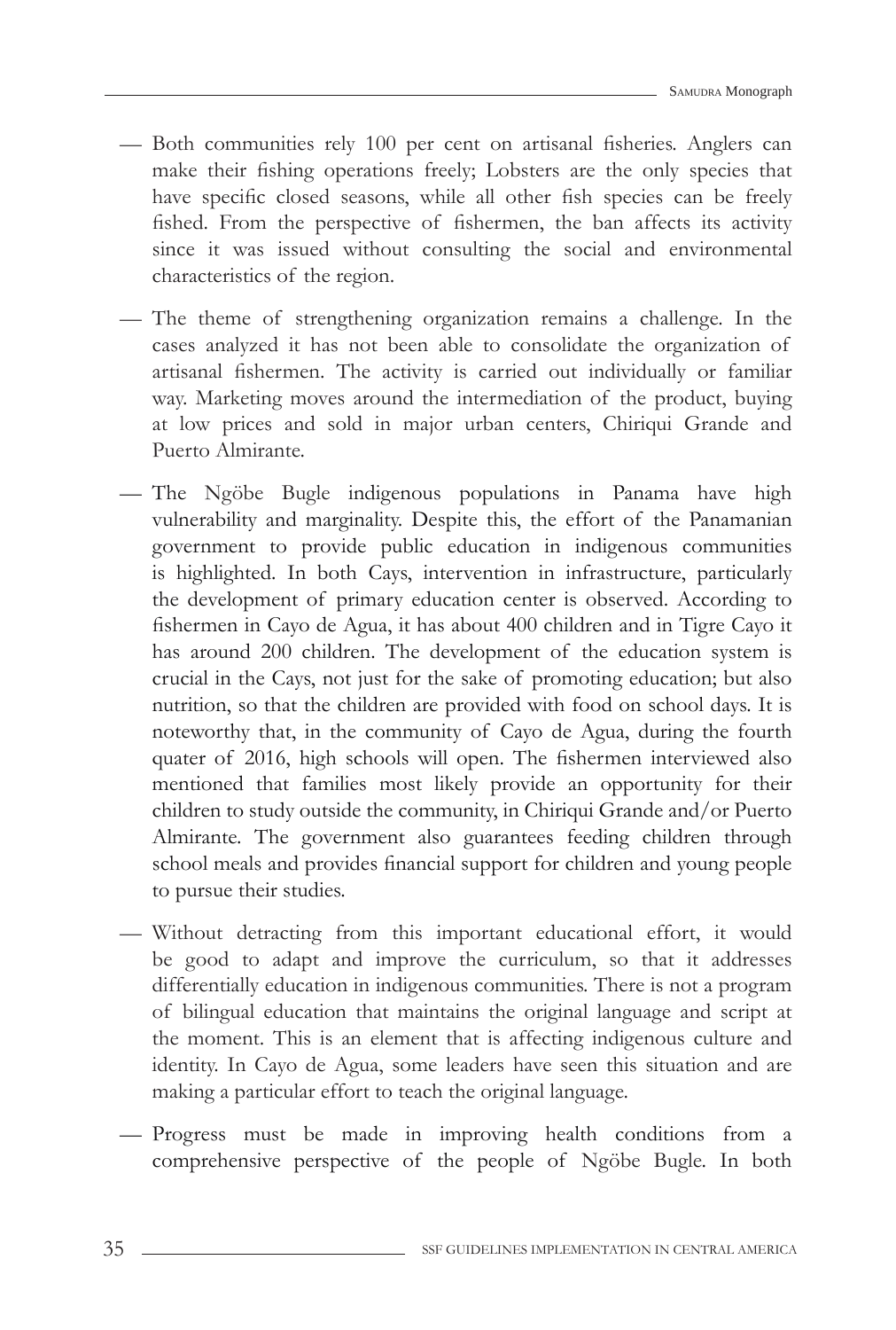communities high health vulnerability is present; unbalanced diet, hearing problems, thrombosis, lung problems and sometimes death of people who practice diving. The community receives a medical examination every two or three months. It is worth mentioning the contribution of traditional medicine and people who maintain local practices, such as the case of midwives who help pregnant women to perform labor. Despite efforts to improve the conditions of health care it is important to mention that these communities are isolated from the main population centers, Puerto Almirante, Colon and Chiriqui Grande, which are located not less than 2 hours away by motorized shipping.

- With regard to gender, participation of women in fishing activities for the survival of children and food security is observed. The contribution of women in the activities of artisanal fisheries is not recognized and/or poorly recognized by the men of the community.
- Young people have education and recreational areas in both Cays. Initiated to the practice of fishing at an early age, a sense of attachment to the community is observed and remains to live in the Keys.
- In both cays the issue of conservation and sustainability has been very lightly discussed. According to fishermen, the low catches are due to an increase in population and the presence of fishermen from other communities in their fishing areas. Fishermen do not observe any concern for the issues of responsible fishing and conservation of marine resources or climate change.
- With regard to the impact of climate change, fishermen do not observe any significant changes that have affected marine fishery resources. In their culture they have to adapt to changes that occur in the sea, especially in the situation of rising tides.
- The product impacts of climate change will be very serious for these communities living on islands in Panama. Fishermen have already begun to observe changes in the tides, but there are great educational constraints on fishermen to be overcome to bring adequate information on sustainability, climate change and guidelines. (Radial for fishing in its native language programs).
- (See full case study in Annex).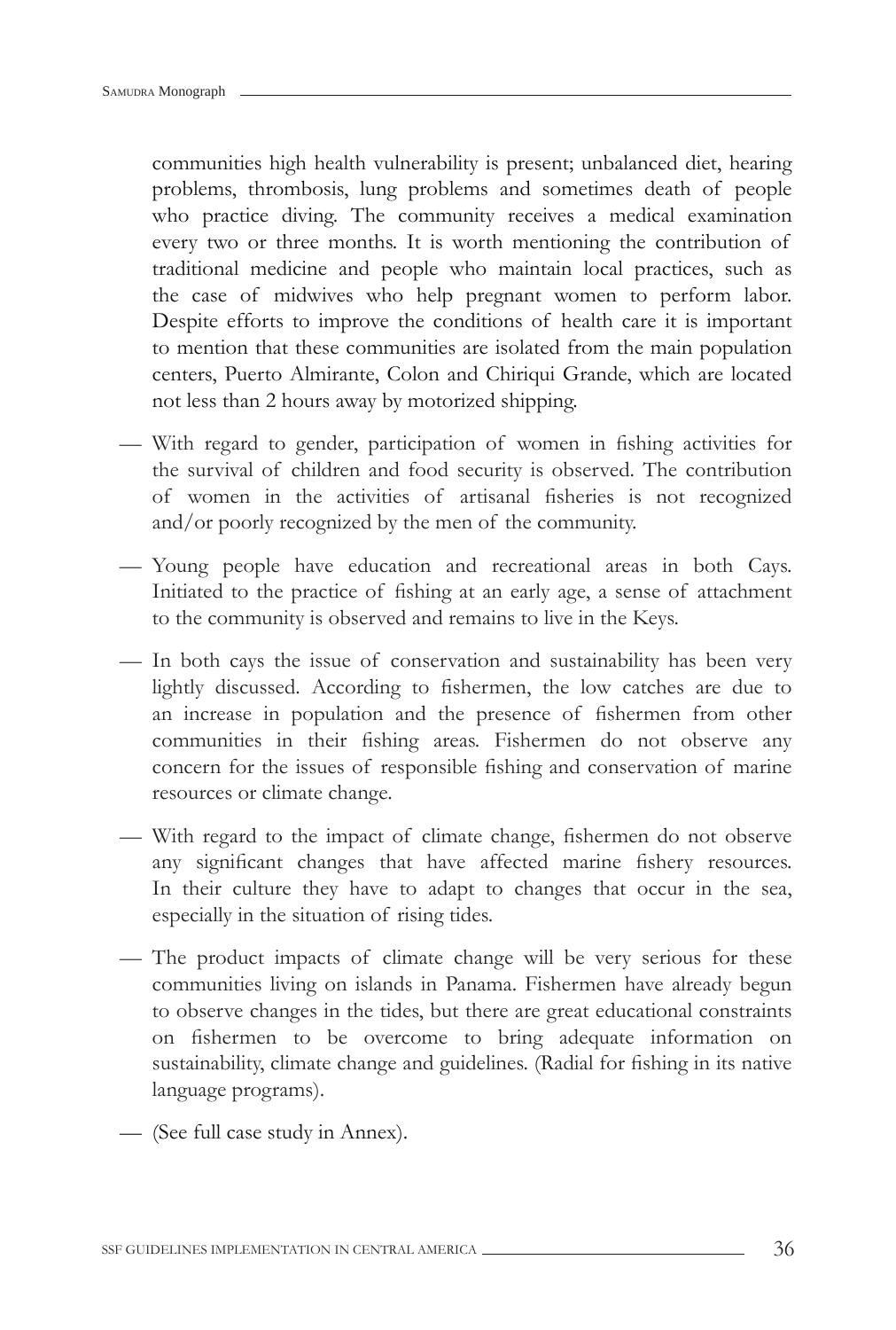#### **Box 4: Contributions from indigenous voices**

"To go through the land we sold now, I have to ask for permission. This will happen in the same way with the sea"

"We sold our lands blindly"

"The land was sold without knowing"

"We fished before much more, than today"

"Before we were 10 divers, we are many now"

"The price at which we bought fish is very little"

"We –are scrod- fishermen"

"I was thought by my dad and for me fishing is like a sport"

"If a man does not have anything to eat, he has to go fishing"

"What is done by God never ends"

"To put the kitchen in action we need to fish every day, otherwise the kitchen is sad"

"We learned to dive and fish since we use diapers"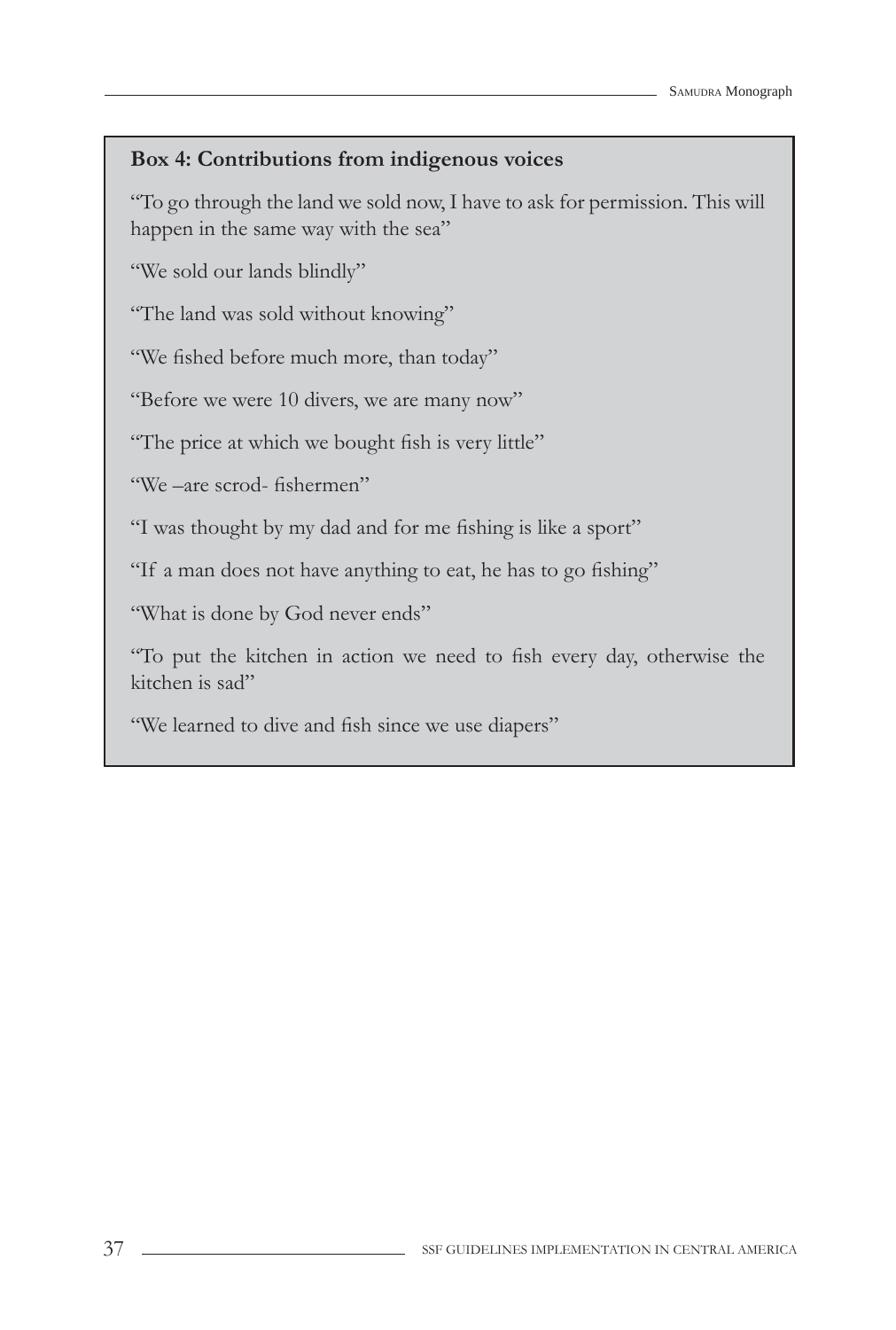# **NICARAGUA Caribbean : Rama de Rama Cay Indigenous Community**

#### **CONTEXT SUMMARY:**

The Indian Rama people have customs and traditions that are tied to the sea, as sailors and fishermen, gatherers also molluscs and other marine products collectors. Undoubtedly, delivery of its traditional title, land and sea territory in 2009 meant to this people a breakthrough for legal certainty. However, today, the approval of Law 840 without consultaion has again caused uncertainty in the real possibility to use and enjoy their full territorial rights.

The way Rama and the indigenous communities in general see and use their territory is integral or a holistic way, so it is difficult to completely decouple fishing activities in the Rama Cay Island from the rest of the territory.

The threats of peasants who invade the territory have concentrated more on the island. Some development projects with economic technical assistance have been created in the past for Rama people, including a fishing gathering center in Rama Cay. These projects though have not been sustainable and the Rama continues to fish and use seafood obtained in the traditional way. Still, it is clear that Rama have enormous cultural wealth and knowledge. They know about tides, sailing, fishing and other forms of capture and use of marine products.

#### **The lessons learned from this case are:**

- The biological and cultural wealth of the Rama people in Nicaragua is extremely important as a learning case under the Guidelines. There are few traditional fishing groups with such characteristics. It is urgent to start a longer-range work to identify the main challenges for the maintenance of the fishing culture and sustainability of fisheries resources to preserve their identity and territory.
- The role of women in this population in the Caribbean of Nicaragua is highly relevant. The marketing of shrimp, oysters, scallops and clams has traditionally been in the hands of Rama women, along with their planting activities and other reproductive actions; and more recently practicing community leadership roles. However, these contributions are often invisible.
- One of the greatest threats to the Territory Rama and Kriol in general and for Rama Cay in particular, is the concession granted by the State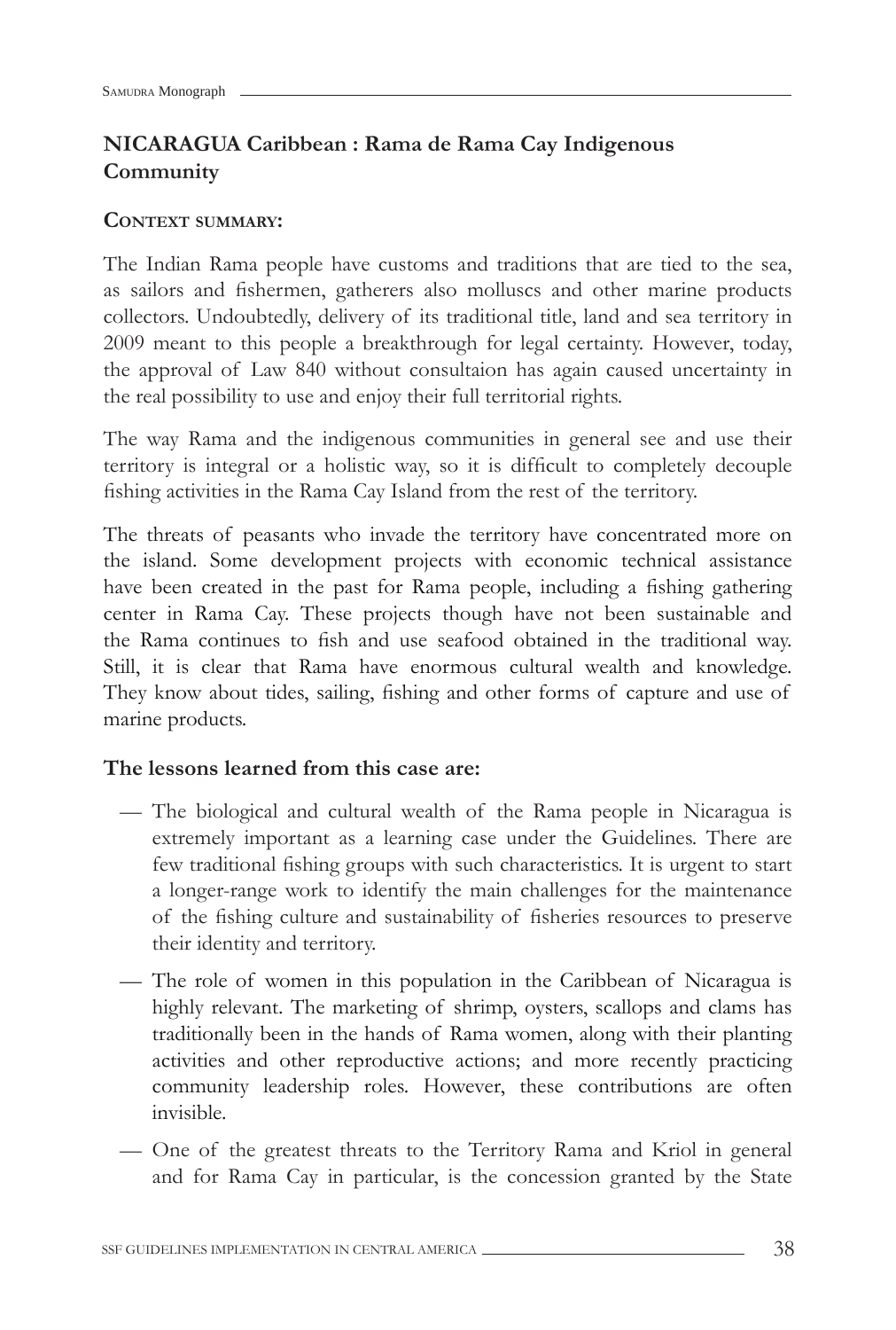of Nicaragua to the company's Enterprise Hong Kong Nicaragua Development (HKND), through law No.840, Special law for the Development of Infrastructure and Transport astringents Nicaraguan Canal, Free Trade zones and associated infrastructure. Depending on the route of the Grand Canal of Nicaragua Interoceanic (GCIN) HKND announced in July 2014, 52 per cent of it impacts the indigenous people's lands, Rama and Kriol black communities in the RACS.

- And again, within the area of influence of GCIN is placed approximately 9.5 per cent of these communal lands Rama and Kriol, dividing this territory and their communities, places of fishing, hunting, agriculture, forests, etc.; thus in the southern part of the canal bed is 55.5 per cent of the land area, and the remaining 34 per cent is in the north.
- Another major threat for the Rama indigenous people as it is in other cases analyzed, is the invasion of non-indigenous settlers who enter the territory in an uncontrolled manner, without the State taking appropriate measures to prevent it. This phenomenon is known as the advance of the agricultural frontier on forests of indigenous territories in the Caribbean Coast of Nicaragua, causing deforestation and ultimately the involuntary displacement of indigenous peoples, as the case of Rama Cay Wiring.
- The effects of climate change will be one of the major threats to be presented to Rama Indigenous People in the future. As in other fishing communities in the region, its consequences depend on the ability to adapt to new changes. 2016 has already announced the presence of the El Niño climate for a long period. There is little information on the issue and its impact on the welfare of the communities of these indigenous peoples.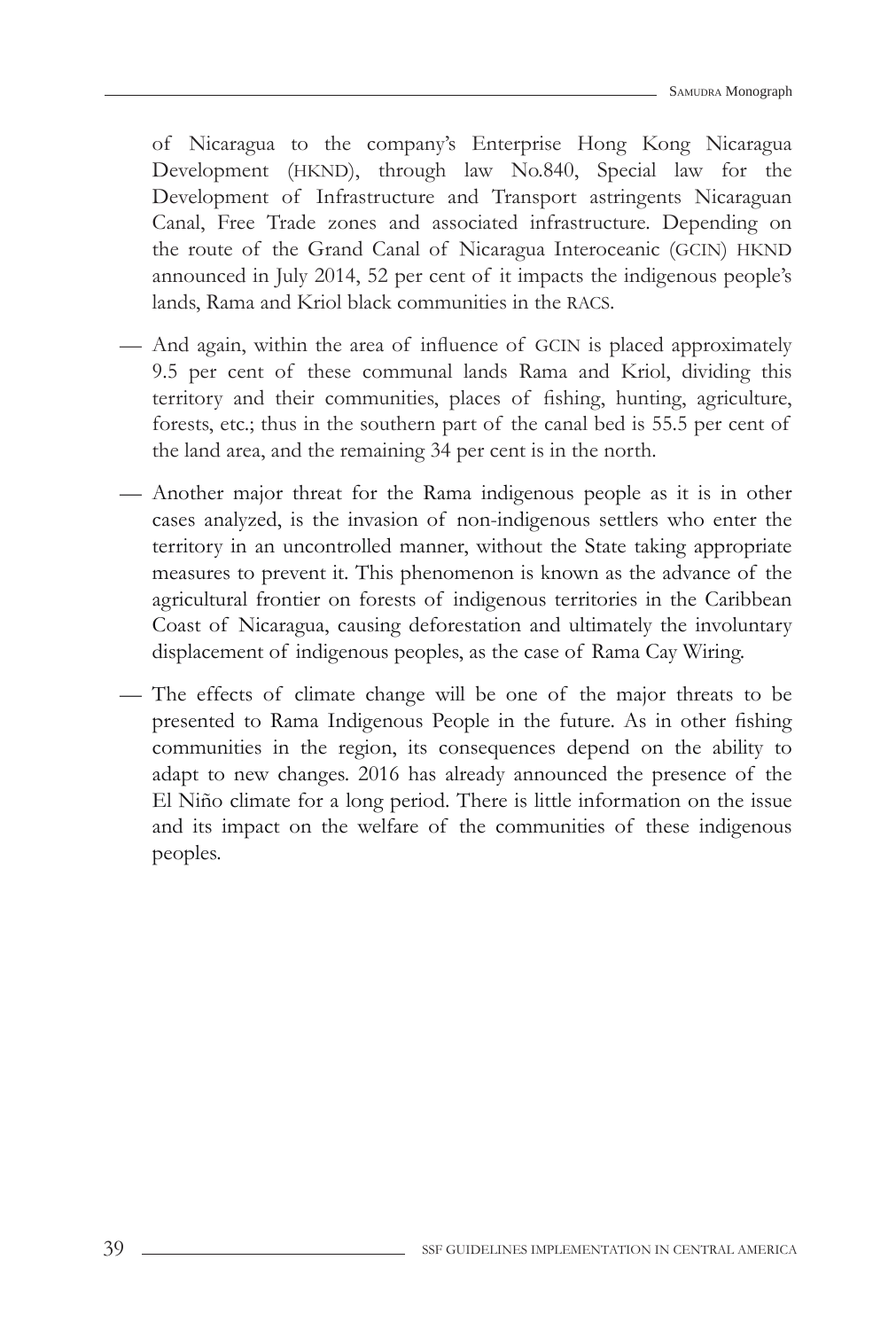# CONCLUSIONS ON A REGIONAL BASIS

- The Voluntary Guidelines established the need for its prioritized implementation, with an emphasis on small-scale fishers and fish workers and related activities and including vulnerable and marginalized people, promoting a human rights based approach. Clearly, in the context of this research, Central American indigenous peoples fishers qualify as such. This sector of societies certainly urged attention from governments and organizations to ensure the sustainability of fisheries and food security and thus contribute to the eradication of poverty afflicting these communities.
- The case studies presented show the enormous diversity and cultural richness of the Central American region, as also, the importance that small-scale fishing has for the survival of these indigenous communities and the maintenance of their cultural identity. People and identities are linked to the sea and the coast in a particular way that makes it difficult to find a single answer to the necessary comprehensive approach to ensure social and environmental sustainability of these communities.
- The traditional knowledge of fishers indigenous communities is important for the sustainability and conservation of marine and coastal ecosystems. This knowledge is based on its social resilience, in their language, in control of its territory and its productive activities.
- Fishers organizational strengthening is a core challenge in indigenous fishing communities of Central America as it is in other small-scale communities throughout the region. This challenge is even more complex in indigenous communities given the existence of customary laws and policies that must be respected prior to any intervention in those territories. In this context, confronting new environmental challenges such as climate change and the incorporation of other productive sectors such as tourism, work for organizational and capacity strengthening indigenous peoples fishers of Central America takes a particular relevance.
- The case studies show the importance of the role of women in fisheries, in the pre catch, capture and post capture phases. Women are crucial in these communities for food security, knowledge transfer and health of communities. As noted in the case of Honduras and Nicaragua, women are crucial in selling the product and also they have an important role to play as part of the organizational structures of the community.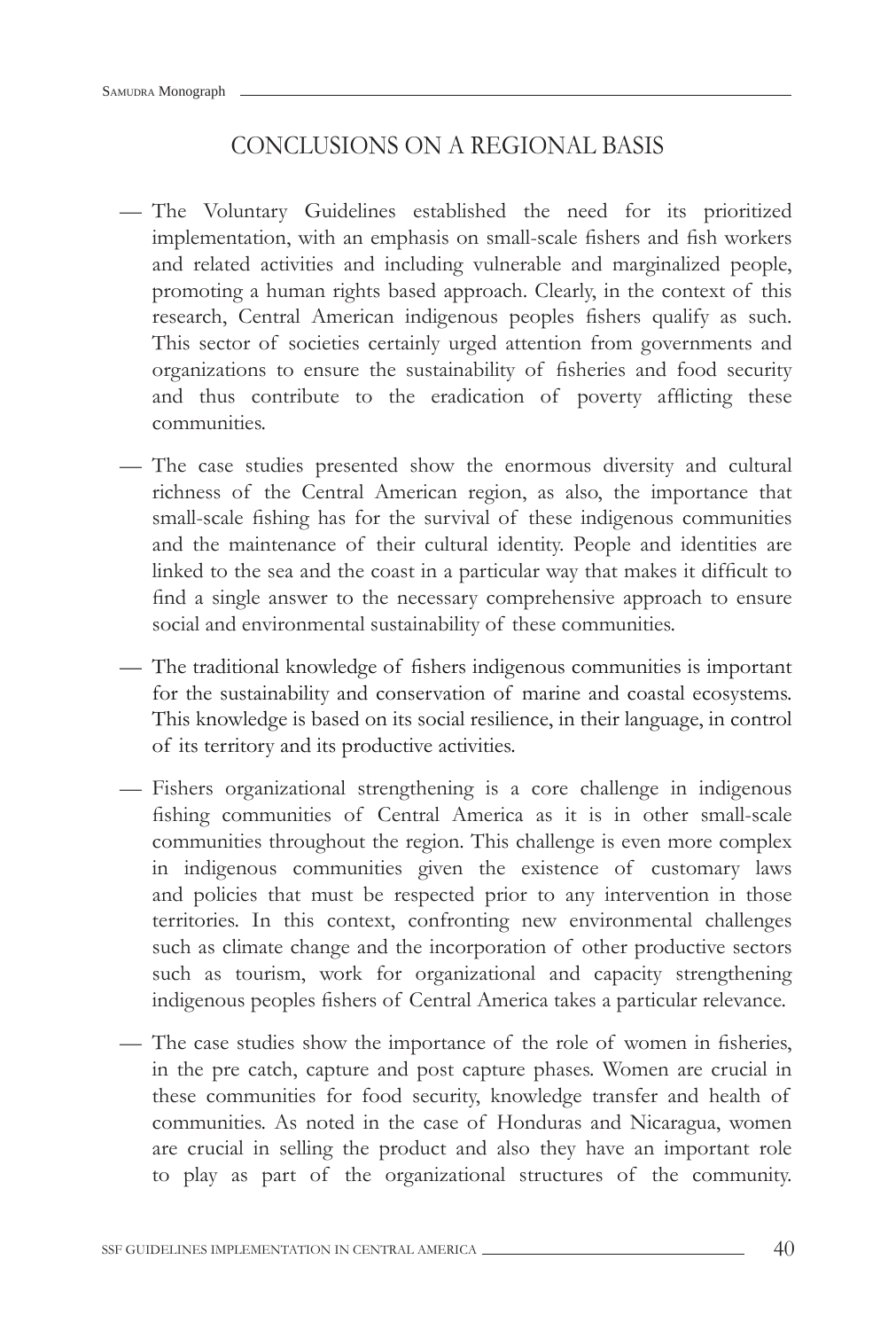With an important exception in Honduras and Nicaragua, this work is little recognized.

- With regard to youth, the case studies showed how this group of people begins at an early age with the practice of artisanal fisheries. However, as noted in the case of Honduras and Panama, fishermen perceive the increase of users in their traditional fishing grounds; it is one of the factors that are causing a decline in fish stocks. This is more significant in those places where the communities are located bordering protected areas, ports and tourism development.
- We need to recognize the efforts of Panama and Costa Rica to ensure public education in indigenous communities. But as observed in the case of Panama, it is necessary to adapt the educational mesh to strengthen the traditional language, culture and indigenous identity.

The issue of health and access to basic services is an urgent issue. Indigenous communities are highly vulnerable; geographical isolation and communication problems increase this situation. In the case studies a number of health problems which does not allow proper development of indigenous people living in the sea, such as diet, lung problems, hearing, thrombosis, to name a few are identified.

In the future, we will know if we have managed to implement in a good way the voluntary will of the Guidelines, only if we work with indigenous fishermen and improve their conditions and right of life. Then we would be able to say that the work has been accomplished.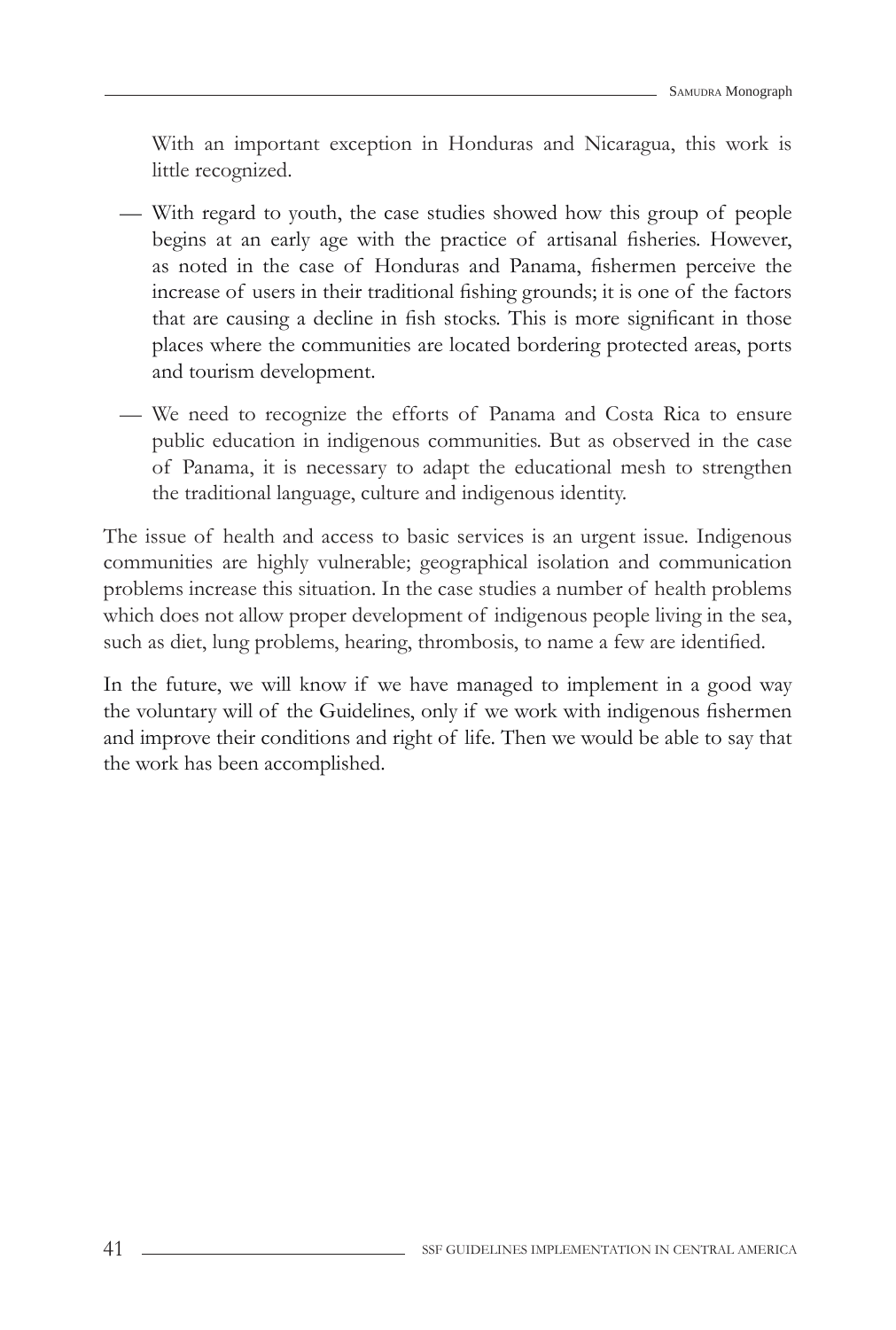# RECOMMENDATIONS

Today, more than ever, we must promote a call to the States of the Central American region to address urgently these sectors of the population that have been relegated to poverty and marginalization.

This research presented, provides evidence that the indigenous fishing communities in Central America are moving to an accelerated deterioration of environmental, cultural and economic conditions that have allowed the social resilience of these sectors in the past.

It is necessary to develop and implement innovative and differentiated strategies to strengthen the capacities of indigenous fisherfolk in the areas of conservation and sustainability of marine-coastal resources and especially in the context of food security and land tenure. The development of radio programs and other actions may be appropriate vehicles for information in its language to make the fishing communities aware of the challenges and possibilities for establishing partnerships to work on these issues.

It is necessary to promote a fisheries organization that respects traditional authority structures. To recognize and strengthen the capacities of women in fisheries issues and organization could be a strategy to generate positive changes in the communities of artisanal fishermen.

Important elements that are rescued for the future are: practical information on measures to adapt to climate change, calls for the establishment of differentiated policies for these fishing villages, in-depth studies on the subject of gender and youth closely linked to efforts to strengthen organizational structures already established in these communities with priority issues for small-scale fisheries and the voluntary Guidelines as a new opportunity to position the needs and realities of fishing indigenous communities to the world governments.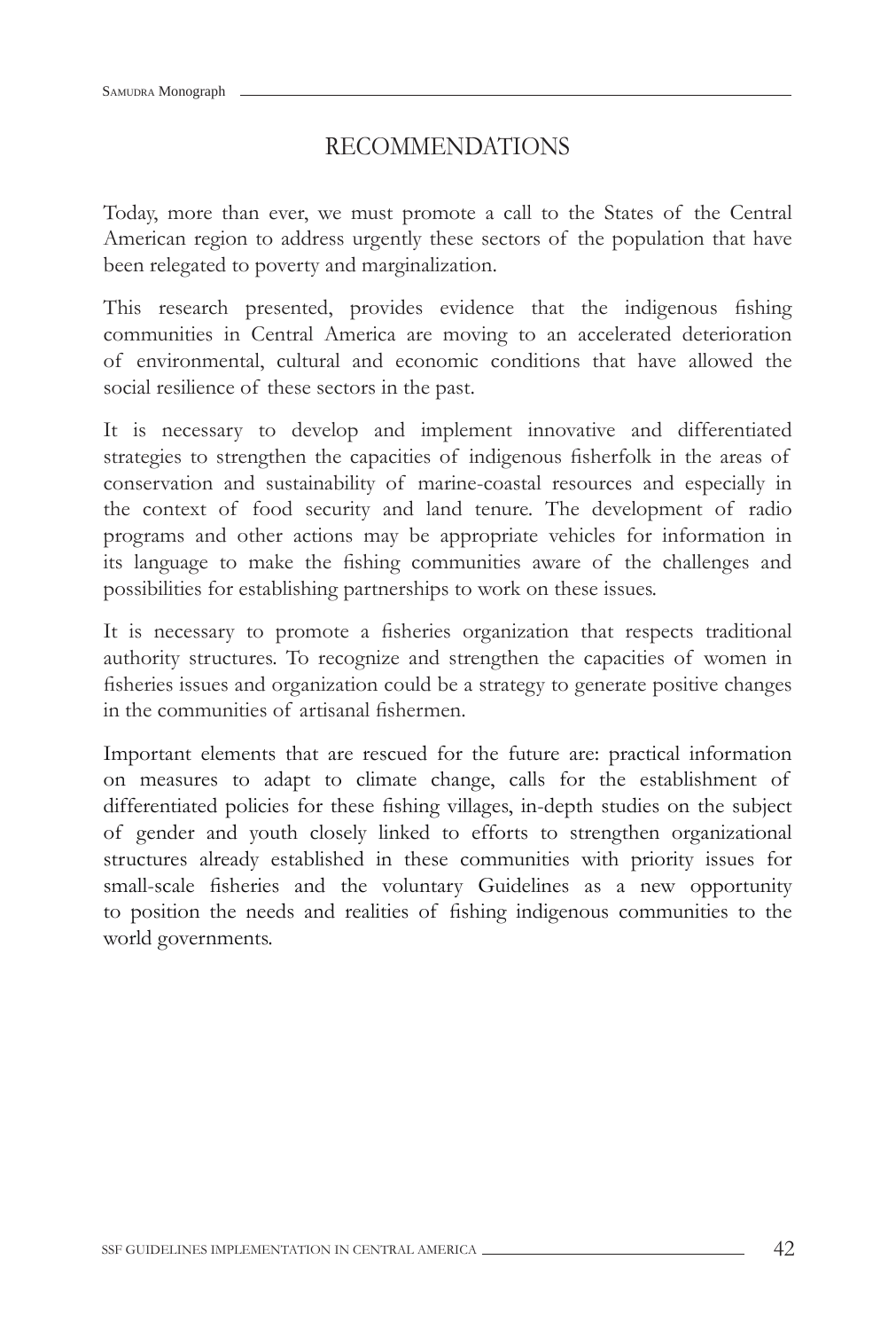#### REFERENCES

- Acosta Maria Luisa, 2016. El Caso de la comunidad indígena Rama Cay en la Costa Caribe Nicaraguense. Estudio realizado para: CoopeSoliDar R.L., en el marco de la investigación CIAPA.
- Alcalá Gabriela, 2011. Pescadores en América Latina y el Caribe: espacio, población, porducción y Politica. Vol 1. Universidad Autonoma de México. Ed. Gabriela Alcalá. Mexico D.F. 376 pags.
- Allison, E.A. & F. Ellis. 2001. The livelihoods approach and management of small-scale fisheries. Marine Policy. 25:377–388.
- Berkes, F., R. Mahon, P. McConney, R.C. Pollnac and R.S. Pomeroy 2001. Managing Small-Scale Fisheries: Alternative Directions and Methods. Ottawa: International Development Research Centre. Disponible en: http://www. idrc.ca/booktique/.
- Berkes, F. 2003. Alternatives to Conventional Management: Lessons from Small-Scale Fisheries. Environments. 31(1):5-19.
- CIAPA 2012. Editado por: Vivienne Solis Rivera, Daniela Barguil y Marvin Fonseca. Estudio Reigonal sobre las Dimensiones Sociales en el Manejo de Áreas Marinas Protegidas: Casos en Costa Rica, Nicaragua, Honduras y Panamá. India. 163 pags.
- Consejo de Conservación de los Recursos de las Pesquerías del Pacífico. 2011. Incorporating Fishermen's Local Knowledge and Behavior into Geographical Information Systems (GIS) for Designing Marine Protected Areas in Oceania. ESSA Technologies Ltd. 94 p.
- CoopeSoliDar R.L. 2006. Tárcoles: Una comunidad de pescadores artesanales en Costa Rica. Aportes a la conservación de los recursos marino costeros del Golfo de Nicoya
- CoopeSoliDar R.L. 2008 Lujadoras.Mujeres y Hombres Lujadores: Una actividad asociada a la pesca artesanal responsable en el Pacífico Central de Costa Rica. San José, Costa Rica. CoopeSoliDar R.L.
- CoopeSoliDar R.L, INCOPESCA, Procasur. 2015. La pesca responsable: un activo económico, social, ambiental y cultural para la juventud. Comunidades pesqueras y gobernanza comunitaria de los espacios marino costeros en Costa Rica. Publicado en digital. PROCASUR-FIDA. 91 pags.
- CoopeSoliDar R.L, CIAPA. 2015 Estudio Regional sobre las dimensiones sociales en manejo de áreas marinas protegidas: Casos en Costa Rica, Nicaragua, Honduras y Panamá. Costa Rica: Vivienne Solis Rivera, Marvin Fonseca Borrás, Daniela Barguil Gallardo. Honduras: Mariela Ochoa. Nicaragua. Edgar Castañeda. Panamá: Geodisio Castillo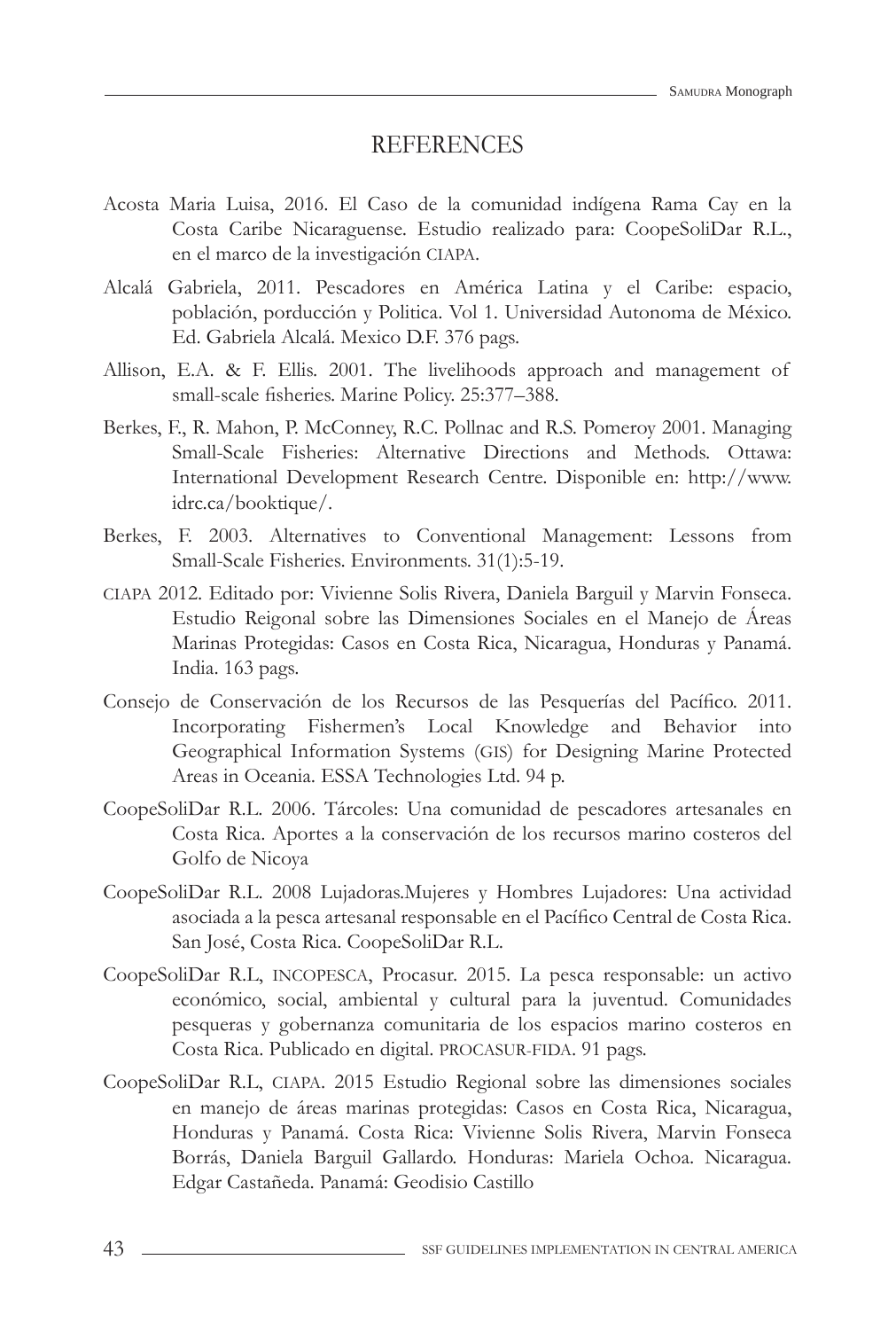- FAO (Food and Agriculture Organization of the United Nations). 2005. Increasing the contribution of small-scale fisheries to poverty alleviation and food security. FAO Technical Guidelines for Responsible Fisheries. No. 10. Food and Agricultural Organization of the United Nations, Rome. 125 p.
- FAO ( Food and Agriculture Organization of the United Nations). 2015. Directrices voluntarias para lograr la sostenibilidad de la pesca en pequeña escala en el contexto de la seguridad alimentaria y la erradicación de la pobreza. ROMA.23 pags.
- Haggan, N., B. Neis & I.G. Baird. 2007. Fisher's Knowledge in Fisheries Science and Management. Coastal Management Sourcebooks 4. UNESCO, París, Francia. 59 pgs.
- OSPESCA, 2012. Encuesta Estructural de la pesca artesanal y la Acuicultura en Centroamérica. 2009-2011. 76 pgs.
- OSPESCA, 2005. Política de integración de pesca y acuicultura en el istmo Centroamericano. PREPAC. SICA-OSPESCA. 27 pags.
- Pauly D. 1997. Small-scale fisheries in the tropics: marginality, marginalisation, and some implications for fisheries management. In: Pikitch EK, Huppert DD, Sissenwine MP, editors. Global trends: fisheries management. Bethesda, Maryland: American Fisheries Society. p. 40–9.
- Silvel Elías. Consorcio TIICA 2016. Territorios y áreas conservadas por pueblos indígenas y comunidades locales (TICCA): raíces y evolución histórica, amenazas y oportunidades actuales y posible estrategia de reconocimiento y fortalecimiento en Mesoamérica. Documento manuscrito.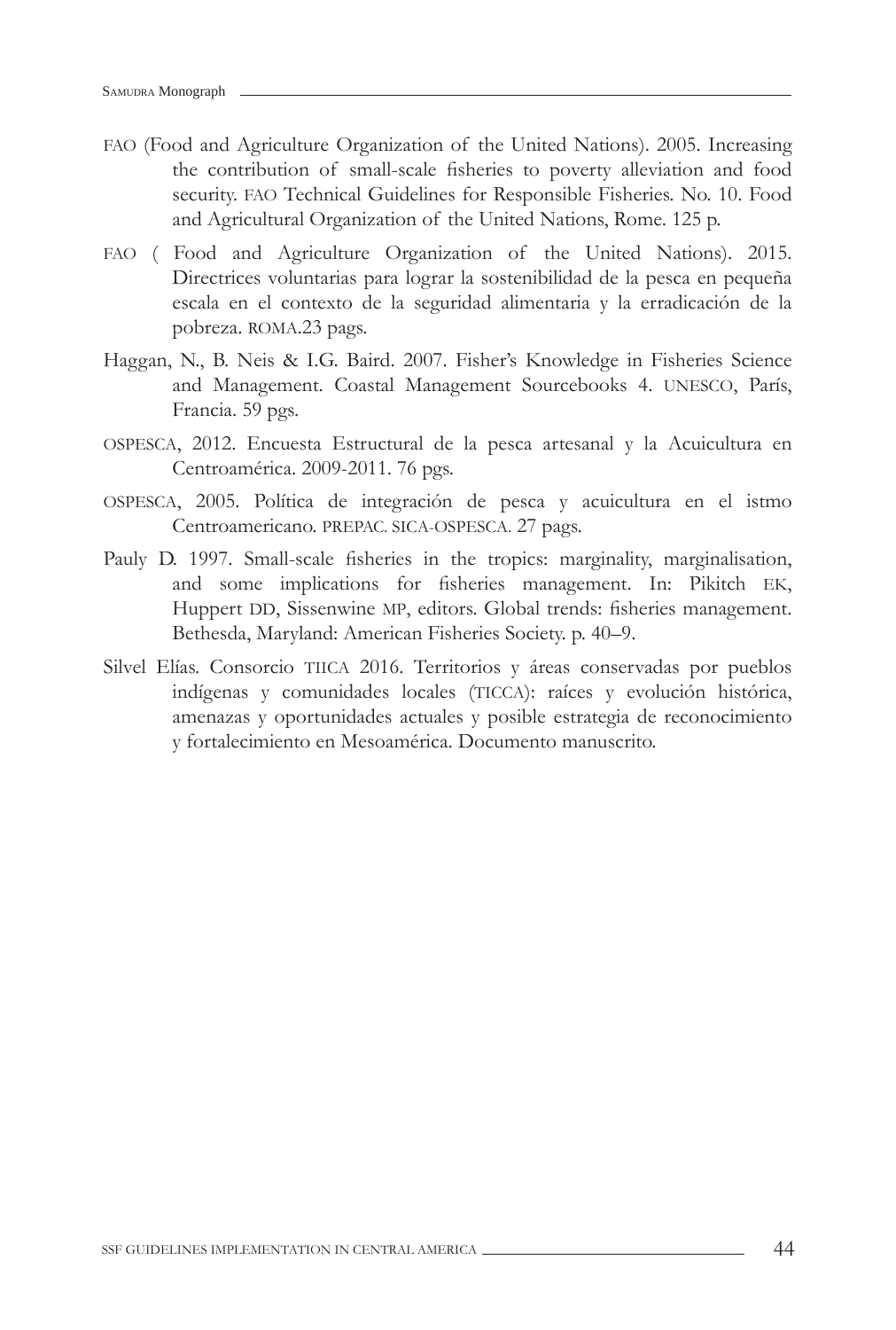# ANNEXURE

#### **COMPLETE CASE STUDIES PER COUNTRY**

## **The Small Scale Fishing experience of the Garifuna Community in Nueva Armenia, Honduras**

http://www.icsf.net/images/occasionalpapers/pdf/english/issue\_152/152\_ Sistematizacin%20Nueva%20Armena.pdf

## Agua and Tiger Cays: Two indigenous localities of small scale fishing **in the Bocas del Toro Archipielago, Panama**

http://www.icsf.net/images/occasionalpapers/pdf/english/issue\_154/154\_ CASO\_CAYO%20AGUA%20UV.pdf

## **The indigenous community of Rama of the Rama Cay Coast in the Caribbean region of Nicaragua**

http://www.icsf.net/images/occasionalpapers/pdf/english/issue\_153/153\_ Diagnostico%20Rama%20Cay.pdf

## **ConteBurica: An indigenous people that listens to the Sea. Ngabe People. First approach**

http://www.icsf.net/images/occasionalpapers/pdf/english/issue\_151/151\_ CONTEBURICA\_UV\_20\_marzo\_2016.pdf